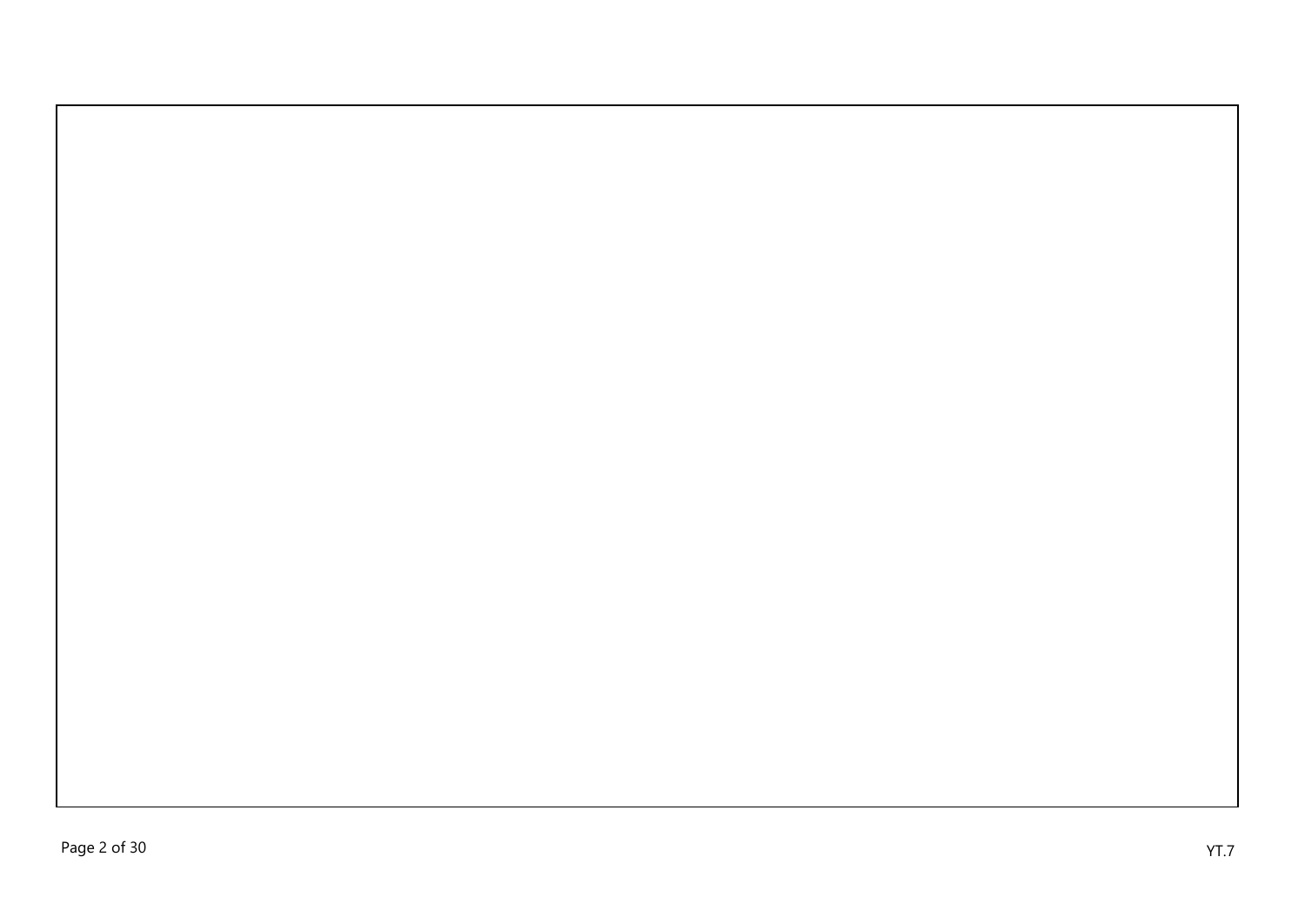| #              | Island        | House Name  | Name                             | Sex       | National ID | ېره پر شه                   | بىر ھ                                           |
|----------------|---------------|-------------|----------------------------------|-----------|-------------|-----------------------------|-------------------------------------------------|
|                | Lh. Hinnavaru |             |                                  |           |             |                             |                                                 |
|                | Lh. Hinnavaru | Aa Ufaa     | Shehezaad Mohamed                | M         | A123471     | ەدىر                        | ے ہے جو حدہ دو<br>شوریخ تر حدید <del>و</del> تر |
| $\overline{c}$ | Lh. Hinnavaru | Aahiyaa     | Fathimath Shifza Hussain         | F         | A112000     | رمبرر                       | ژوځو خورځ پر شهر شر                             |
| 3              | Lh. Hinnavaru | Aaraamge    | Ibrahim Abdul Kareem<br>Mohamed  | M         | A156317     | ږ ده د<br>د ترو د           |                                                 |
| $\overline{4}$ | Lh. Hinnavaru | Aaraamge    | Aishath Shadiya                  | F         | A223517     | پر پر ه ،<br>د تر د د       |                                                 |
| 5              | Lh. Hinnavaru | Aavaaz      | Gasim Ismail                     | M         | A054220     | پر په ه<br>در ون            | ة مشكرة الشمرة.<br>-<br>توسوف المسافرة و        |
| 6              | Lh. Hinnavaru | Aavaaz      | Ahmed Gasim                      | M         | A099289     | په ده<br>در ون              | رەر ئۇسۇ                                        |
| $\overline{7}$ | Lh. Hinnavaru | Aavaaz      | Hawwa Gasim                      | F         | A215237     | پر په ه<br>در ون            | برەپ تۇسىۋ                                      |
| 8              | Lh. Hinnavaru | Aavaaz      | Aminath Gasim                    | F         | A215241     | پر ده<br>در ه               | ومحر سنتعج وتحريره                              |
| 9              | Lh. Hinnavaru | Abeeru      | Ibrahim Rishwan                  | M         | A120292     | لهُ جو تر                   | وەترىرو برىشوشر                                 |
| 10             | Lh. Hinnavaru | Abeeru      | Abdulla Mohamed                  | M         | A331537     | لأھيمه                      | رە دالله دېرەرد                                 |
| 11             | Lh. Hinnavaru | Ajyadhu     | Zubaida Mohamed                  | F         | A059172     | پر ۱۵ پر تر                 | 37073 ברסק                                      |
| 12             | Lh. Hinnavaru | Ajyadhu     | Abdul Majeed Aboobakur           | M         | A104289     | پر ۱۵ پر تر                 | נסכסני כי נחניכל<br>הסתיככת המסטית              |
| 13             | Lh. Hinnavaru | Ajyadhu     | Fathimath Majeedha<br>Aboobakuru | F         | A219598     | پر ۵ پر تر                  | ר בכם כשבת המיני                                |
| 14             | Lh. Hinnavaru | Ajyadhu     | Ibrahim Jawad Aboobakur          | ${\sf M}$ | A219601     | بر 2 پڑ تر<br>پر تع         |                                                 |
| 15             | Lh. Hinnavaru | Ajyadhu     | Mohamed Jiyaadh Aboobakur        | M         | A219602     | بر ۵ بر ۶<br>در ح مرکز      | כנסנכ נישיר נבריכב<br>המאבנג באלנג איסטעיק      |
| 16             | Lh. Hinnavaru | Aligiri     | Khadeeja Adam                    | F         | A064788     | ە ئىرى بىر<br>مەمرىر        | تزمرقے گرمری                                    |
| 17             | Lh. Hinnavaru | Aligiri     | Aminath Rizana                   | F         | A123449     | ە ئورىد<br>مەم              | أأدينهم برائيش                                  |
| 18             | Lh. Hinnavaru | Aligiri     | Ibrahim Adam                     | ${\sf M}$ | A216745     | د و د مر<br>گرم بر          | دە ئەر ئەرە                                     |
| 19             | Lh. Hinnavaru | Aligiri     | Abdulla Fazeel Adam              | M         | A217636     |                             | رەقە الله ترسوش مەترى                           |
| 20             | Lh. Hinnavaru | Alivilaa ge | Nadiya Abdul Rahmaan             | F         | A219760     | ر ً و ه و د د ؟<br>مسرح د د | شهر ده ده ده ده و.<br>سردرش مان در مرد تر سر    |
| 21             | Lh. Hinnavaru | Alivilaa ge | Saushan Mohamed                  | F         | A221537     | ر<br>د موء وٌدَ             | سەرشەھرە دىرەرد                                 |
| 22             | Lh. Hinnavaru | Alivilaa ge | Abdulla Samhaan Mohamed          | M         | A221547     | برووڈی                      | رە قراللە سەۋىر قىرە دىر                        |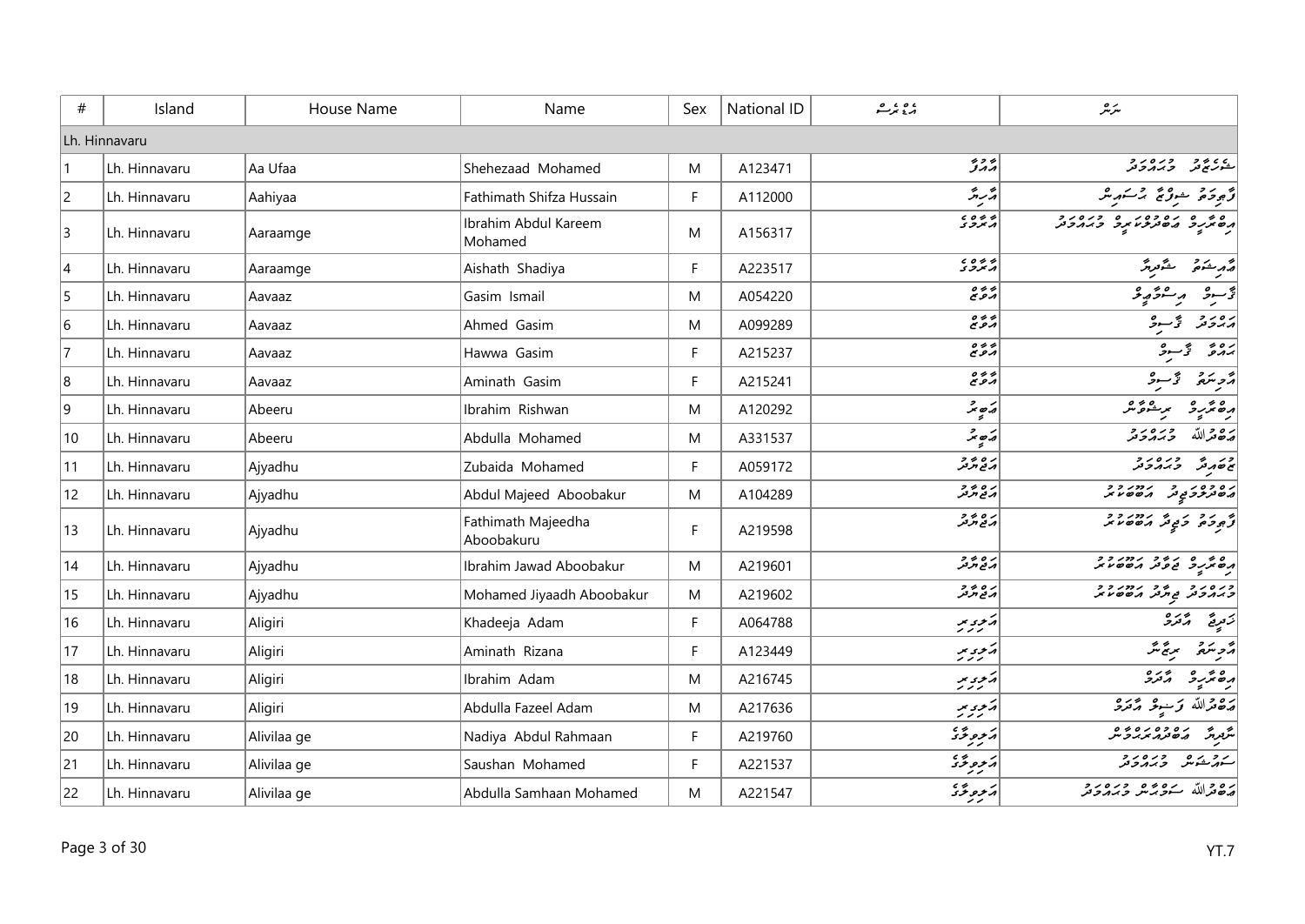| 23 | Lh. Hinnavaru | All paris      | Aminath Nuha                | F           | A224775 | ە دە ئەبەر ھ<br>مەخرىق ئىبەر | سرجر<br>أأرمز تنبغي                                                                 |
|----|---------------|----------------|-----------------------------|-------------|---------|------------------------------|-------------------------------------------------------------------------------------|
| 24 | Lh. Hinnavaru | Aman           | Ahmed Ismail                | M           | A024784 | ەر ھ                         | بر ه بر د<br>مرکز مر<br>برىشۇپەيۋ                                                   |
| 25 | Lh. Hinnavaru | Aman Villa     | Abdulla Ibrahim             | M           | A050472 | ئەنزىقرىقە                   | ەر ھەئرىر 2<br>بر ھەئرىر 2<br>برە تراللە                                            |
| 26 | Lh. Hinnavaru | Aman Villa     | Mariyam Bishaara Abdulla    | F           | A218590 | ر رە<br>مەربىرى ئى           | ره ره صنگه ره قرالله                                                                |
| 27 | Lh. Hinnavaru | Aman Villa     | Hawwa Ismail                | F           | A223944 | ئەئەشھوقە                    | وسنتوره<br>برەپچ                                                                    |
| 28 | Lh. Hinnavaru | Asaree Villa   | Ibrahim Ashfag Abdulla      | M           | A213071 | ئەسەمبەھ بۇ                  | مصريرة مشروع معقرالله                                                               |
| 29 | Lh. Hinnavaru | Asurumaage     | Aneesa Umar                 | F           | A154604 | ر د د د ،<br>د سنترو د       | أرسرت اردر                                                                          |
| 30 | Lh. Hinnavaru | Asurumaage     | Hawwa Nihla                 | F           | A218088 | ر و و د »<br>در سوپرو د      | برەۋ سرچە ئ                                                                         |
| 31 | Lh. Hinnavaru | Asurumaage     | Fathimath Naifa             | F           | A218090 | ر و و د »<br>پرستوری         | تزودة سكرتر                                                                         |
| 32 | Lh. Hinnavaru | Asurumaage     | Abdullah Irusham Ibrahim    | M           | A218091 | ر په ده ده د                 | رەدللە مەترىشى مەھىر د                                                              |
| 33 | Lh. Hinnavaru | Athirimatheege | Yoosuf Ziyad                | M           | A123483 | ړ <sub>ې مرحرم</sub> ،       | انزیستون <sub>ی می</sub> پروتر<br>مراجع                                             |
| 34 | Lh. Hinnavaru | Baaghubeydha   | Adam Anees                  | M           | A220609 | ه ور، د<br>خەز خەنگ          | أردره أرسرت                                                                         |
| 35 | Lh. Hinnavaru | Bageechaage    | Azeeza Ismail               | $\mathsf F$ | A216373 | <br>  ته په نو د             |                                                                                     |
| 36 | Lh. Hinnavaru | Bageechaage    | Aishath Naula               | F           | A216377 | <br>  ته پر گري              | أشهر شوق المتمر                                                                     |
| 37 | Lh. Hinnavaru | Bageechaage    | Mohamed Nawaal              | M           | A216378 | ر<br>ئەس ئە                  | وره رو د دو<br><i>وبرم</i> وتر سر <i>ون</i> و                                       |
| 38 | Lh. Hinnavaru | Bageechaage    | Haleemath Najula Ahmed      | F           | A216379 | <br>  خونځۍ                  | يَا وِيَّ اللَّهُ فَالْمَارَ وَالْمَارَ وَالْمَارَ وَالْمَارَ وَالْمَارَ وَالْمَارَ |
| 39 | Lh. Hinnavaru | Bageechaage    | Ismail Nuwail Ahmad         | M           | A216387 | <br>  ته په نو               | ر مشتر په شهر د مرد در                                                              |
| 40 | Lh. Hinnavaru | Bahaaruge      | Ahmed Mohamed               | M           | A027314 | ر د د ،<br>ن <i>ن تر</i> بو  | ג סגב בג סגב<br>גגבע בגגבע                                                          |
| 41 | Lh. Hinnavaru | Bahaaruge      | Khadeeja Mohamed            | F           | A077455 | ر پر و ،<br>ن <i>ن تر</i> د  | و رە ر د<br>تر پر تر تر<br>  ترْمَدِيحٌ                                             |
| 42 | Lh. Hinnavaru | Bahaaruge      | Sanfa Mohamed               | F           | A081907 | ر پر و ،<br>ن <i>ن تر</i> د  | و ره ر د<br>تر پروتر<br>سەھەر                                                       |
| 43 | Lh. Hinnavaru | Bahaaruge      | Fathimath Mohamed           | F           | A126154 | پر بو د<br>  تصریحوی         | قروح ورەرد                                                                          |
| 44 | Lh. Hinnavaru | Bahaaruge      | Mohamed Haloom Ahmed        | M           | A221496 | ر پر و ،<br>ن <i>ن تر</i> د  | כנסני נחבר נסני<br><mark>ק</mark> מתכת מי <i>בכ המכת</i>                            |
| 45 | Lh. Hinnavaru | Banaath        | Hafsa Ismail                | F           | A060901 | ر پر د<br>خەشبى              | بروبة المستوضية                                                                     |
| 46 | Lh. Hinnavaru | Bandharu       | Fathmath Mary Ibrahim Fulhu | F           | A093554 | ر<br>ئ <i>ەس</i> ىرىمە       | $220.20$<br>$27.20$                                                                 |
| 47 | Lh. Hinnavaru | Bandharu       | Easa Ibrahim Fulhu          | M           | A120073 | ر<br>ت <i>ه سرچر</i> سر      | ديد مقدم دود                                                                        |
| 48 | Lh. Hinnavaru | Bandharu       | Mahudha Ibrahim Fulhu       | F           | A223451 | ر<br>ئ <i>ەس</i> رىرىر       | د و په ووو                                                                          |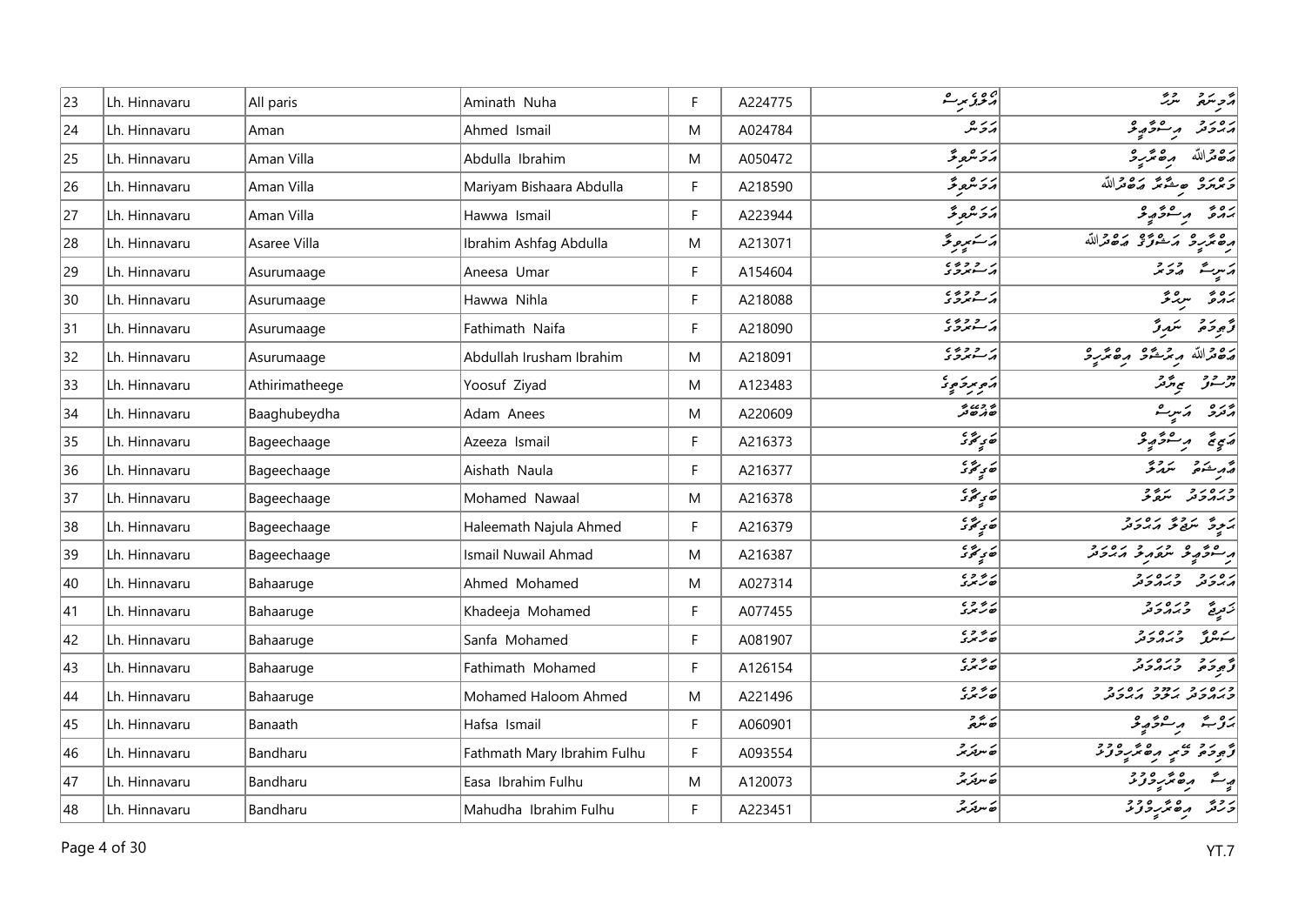| 49 | Lh. Hinnavaru | Bandharu           | Mihudha Ibrahim Fulhu     | F  | A223456 | ر<br>ت <i>ه سرچر</i> پر                   | در بره بر در د                              |
|----|---------------|--------------------|---------------------------|----|---------|-------------------------------------------|---------------------------------------------|
| 50 | Lh. Hinnavaru | <b>Beach House</b> | Hassan Yoosuf             | M  | A038444 | ھەمجە ئەرم                                | دد وه<br>در سور<br>بزسەيىتىر                |
| 51 | Lh. Hinnavaru | <b>Beach House</b> | Yoosuf Nisham             | M  | A113541 | ە ئۇ ئەمر م                               | دد حره<br>سرڪو                              |
| 52 | Lh. Hinnavaru | <b>Beach House</b> | Mizna Hassan              | F  | A113542 | $\sqrt{27.89}$                            | دیج نگر - کامکر                             |
| 53 | Lh. Hinnavaru | <b>Beach Villa</b> | Haleema Mohamed           | F  | A120596 | حەمھ عرقى <b>ر</b>                        | برَجِرةٌ<br>و رە ر د<br>تر پر تر تر         |
| 54 | Lh. Hinnavaru | Beach Villa        | Safana Mohamed            | F  | A138639 | ھەمجەھ <sub>ر</sub> ىتى<br>ئ <sup>ە</sup> | بە دەردە                                    |
| 55 | Lh. Hinnavaru | Bijleege           | Aishath Maisha            | F  | A220702 | ە قىم مورگە<br>م                          | مەرىشقى قەرىش                               |
| 56 | Lh. Hinnavaru | <b>Blink</b>       | Khadeeja Mohamed          | F. | A094996 | ە<br>ھېرىترى                              | و رە ر د<br>تر پر تر تر<br>  ترقيق          |
| 57 | Lh. Hinnavaru | <b>Blink</b>       | Hussain Mohamed           | M  | A212775 | ە د سرر                                   | وكستهر شده وراه والمحمد                     |
| 58 | Lh. Hinnavaru | Bodufendaage       | Thanzeem Ibrahim          | M  | A093579 | پر د ی ه پر ی<br>حدی مربع ی               | ىر مەھرى<br>مۇشر <sub>ۇ</sub> ر<br>برە ئۆرۈ |
| 59 | Lh. Hinnavaru | Bodufendaage       | Hawwa Nizama Ibrahim      | F. | A128557 | پر د ی ه پر ی<br>حدو سرد تر               |                                             |
| 60 | Lh. Hinnavaru | Bodufendaage       | Wadheefa Hassan Haji      | F  | A131494 | پر د ی ه پر ی<br>حدی مربع ی               | برَسە مەرجى پە<br>ءَ دِرُدُّ                |
| 61 | Lh. Hinnavaru | Bodufendaage       | Mariyam Nazima Ibrahim    | F  | A152479 | پر د ی ه و ی<br>چه <b>ز</b> سره ی         | رەرە شەر مەردە                              |
| 62 | Lh. Hinnavaru | Bodufendaage       | Hawwa Muzaina Munazzim    | F  | A321065 | پر دې ه پرې<br>  حديد کورس                | ים בין הירי בינדים כ                        |
| 63 | Lh. Hinnavaru | Bodufendaage       | Ibrahim Nabhan Nizam      | M  | A326835 | پر د ی ه پر ی<br>حدو سرد تر               | ו פי כ מסמית תו                             |
| 64 | Lh. Hinnavaru | Boduhiyaage        | Adam Fayaaz               | M  | A223555 | بر د پر<br>مه گرمزی                       | أثروه وترشى                                 |
| 65 | Lh. Hinnavaru | Busthaanuge        | Hussain Ismail            | M  | A078720 | و ه پر و ،<br>حاسوم سر <sub>ک</sub>       | برسكر شر مر سو د محمد و محمد الله           |
| 66 | Lh. Hinnavaru | Carnationmaage     | Ahmed Mujthaba            | M  | A138357 | ر سر پر دی د د ،<br>ما بر مرکز ک          | ره رو وه ره<br>مدرس وق                      |
| 67 | Lh. Hinnavaru | Chaandhaneege      | Aminath Nazeeha Moosa     | F  | A223919 | كۇسىترسرىگە                               | أزويترة التربيء وحرائثه                     |
| 68 | Lh. Hinnavaru | Coupon Villa       | Aishath Moosa             | F  | A147539 | تزبر مثعرقه                               | ړ ده ده ده د                                |
| 69 | Lh. Hinnavaru | Coupon Villa       | Fathimath Zakariyya       | F  | A215600 | تۇر ش <sub>ىرى</sub> مىتى                 | توجدة بمكترمه                               |
| 70 | Lh. Hinnavaru | Coupon Villa       | Sanfa Adam                | F  | A215603 | تقبر تثرعرقحه                             | سەھەتىر<br>پور ہ<br>مرکز                    |
| 71 | Lh. Hinnavaru | Coupon Villa       | Maariyath Moosa           | F. | A215606 | تزبر مثر محرقحه                           | وحمير وحمح<br>دريمه                         |
| 72 | Lh. Hinnavaru | Coupon Villa       | Khadheeja Moosa           | F  | A215607 | پېړ مر <sub>حو</sub> محر                  | ئرَىم <sub>و</sub> چَّ<br>دينه مش           |
| 73 | Lh. Hinnavaru | Daisymaage         | Zulaikha Ali              | F  | A144606 | ء سچ چری<br>  ناسچ چر <sub>پ</sub>        | چ ئۇ م <sup>ەش</sup><br>ەترىپە              |
| 74 | Lh. Hinnavaru | Daisymaage         | Fathimath Zuhudha Hussain | F  | A222220 | پر سپر می<br>  پاسم سپر سپر               | و دو دوه وريده                              |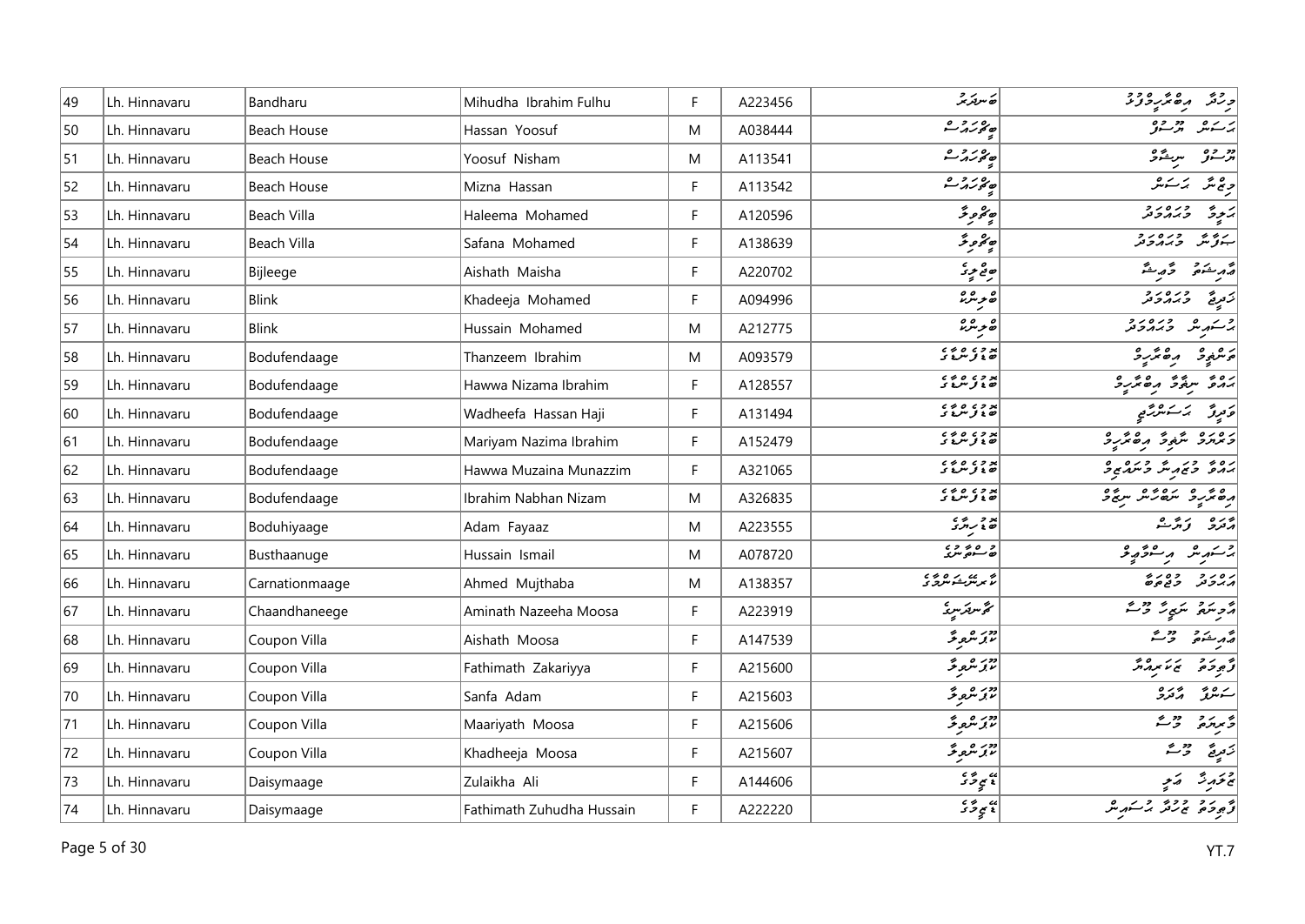| 75  | Lh. Hinnavaru | Dhaganduthalhaage | Zahira Ali                  | F         | A120502 | د د سره د د د<br>  ترو سره بوتر د       |                                                                                                                                                                                                                                  |
|-----|---------------|-------------------|-----------------------------|-----------|---------|-----------------------------------------|----------------------------------------------------------------------------------------------------------------------------------------------------------------------------------------------------------------------------------|
| 76  | Lh. Hinnavaru | Dhaganduthalhaage | Ubaidhullah Musnadh         | M         | A221908 | ر ر سر و ر ر د<br>تری سره بوتری         | مقدمة الله وصرو                                                                                                                                                                                                                  |
| 77  | Lh. Hinnavaru | Dhaganduthalhaage | Bidhaayath Thoiba           | F         | A221912 | پر پر پر چر پر پر<br>  توری سوچ ہی توری | حديدة بمردة                                                                                                                                                                                                                      |
| 78  | Lh. Hinnavaru | Dhaganduthalhaage | Ahmadhulla Mauthoof Ibrahim | M         | A221932 | پر پر پر چربی پر<br>  فرک سرچ پی تو ک   | رەروالله كەمدە مەمدى                                                                                                                                                                                                             |
| 79  | Lh. Hinnavaru | Dhanmaruge        | Ibrahim Abdulla             | M         | A027769 | ر ہ ر و ،<br>ترسرپر <i>پر</i> ی         | أبره يُرْبِرِ وَاللهُ اللَّهُ                                                                                                                                                                                                    |
| 80  | Lh. Hinnavaru | Dheeframge        | Moosa Easa                  | ${\sf M}$ | A218211 | ا پروترو دی<br>پروترو د                 | $\begin{bmatrix} 2 & 2 & 2 \\ 2 & 2 & 2 \end{bmatrix}$                                                                                                                                                                           |
| 81  | Lh. Hinnavaru | Dheeframge        | Mamdhooh Moosa Fulhu        | M         | A218263 | و د ه د ه ،<br>پورتمرد د                | رەپىرە بەردە<br>دونىرىر ۋىسۆر                                                                                                                                                                                                    |
| 82  | Lh. Hinnavaru | Dheyliyaa Aage    | Aishath Mohamed             | F         | A041528 | ء، مورد و<br>مرمز <i>م</i> ر            | ه دره دره در<br>مگرشو درگرونر                                                                                                                                                                                                    |
| 83  | Lh. Hinnavaru | Dheyliyaa Aage    | Mariyam Mohamed             | F         | A041572 | محر پر پر پر                            | ر ه ر ه<br><del>د</del> بربرگ<br>و ره ر و<br><i>د ب</i> رگرفر                                                                                                                                                                    |
| 84  | Lh. Hinnavaru | Dheyliyaa Aage    | Abdulla Mohamed             | ${\sf M}$ | A043802 | ەر بەر بەر<br>قرىر بەر                  | و ر ه ر و<br><i>و پر</i> و تر<br>ەھىراللە                                                                                                                                                                                        |
| 85  | Lh. Hinnavaru | Dheyliyaa Aage    | Hawwa Hussain Fulhu         | F         | A112684 | محرجر پر مح                             | رەپ دىكەس                                                                                                                                                                                                                        |
| 86  | Lh. Hinnavaru | Dheyliyaa Aage    | Khadeeja Mohamed            | F         | A112878 | » دیگری<br> قرمزاری                     | و رە ر د<br><i>د ت</i> ەرىر<br>تزمرچَّ                                                                                                                                                                                           |
| 87  | Lh. Hinnavaru | Dheyliyaage       | Rugiyya Mohamed             | F         | A041573 | شرح مر<br>  قرح مر                      | כ ס 4 כנסנב<br>  <i>נהב החל</i> כגולב                                                                                                                                                                                            |
| 88  | Lh. Hinnavaru | Dheyliyaage       | Ahmed Mohamed               | ${\sf M}$ | A071681 | قرمویزی<br>  قرمویزی                    | ג סג כ כג סג כ                                                                                                                                                                                                                   |
| 89  | Lh. Hinnavaru | Dheyliyaage       | Mohamed Eelaf               | ${\sf M}$ | A126361 | ر<br>ترمویزی                            | ورەر دەر                                                                                                                                                                                                                         |
| 90  | Lh. Hinnavaru | Dhigali           | Fathimath Gasim             | F         | A213298 | مرتز مو                                 | قرموخرة ستخرج                                                                                                                                                                                                                    |
| 91  | Lh. Hinnavaru | Dhilbahaaruge     | Moosa Adam                  | ${\sf M}$ | A038443 | و د ه د و ،<br>درمر <i>ه ر</i> برد      | دو به عرده<br>و شه                                                                                                                                                                                                               |
| 92  | Lh. Hinnavaru | Dhilbahaaruge     | Mohamed Abdulla             | M         | A079686 | و د بر و د<br>ترنژه ر بو د              | وره رو رووالله                                                                                                                                                                                                                   |
| 93  | Lh. Hinnavaru | Dhilbahaaruge     | Khadeeja Adam               | F         | A102716 | ه در ۶۰ و ۷<br>درمزده تر بو ۲           | زَمِرِيَّ , دُمَرَدُ                                                                                                                                                                                                             |
| 94  | Lh. Hinnavaru | Dhirihandooge     | Abdul Jaleel Hussain        | ${\sf M}$ | A060313 | <sub>قریری</sub> سرچء<br>  <u>س</u>     | , סיכפי כב הבית יירא האיריק הייריק ביו האיריק הייריק ביו הייריק ביו הייריק ביו הייריק ביו הייריק ביו הייריק בי<br>היירוש ביו הייריק ביו היירוש היירוש ביו הייריק ביו הייריק ביו הייריק ביו הייריק ביו הייריק ביו הייריק ביו הייר |
| 95  | Lh. Hinnavaru | Dhirihandooge     | Aminath Salima              | F         | A111652 | <sub>قریمر</sub> ر سرد د<br>سر بر       | أرمز<br>سەّمزِرَّ                                                                                                                                                                                                                |
| 96  | Lh. Hinnavaru | Dhuvaafaru        | Fathimath Ibrahim           | F         | A213320 | و په بر ح<br>تر <i>وگ</i> مر            | توجدة مقتررة                                                                                                                                                                                                                     |
| 97  | Lh. Hinnavaru | Dhuvaafaru        | Aishath Mihaadha            | F         | A213325 | و پر د<br>تر <i>وگ</i> مر               | وأرشكم ورمح                                                                                                                                                                                                                      |
| 98  | Lh. Hinnavaru | Endherimaage      | Abdulla Mehereen Mohamed    | ${\sf M}$ | A074735 | پر عربر پر پر پر                        | أرە داللە ئەمبەر دىرەرد                                                                                                                                                                                                          |
| 99  | Lh. Hinnavaru | Endherimaage      | Mariyam Haneef              | F         | A217952 | ء عرو بريخ د<br> مرتفر <i>بر</i> و د    | ومروح برسره                                                                                                                                                                                                                      |
| 100 | Lh. Hinnavaru | Eridhon           | Adam Mohamed                | ${\sf M}$ | A213345 | م بر پر مر<br> رسمبر مر                 | وره دره رد<br>مرتزقر وبرمرد                                                                                                                                                                                                      |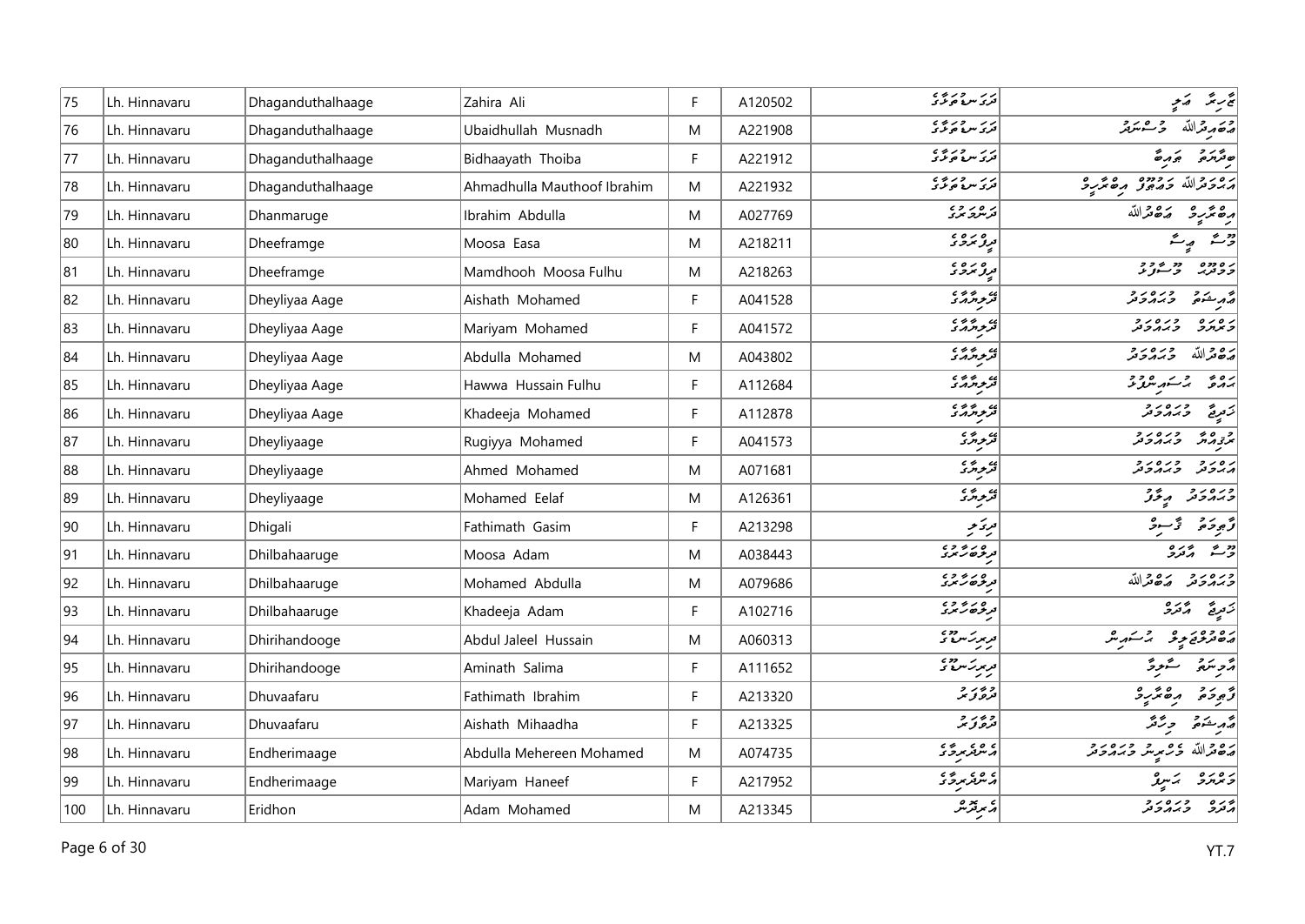| 101 | Lh. Hinnavaru | Eridhon        | Sana Adam              | F  | A213347 | ې پرور<br>مرمرمتر                       | سەنئە ئەترو                                                          |
|-----|---------------|----------------|------------------------|----|---------|-----------------------------------------|----------------------------------------------------------------------|
| 102 | Lh. Hinnavaru | Eridhon        | Nashfa Adam            | F  | A213349 | ە بېرىترىتر                             | سرشوتر<br>پەر ە<br>مەنىرى                                            |
| 103 | Lh. Hinnavaru | Eridhon        | Aishath Nasfa          | F  | A213350 | ه بر تر مر<br>مر تر مر                  | ە ئەرىسىدە<br>مەرسىسە<br>ىئرىشۇ                                      |
| 104 | Lh. Hinnavaru | Eridhon        | Ameera Nasha Adam      | F  | A216935 | ە بېرتىرىگر                             | ړَ پَرُ سَرَ شَہُ اللہ کر م                                          |
| 105 | Lh. Hinnavaru | Evereadyge     | Ismail Yoosuf          | M  | A060927 | ه ه ه و ه<br>مره مربع د                 | ەر شۇ <sub>ھ</sub> بۇ ھەم                                            |
| 106 | Lh. Hinnavaru | Evereadyge     | Aminath Nizna          | F  | A093561 | ه ه ه ه<br>مره مربح د                   | أأديني للمعالم                                                       |
| 107 | Lh. Hinnavaru | Evereadyge     | Aishath Nazeera Moosa  | F  | A128590 | ) ه ه پر پر<br> پروبر د پر              | ۇرخۇ ئىي ئەچ                                                         |
| 108 | Lh. Hinnavaru | Evereadyge     | Habeeba Yoosuf         | F  | A159296 |                                         | $\begin{bmatrix} 0 & 2 & 2 \\ 2 & -2 & 2 \\ 3 & 3 & 2 \end{bmatrix}$ |
| 109 | Lh. Hinnavaru | Evereadyge     | Fathmath Shiuna        | F  | A222835 | ه ه ه ه و ه<br>مره مربح د               | أراموخام المسرائيس                                                   |
| 110 | Lh. Hinnavaru | Evereadyge     | Yoosuf Humaidh         | M  | A222855 | ) ه ه پ م<br>مره مربح تر                | ود ده در در                                                          |
| 111 | Lh. Hinnavaru | Evereadyge     | Mohamed Haseef         | M  | A222858 | ) ه ه پ م<br>  د ه بر د د               | ورەر دىبو                                                            |
| 112 | Lh. Hinnavaru | Everest        | Ibrahim Mohamed        | M  | A046566 | ې په په ه ه<br>پرې مرسو                 | و رە ر د<br><i>د بە</i> پەر<br>ەر ھەترىر <i>3</i>                    |
| 113 | Lh. Hinnavaru | Everest        | Abdulla Mohamed        | M  | A085073 | ې پر په ده ه<br>مرغ مرسو                | رە دالله درەرد                                                       |
| 114 | Lh. Hinnavaru | Everest        | Aminath Amaany Ibrahim | F  | A216929 | ء پر ۽ ره ۾<br> پريو پر سوچ             | ה כ מם הכת הסתקיב                                                    |
| 115 | Lh. Hinnavaru | Everest        | Aishath Eefa Ibrahim   | F  | A216930 | ې په په ده ه<br>مرغ مرسو                | הובלק ול וסתים                                                       |
| 116 | Lh. Hinnavaru | Fahala         | Ali Shujau             | M  | A001417 | ۇزى                                     |                                                                      |
| 117 | Lh. Hinnavaru | Falhoamaage    | Fareeda Yoosuf         | F  | A213673 | ر 0 ء ،<br>و د 5 د                      | توسيقر<br>دد حره<br>در سور                                           |
| 118 | Lh. Hinnavaru | Fathangumaage  | Aminath Neena          | F  | A149984 | ر ر د ده ،<br>زه سد ژ د                 | أرمر<br>سریٹر                                                        |
| 119 | Lh. Hinnavaru | Fehige         | Moosa Adam             | M  | A000291 | ی<br>قرىرى                              | قريح<br>پر رہ<br>درگرو                                               |
| 120 | Lh. Hinnavaru | Feskoage       | Hawwa Hassan Fulhu     | F  | A068206 | ې ده <sup>دي</sup>                      | رە بە<br>بەد ق<br>بر کەھرىر                                          |
| 121 | Lh. Hinnavaru | Finihiyaage    | Hawwa Abdulla          | F  | A012474 | او سربر پر ج<br>اسمبر پر پر چ           | بروء روورالله                                                        |
| 122 | Lh. Hinnavaru | Finihiyaage    | Ahmed Haneef Ibrahim   | M  | A067040 | و سربر پر <sup>ی</sup><br>بر بر بر      | גפנד ג'ייער הסיקיקירי                                                |
| 123 | Lh. Hinnavaru | Finihiyaage    | Aminath Mohamed        | F. | A148005 | او سربر پوځ<br><u>کر ر</u>              | و در وره در<br>مگر شرح در در                                         |
| 124 | Lh. Hinnavaru | Fiyaathoshige  | Ibrahim Mahil Ilyas    | M  | A223151 | و پژ <sub>ه</sub> خ بره<br>ر            | رەمزېرە دىرو رومز                                                    |
| 125 | Lh. Hinnavaru | Flowers        | Siththi                | F  | A218871 | ە ئەمۇ ئىرىشە<br>توقرى <i>ق ئى</i> رىشە | سورصحر                                                               |
| 126 | Lh. Hinnavaru | <b>Flowers</b> | Aminath Abdulla        | F  | A218872 | ە بەيە بەر<br>توقرى <i>م</i> ەر شە      | ړې سره<br>مەھ قىراللە                                                |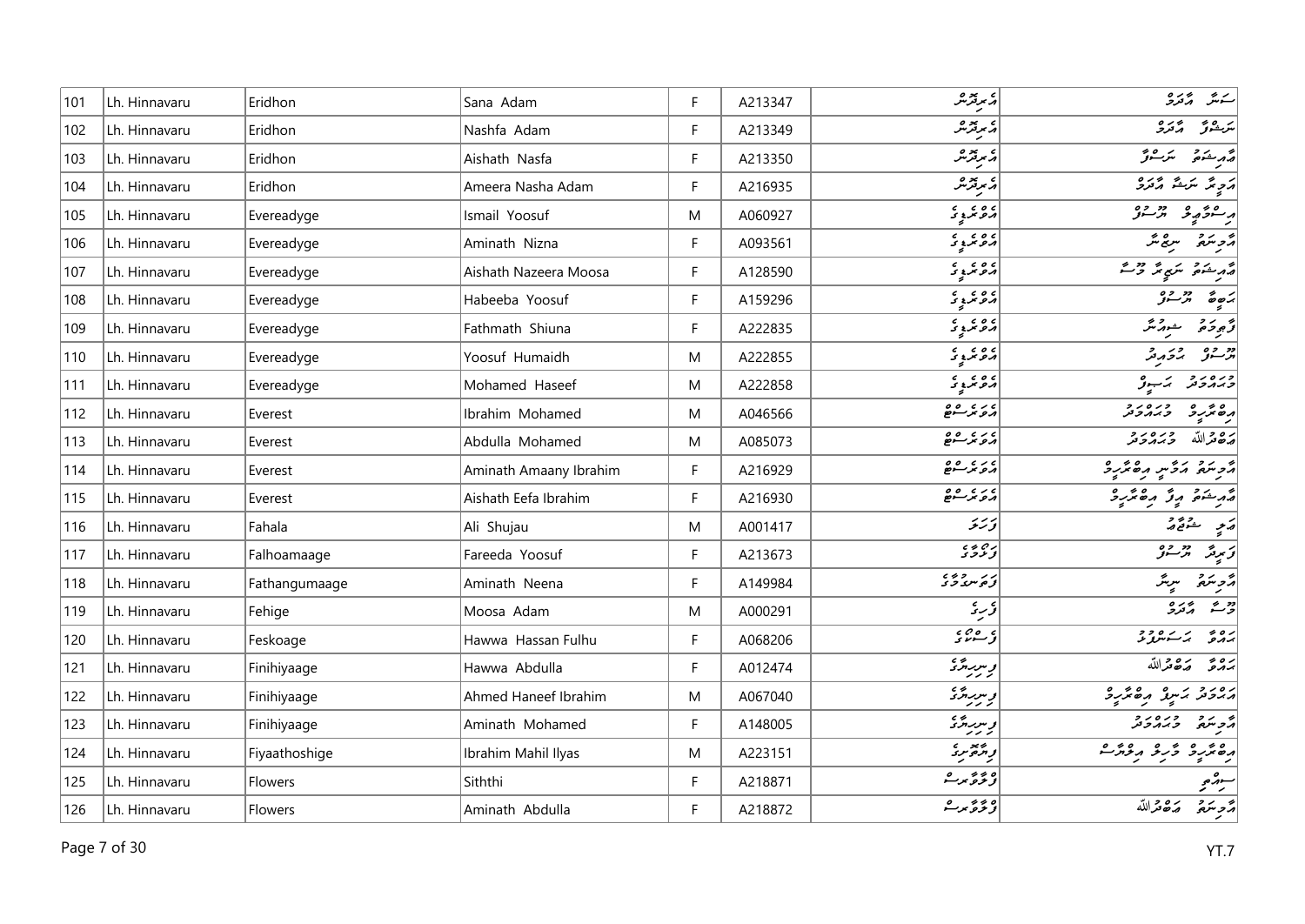| 127 | Lh. Hinnavaru | Fulooniyaage  | Adheeb Umar                 | M | A223627 | و دو سرچري                            | كردرة المرداد                                                                                                                              |
|-----|---------------|---------------|-----------------------------|---|---------|---------------------------------------|--------------------------------------------------------------------------------------------------------------------------------------------|
| 128 | Lh. Hinnavaru | Gaskara       | Hawwa Nisha Ibrahim         | F | A227591 | ىر ھەئەبىر                            |                                                                                                                                            |
| 129 | Lh. Hinnavaru | Good Luck     | Sanfa Mohamed               | F | A223532 | وه بره<br>د ٤ څرنړ                    | سەھەر ئەرەر ئە                                                                                                                             |
| 130 | Lh. Hinnavaru | Good Luck     | Mohamed Irufan Abdul Gafoor | M | A223545 | و ه بر ه<br>د ٤ مر <sup>ر</sup>       | 1999 - 1999 - 1999 - 1999<br>1999 - 1999 - 1999 - 1999 - 1999 - 1999 - 1999 - 1999 - 1999 - 1999 - 1999 - 1999 - 1999 - 1999 - 1999 - 1999 |
| 131 | Lh. Hinnavaru | Greenge       | Abdul Hakeem Hussain        | M | A000745 | دېږمبر                                | رەدەر بور برگېرىگر                                                                                                                         |
| 132 | Lh. Hinnavaru | Gulalaage     | Abdul Raheem Hassan         | M | A148869 | وه پر و ۽<br>پر حرکري                 | גפרפיגפ גבית                                                                                                                               |
| 133 | Lh. Hinnavaru | Gulalaage     | Zaahira Hassan              | F | A223340 | و ه ر پر پر<br><b>ی نژ</b> بر نوی     | ئج رىتى ئەسكەنلە                                                                                                                           |
| 134 | Lh. Hinnavaru | Gulalaage     | Zahab Hassan                | F | A223368 | و ه ر پر پر<br><b>ی نژ</b> برنوی      | ى ئەڭ بار ئىكەنلەر                                                                                                                         |
| 135 | Lh. Hinnavaru | Gulalaage     | Abdul Aleem Hassan          | M | A223373 | د ه د پر پر<br>د نوپرنو د             | גם כסגבל גבית                                                                                                                              |
| 136 | Lh. Hinnavaru | Gulalaage     | Abdul Baaree Hassan         | M | A223377 | و ه ر پر پر<br><b>ی نژ</b> برنوی      | رە دەم بەسكىر                                                                                                                              |
| 137 | Lh. Hinnavaru | Gulalaage     | Sanfa Mohamed               | F | A364689 | و ه بر پر پر<br>پر محرکو پر           | سكاند ورەر و                                                                                                                               |
| 138 | Lh. Hinnavaru | Gulisthaanuge | Musthafa Abdulla            | M | A049648 | د و ه ه و و و و<br>  د و ه هوسرد      | و مرد ده ترالله                                                                                                                            |
| 139 | Lh. Hinnavaru | Gulzaaruge    | Mohamed Visham Abdulla      | M | A218788 | و ه پر و ء<br>د نومځ مرد              | وره رو وحده ره والله                                                                                                                       |
| 140 | Lh. Hinnavaru | Heeraa Villa  | Shihan Abdulla              | M | A148303 | رېژونژ                                | ىشو <i>گىڭى مەھ</i> قراللە                                                                                                                 |
| 141 | Lh. Hinnavaru | Heeraage      | Aminath Zakariyya           | F | A217838 | ر پوء<br>په مرد                       | הכתב גל תאת                                                                                                                                |
| 142 | Lh. Hinnavaru | Heeran        | Agisa Mohamed               | F | A072665 | رىرىر                                 | أثمتي في وره رو                                                                                                                            |
| 143 | Lh. Hinnavaru | Hikari        | Fathmath Shaiha Shareef     | F | A217391 | رىكىر                                 | قُهِ وَمُ شَهْرِبٌ شَهْرٍ وُ                                                                                                               |
| 144 | Lh. Hinnavaru | Hinmaiy       | Sheereena Ahmed             | F | A091760 | برمرده                                | شومرنگر - 1927 هـ                                                                                                                          |
| 145 | Lh. Hinnavaru | Hiyaleege     | Joozfeen Ali                | F | A220397 | رېزونه<br>ر                           | ده و شهر ده کند.<br>منابع در سی                                                                                                            |
| 146 | Lh. Hinnavaru | Hudhuvilla ge | Mohamed Abdulla             | M | A007337 | د د په په<br>  رتر <sub>ن</sub> و ژبه | وره رو ده دالله                                                                                                                            |
| 147 | Lh. Hinnavaru | Hudhuvilla ge | Waheedha Abdulla            | F | A216732 | د د<br>رتره ژی                        | أقربيقر الكافد الله                                                                                                                        |
| 148 | Lh. Hinnavaru | Hulhaguge     | Adam Dawood                 | M | A076207 | و ر و ،<br>رى ى                       | بر ره پروو<br>پرترو تربرتر                                                                                                                 |
| 149 | Lh. Hinnavaru | Hulhaguge     | Aishath Abdulla             | F | A215846 | و ر و ،<br>رو ړ                       | وحمر منكرة والتكالله                                                                                                                       |
| 150 | Lh. Hinnavaru | Hulhaguge     | Fathimath Sudhufa           | F | A215854 | و ر و ،<br>ری ی                       | تو دو دود.<br>توجود مستعرق                                                                                                                 |
| 151 | Lh. Hinnavaru | Hulhaguge     | Aminath Saadha              | F | A215873 | و ر و ،<br>رؤى ي                      | ړې سره د سرورته                                                                                                                            |
| 152 | Lh. Hinnavaru | Hulhaguge     | Ahmed Saaif                 | M | A217458 | و ر و ،<br>رؤى ي                      | ړه پر شهر                                                                                                                                  |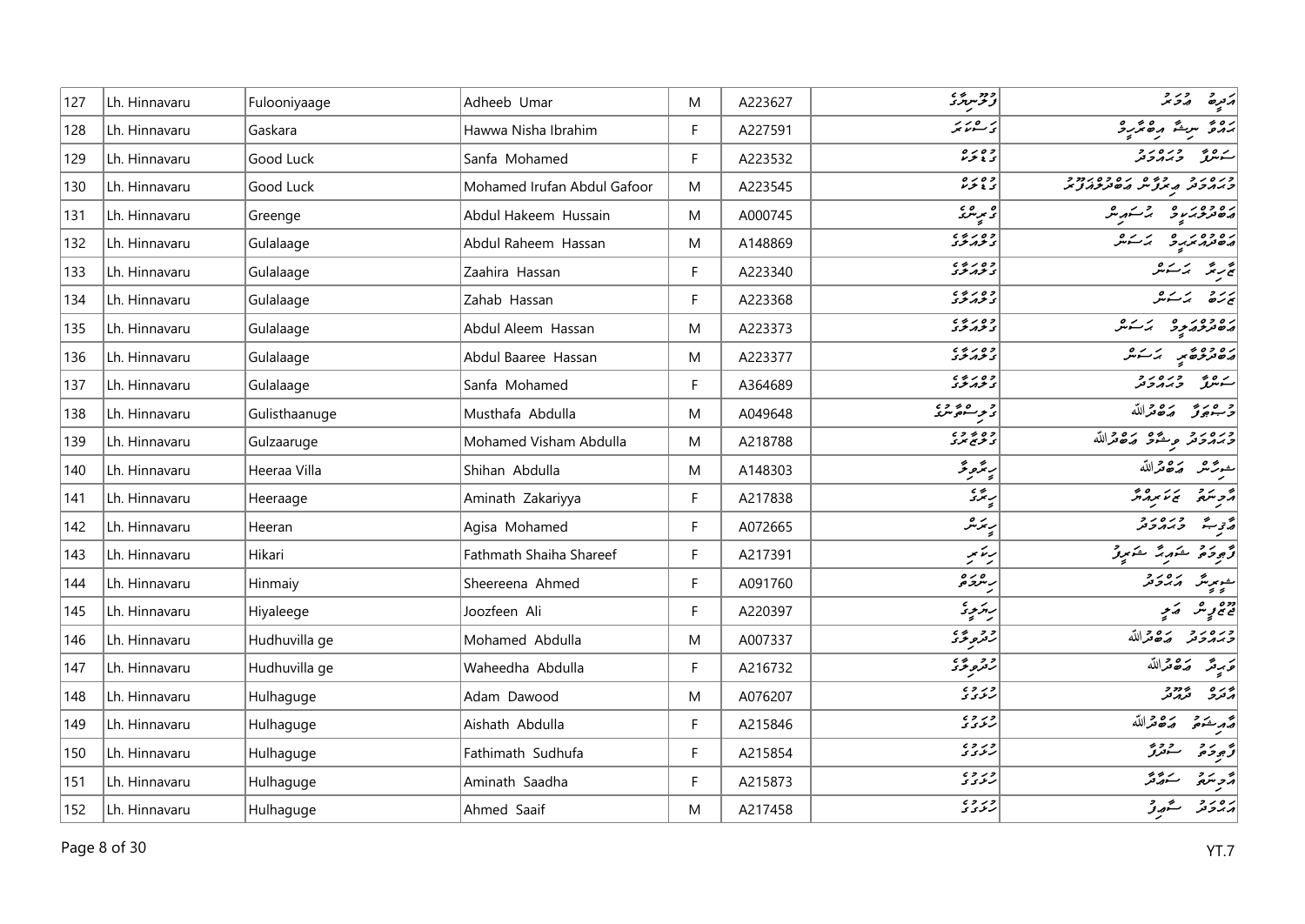| 153 | Lh. Hinnavaru | Hulhagumatheege      | Mohamed Izuvaan Ahmed   | M  | A222902 | ور ور<br>رند <sub>و ک</sub> و <sub>ی</sub> | כנסנכן כשם נסנכ<br>כמהככת המפית המכת                                                                                                                                                                                             |
|-----|---------------|----------------------|-------------------------|----|---------|--------------------------------------------|----------------------------------------------------------------------------------------------------------------------------------------------------------------------------------------------------------------------------------|
| 154 | Lh. Hinnavaru | Husnu Villa          | Fathmath Mirufa Hussain | F  | A223404 | <sup>ر</sup> سەيىرى ئە                     | توجوج وبرق برسكر                                                                                                                                                                                                                 |
| 155 | Lh. Hinnavaru | Ihaa                 | Shahid Hussain Moosa    | M  | A048389 | وشح                                        | شرىر برخىر شرور مخت                                                                                                                                                                                                              |
| 156 | Lh. Hinnavaru | Ihaa                 | Aishath Shaifa Shahid   | F  | A220655 | ويح                                        | وموضوح مشروق مشررته                                                                                                                                                                                                              |
| 157 | Lh. Hinnavaru | Ihaa                 | Mohamed Shadhahu Shahid | M  | A220658 | مرشح                                       | ورەرو خەمەر خەرىر                                                                                                                                                                                                                |
| 158 | Lh. Hinnavaru | Janbumaage           | Hassan Fayaaz           | M  | A381970 | ر ه د و »<br>تع سره تر د                   | برسەش زېرىيج                                                                                                                                                                                                                     |
| 159 | Lh. Hinnavaru | Jasthukafaage        | Adam Mohamed Fulhu      | M  | A011369 | ر ده در ده د<br>د که سوه د تو د            | وره دره رددد<br>مترد دبرمزنرنز                                                                                                                                                                                                   |
| 160 | Lh. Hinnavaru | Jasthukafaage        | Azma Ibrahim            | F  | A217710 | ر ده د ر ږ ،<br>د کستونو د                 |                                                                                                                                                                                                                                  |
| 161 | Lh. Hinnavaru | Javaahiru Vaadhee    | Hassan Hamdhoon Khalidh | M  | A215009 | ئے قرىر ترقى تىر                           | ر ره دره ۵۶۶۵ د گرفتر<br>رسانتر بروترس گرفتر                                                                                                                                                                                     |
| 162 | Lh. Hinnavaru | Jeymuge              | Mariyam Ahmed           | F  | A223839 | ړے و بم<br>قع <del>ت</del> ر ن             |                                                                                                                                                                                                                                  |
| 163 | Lh. Hinnavaru | Kadhurumaage         | Ahmed Aboobakuru        | M  | A036149 | ر و و د د<br>ما تعریمر <del>ت</del> ر ی    | 77/77/<br>بر ه بر د<br>م <i>. ب</i> ر <del>د</del> تر                                                                                                                                                                            |
| 164 | Lh. Hinnavaru | Kadhurumaage         | Fathimath Ahlam         | F  | A123498 | ر و و د د<br>را تعریمراتر ی                | أوجود روده                                                                                                                                                                                                                       |
| 165 | Lh. Hinnavaru | Kadhurumaage         | Abdulla Ikhwan          | M  | A213059 | ر و و د  ،<br>ما توبوری                    | مَصْعَرَاللّه مِنْ عَمْ مَرْ                                                                                                                                                                                                     |
| 166 | Lh. Hinnavaru | Kadhurumaage         | Mariyam Ihsana Ahmed    | F  | A213066 | ر و و د ،<br>ما توبوری                     | י פי פי היו היי היי היי היי בי היי בי היי בי היי בי היי בי היי בי היי בי היי בי היי בי היי בי היי בי היי בי הי<br>היי בי היי היי היי היי היי היי בי היי בי היי בי היי בי היי בי היי בי היי בי היי בי היי בי היי בי היי בי היי בי |
| 167 | Lh. Hinnavaru | Kadhurumaage         | Hawwa Ihma Ahmed        | F  | A213067 | ر و و د  ،<br>ما توبوری                    | גם זה הם גם גבת<br>גבל הגב הגבת                                                                                                                                                                                                  |
| 168 | Lh. Hinnavaru | Kafamaage            | Maimoona Mohamed        | F  | A218340 | ر ر پر پر<br>رو تر <sub>تر</sub>           | ז מי כנסנים                                                                                                                                                                                                                      |
| 169 | Lh. Hinnavaru | Kalee                | Aminath Ahmad           | F. | A215364 | ئىمو                                       | أأروسكم المدوس                                                                                                                                                                                                                   |
| 170 | Lh. Hinnavaru | Kaneerumaage         | Zahir Ahmed             | M  | A114134 | ر<br>مأسو پر ژی                            | تجربتى مەرجى                                                                                                                                                                                                                     |
| 171 | Lh. Hinnavaru | Kanmatheege          | Abdulla Ahmed           | M  | A001948 | ر هر د پر<br>مورد پ                        | برە تراللە<br>بر 2 پر 5<br>مرکز قر                                                                                                                                                                                               |
| 172 | Lh. Hinnavaru | Kanmatheege          | Asiyath Abdul Rahman    | F  | A024402 | ر ه ر<br>پاسر <sub>د مو</sub> ر            | ره وه ره د ه<br>پره تربر تر تر<br>پر<br>مرگ سوہر ہی                                                                                                                                                                              |
| 173 | Lh. Hinnavaru | Kanmatheege          | Fathmath Abdul Rahman   | F  | A073844 | لأمثر خروته                                | ه د د ده ده ده ده و<br>ژبوده ماه در در د کر                                                                                                                                                                                      |
| 174 | Lh. Hinnavaru | Kanmatheege          | Abdul Rahman Yoosuf     | M  | A075631 | ر ه ر<br>پاسر <sub>د مو</sub> ر            | נסכסנסים כברכם<br>הסנקה <i>בגב</i> ית ת—נ                                                                                                                                                                                        |
| 175 | Lh. Hinnavaru | Kanmatheege          | Shakeela Ibrahim Koi    | F. | A086307 | ر هر د ه<br>ما مرد ه <sub>و</sub> د        | شرىدۇ بەھ <i>ترى</i> دە بىر                                                                                                                                                                                                      |
| 176 | Lh. Hinnavaru | Kanmatheege          | Mariyam Sihana          | F  | A120636 | ر هر د ه<br>ما مرد ه <sub>و</sub> د        | ر ه ر ه<br><del>ر</del> بربرگ<br>سەرتىگە                                                                                                                                                                                         |
| 177 | Lh. Hinnavaru | Kanmatheege          | Aishath Ahudha          | F  | A222155 | ئەنگە ئەيج                                 | مەرشىم مەر                                                                                                                                                                                                                       |
| 178 | Lh. Hinnavaru | Kashikeyogasdhoshuge | Aishath Ismail          | F  | A120526 | ر ر ، پر ر ه پر و ،<br>با برنامری سوتوبری  | مەستىق مەسىر مەيد                                                                                                                                                                                                                |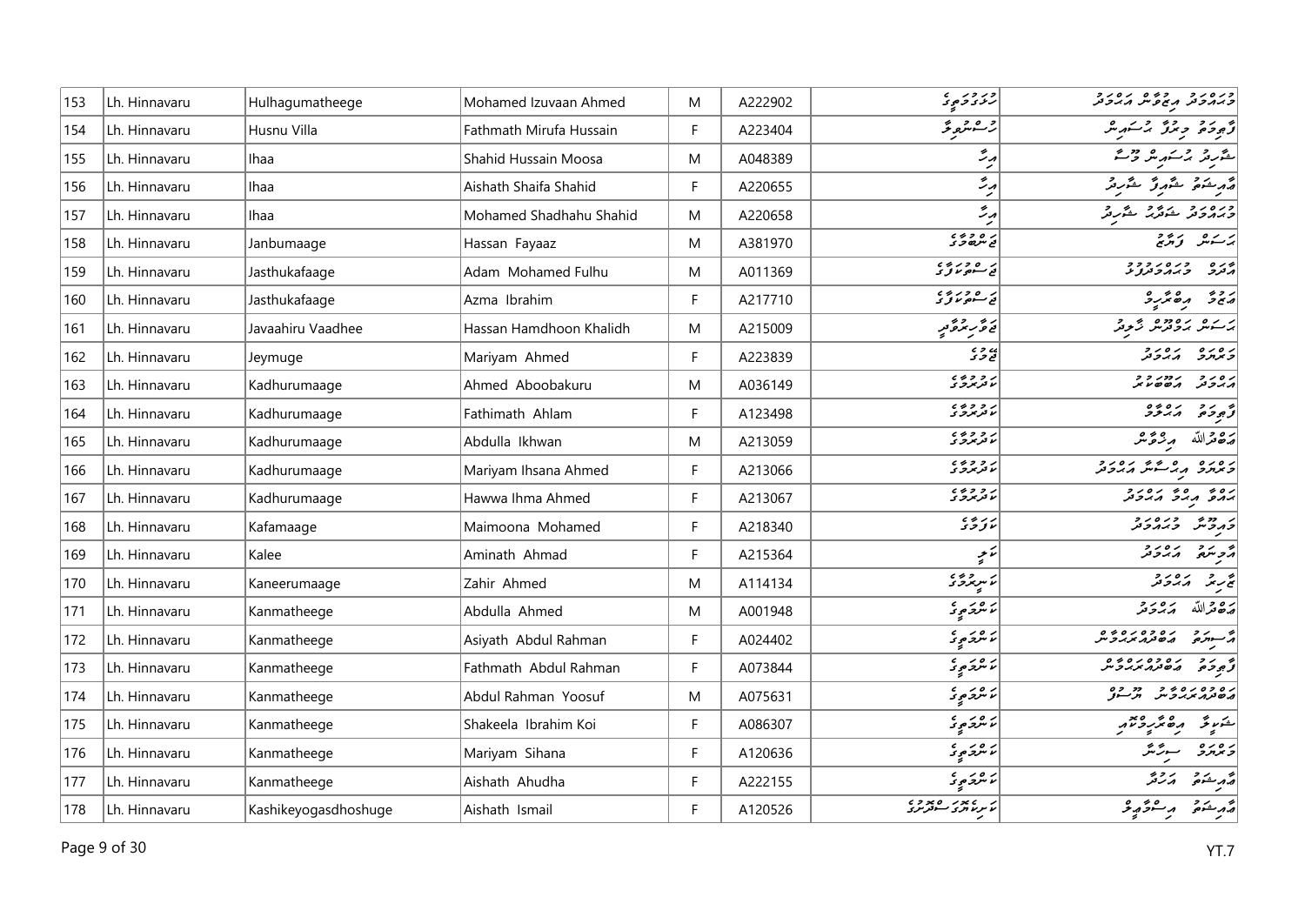| 179 | Lh. Hinnavaru | Kashimaage     | Ahmad Abdulla             | M           | A218344 | ر روم<br>ما سرچ <sub>ک</sub>     | برورد بره قرالله                                                   |
|-----|---------------|----------------|---------------------------|-------------|---------|----------------------------------|--------------------------------------------------------------------|
| 180 | Lh. Hinnavaru | Kasthoorimaage | Abdulla Mohamed           | M           | A079323 | ر ۶۵ وجو پر دی<br>ما سوچ بر تر ی | مەھىراللە<br>و ر ه ر و<br><i>و پر</i> پر تر                        |
| 181 | Lh. Hinnavaru | Kasthoorimaage | Haleema Adam              | F           | A144616 | ر ره دو په و                     | پر پوځ<br>پور ہ<br>مرکز ژ                                          |
| 182 | Lh. Hinnavaru | Kelaimaage     | Khalidha Yoosuf           | F           | A132609 | ، ئەدىرى                         | رٌوِرٌ<br>دد وه<br>در سور                                          |
| 183 | Lh. Hinnavaru | Keneree Villa  | Aminath Hassan            | F           | A138677 | ، ئەبىرە ب <sup>ۇ</sup>          | برسەيىتىر<br>ړ څر سرچ                                              |
| 184 | Lh. Hinnavaru | Keneree Villa  | Mariyam Namra             | $\mathsf F$ | A157291 | ، ئەبىرە ب <sup>ۇ</sup>          | ر ه بر ه<br>تر بر بر<br>ىر ە بۇ<br>سرچ بىر                         |
| 185 | Lh. Hinnavaru | Keneree Villa  | Aishath Nusra             | F           | A223813 | ، ئەبىرە ب <sup>ۇ</sup>          | ىترىبەتر<br>لمجمر مشكرة                                            |
| 186 | Lh. Hinnavaru | Keneree Villa  | Hassan Navaaz             | M           | A223827 | ، ئەبىرە ۋ                       | ئەسەھ بىر ئوقر                                                     |
| 187 | Lh. Hinnavaru | Kenereege      | Khaulath Mohamed          | F           | A123470 | ى<br>ئامىرىيەنى                  | ز در د<br>و رە ر د<br>تر پروتر                                     |
| 188 | Lh. Hinnavaru | Kenereege      | Ahmed Mohamed             | M           | A123906 | ى<br>ئەمىرىمورى                  | و رە ر د<br><i>د بە</i> د تر<br>بر 2 پر 15<br>مربر <del>5</del> فر |
| 189 | Lh. Hinnavaru | Kenereege      | Ibrahim Mohamed           | M           | A218067 | ى<br>ئەمىرىموچ                   | و رە ر د<br><i>د بە</i> د تر<br>ەرھەتمەر <sup>9</sup>              |
| 190 | Lh. Hinnavaru | Kinaaraage     | Aishath Ahmed             | $\mathsf F$ | A068000 | ىر مېژىپى<br>س                   | و د ده د د د د د د                                                 |
| 191 | Lh. Hinnavaru | Kinaaraage     | Mariyam Ahmed             | $\mathsf F$ | A143991 | ىر مېژىپرى<br>س                  | נפנס נפנד                                                          |
| 192 | Lh. Hinnavaru | Kinbimaage     | Hawwa Aasira Adam         | $\mathsf F$ | A223378 | ا را سرچ دی<br>اس سرچ دی         | ره ۶ م برو ۲۶ دره<br>  براره از برو اردره                          |
| 193 | Lh. Hinnavaru | Kuriboashi     | Naseema Hameed            | $\mathsf F$ | A073871 | لأبره بر                         | لترسوم الكافية                                                     |
| 194 | Lh. Hinnavaru | Kuriboashi     | Hawwa Hameed              | F           | A347328 | لأعرضو                           |                                                                    |
| 195 | Lh. Hinnavaru | Landhooge      | Khadheeja Sulaiman        | $\mathsf F$ | A074611 | ر ۵ دو ،<br>نومبربر و            | زَمِرِةً خَوَرَدَّشْ                                               |
| 196 | Lh. Hinnavaru | Lazer          | Aishath Hameed            | $\mathsf F$ | A224147 | دے ر<br>محریم مور                | م المستوفر المستحدث                                                |
| 197 | Lh. Hinnavaru | Maabageechaage | Khadeeja Yoosuf           | F           | A220453 | د گڼې کوي<br>د گڼې               | ر<br>ئىمەرىقى<br>مەسىم<br>دد و ه<br>در سرو                         |
| 198 | Lh. Hinnavaru | Maabageechaage | Mariyam Maldha Ali        | $\mathsf F$ | A220473 | په ره په په<br>د ځانگړۍ          | ره ره ده و ځو که د                                                 |
| 199 | Lh. Hinnavaru | Maanika        | Mariyam Afrah Moosa       | $\mathsf F$ | A212837 | وحسيبة                           | נפנם נפים חודש.<br>במחב הנמג כי                                    |
| 200 | Lh. Hinnavaru | Maaolhu        | Virudha Ibrahim           | $\mathsf F$ | A152476 | پر پر و<br>و پر ن                | وبزمد رەبرىر                                                       |
| 201 | Lh. Hinnavaru | Maaranga       | Aishath Aufa Abdul Gafoor | F           | A221837 | ۇ ئەسرىم                         | ه مشرح بروه بره وه بردد و<br>هم مشرح مممل مصر مرحم تر              |
| 202 | Lh. Hinnavaru | Maathila       | Mohamed Abdulla           | M           | A038482 | ۇ بوخە                           | ورەرو رەورلله                                                      |
| 203 | Lh. Hinnavaru | Maathila       | Adam Mohamed              | M           | A143978 | و څمو ځه<br>ر                    | و ر ه ر د<br>تر پر ژ تر<br>پە رە<br>مەنزۈ                          |
| 204 | Lh. Hinnavaru | Maathila       | Mifnan Mohamed            | F           | A221540 | قرموخه                           | ووشرش وبره رو                                                      |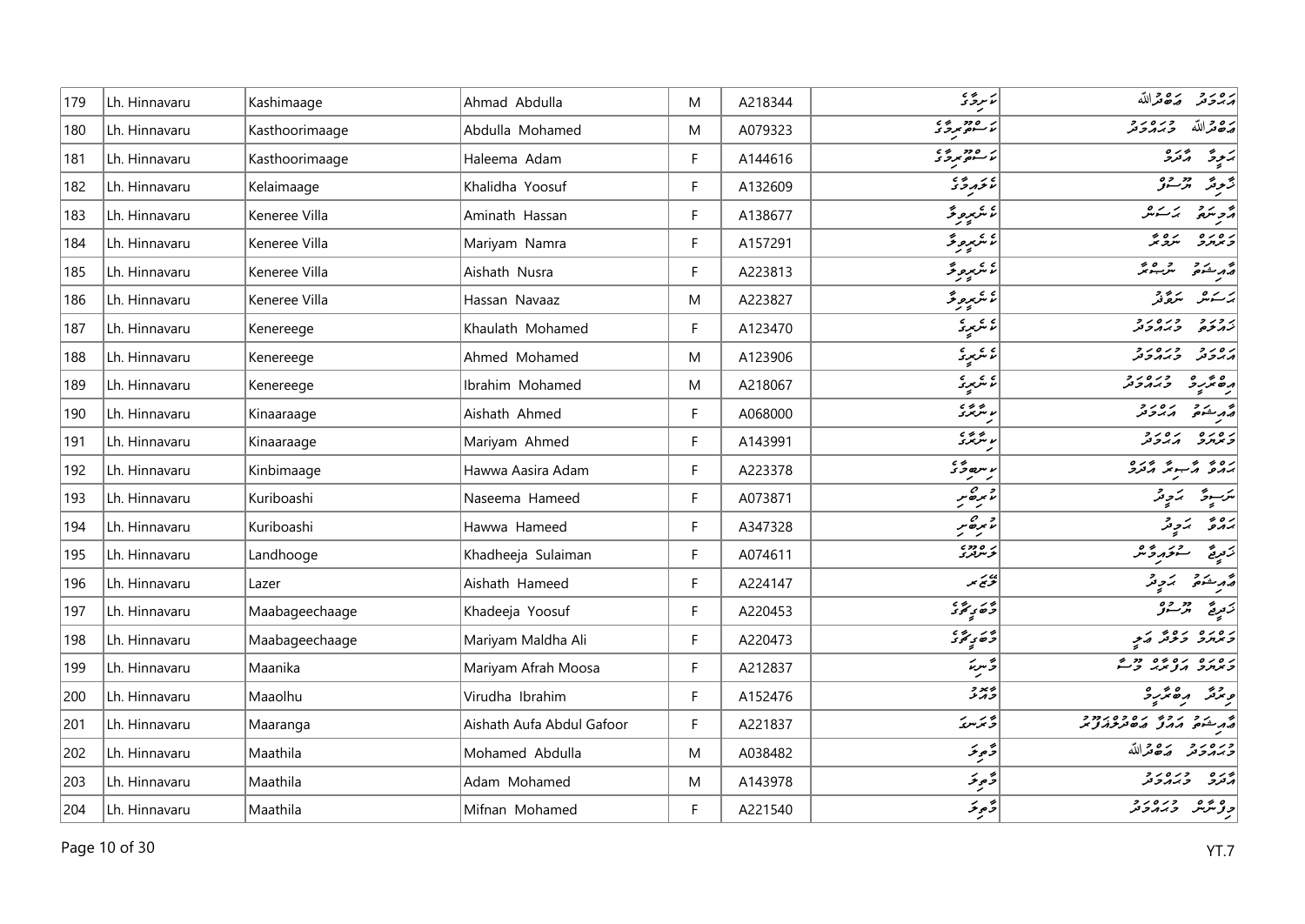| 205 | Lh. Hinnavaru | Maavahi                  | Ahmed Abdulla            | ${\sf M}$ | A023999 | پە ئە<br>قەھەب                   | برورد بره دالله                                                                                                                                                                                                                 |
|-----|---------------|--------------------------|--------------------------|-----------|---------|----------------------------------|---------------------------------------------------------------------------------------------------------------------------------------------------------------------------------------------------------------------------------|
| 206 | Lh. Hinnavaru | Maavahi                  | Abdulla Ahzam Ahmed      | ${\sf M}$ | A223739 | پە بەر<br>ج                      | رە داللە مەرە مەرد                                                                                                                                                                                                              |
| 207 | Lh. Hinnavaru | Maavahi                  | Hussain Jumaanu Jaufar   | ${\sf M}$ | A223741 | ځ ځونر                           | ج ڪرمان اور دار دار دار دار دار                                                                                                                                                                                                 |
| 208 | Lh. Hinnavaru | Mahal                    | Abdul Samad Abdul Rahman | M         | A076390 | ۇربۇ                             | ג ס כ ס ג ג כ ג ג ה ס כ ס ג ס שי ה ה שירה יות.<br>ה ש שירה ה יותר ב ה ה ה ה שירה מ ה ב יות                                                                                                                                      |
| 209 | Lh. Hinnavaru | Mahal                    | Ahdulla Sirufaan         | M         | A222042 | ۇربى                             | برحيمرالله سومروهر                                                                                                                                                                                                              |
| 210 | Lh. Hinnavaru | Medhufaru                | Fathimath Abdul Rahman   | F         | A084384 | ې د پر چه ک                      | ه د د ده ده ده ده و.<br>ژبودي ماه ترم بربار تر                                                                                                                                                                                  |
| 211 | Lh. Hinnavaru | Medhufaru                | Athifa Abdul Rahman      | F         | A159338 | ى تەرىخە<br>خەنقرىمى             | د ده ده ده ده ده م                                                                                                                                                                                                              |
| 212 | Lh. Hinnavaru | Medhufaru                | Mariyam Ali Fulhu        | F         | A216575 | ى تەرىخە<br>خەنقرىمى             | د ۱۳۷۶ - مرور د                                                                                                                                                                                                                 |
| 213 | Lh. Hinnavaru | Meeraa                   | Sakeena Hussain          | F         | A215581 | حريم                             | سكيانكر المرتكز مكر مكر                                                                                                                                                                                                         |
| 214 | Lh. Hinnavaru | Meeraa                   | Fathimath Nasma          | F         | A217397 | جوتنر                            | أثرج وحراماتهم                                                                                                                                                                                                                  |
| 215 | Lh. Hinnavaru | Mirihimaage              | Ibrahim Ahsan Abdulla    | M         | A215361 | او برروی<br><u>در</u>            | مەمگرىق مەم ئەم مەھمراللە                                                                                                                                                                                                       |
| 216 | Lh. Hinnavaru | Mirusmaage               | Khadeeja Ibrahim         | F         | A214994 | ج جر صور ی                       | زَ ترِيحٌ مِنْ مُرْرِدْ                                                                                                                                                                                                         |
| 217 | Lh. Hinnavaru | Moon Light               | Abdul Rahman Yoosuf      | ${\sf M}$ | A027574 | لتشريخهم                         | , סכס גם צם פריכם<br>גם <i>בנג בנג</i> ל יית                                                                                                                                                                                    |
| 218 | Lh. Hinnavaru | Moon Light               | Ibrahim Afrah            | M         | A112369 | ده ورغ<br>  د سر درغ             | مەھەر بەرە بەرە                                                                                                                                                                                                                 |
| 219 | Lh. Hinnavaru | Moon Light               | Abdul Ganee Yoosuf       | M         | A153135 | لتشريخهم                         | גם כסג היה מ- כס<br>הסטפה יית היית                                                                                                                                                                                              |
| 220 | Lh. Hinnavaru | Moon Light               | Khadheeja Abdul Rahman   | F         | A221589 | لتشريخه وهج                      | ر د ده وه د ه ده و.<br>نرویج د ماه تر مار مربر و س                                                                                                                                                                              |
| 221 | Lh. Hinnavaru | Moonimaage               | Aishath Shahula          | F         | A151663 | اد سرچ په<br>ار                  | ە ئەر ئىكى ئىكەن ئىكەن ئىكەن ئىكەن ئىكەن ئىكەن ئىكەن ئىكەن ئىكەن ئىكەن ئىكەن ئىكەن ئىكەن ئىكەن ئىكەن ئىكەن ئىك<br>مەم ئىكەن ئىكەن ئىكەن ئىكەن ئىكەن ئىكەن ئىكەن ئىكەن ئىكەن ئىكەن ئىكەن ئىكەن ئىكەن ئىكەن ئىكەن ئىكەن ئىكەن ئىك |
| 222 | Lh. Hinnavaru | Nabeezge                 | Ahmed Aboobakuru         | M         | A106674 | سەھ تە                           | נפני נמנים<br>גיבת גםסטיב                                                                                                                                                                                                       |
| 223 | Lh. Hinnavaru | Nalage                   | Adam Iqbal               | M         | A223240 | ىرىر ئ                           | پره دره و.<br>پرتر پروهن                                                                                                                                                                                                        |
| 224 | Lh. Hinnavaru | Nalage                   | Fathimath Ahula Ali      | F         | A223244 | سرير ۽                           | أوجوحه منكفر مدبي                                                                                                                                                                                                               |
| 225 | Lh. Hinnavaru | Nalage                   | Abdulla Athif            | ${\sf M}$ | A223246 | سریز کا                          |                                                                                                                                                                                                                                 |
| 226 | Lh. Hinnavaru | Nalahiyaage              | Easa Adam Fulhu          | ${\sf M}$ | A027176 | يزويرون                          | ړ کشه د جرو و و<br>په سنگ د کمکرونو لو                                                                                                                                                                                          |
| 227 | Lh. Hinnavaru | Nalahiyaage              | Aishath Ahdha Easa       | F         | A218279 | ىر ئەرەرى<br>سرىخرىرىرى          | و در در در در د                                                                                                                                                                                                                 |
| 228 | Lh. Hinnavaru | Nalahiyaage              | Ibrahim Aheedh Easa      | ${\sf M}$ | A218281 | ىر ئەرەپرى<br>سرى <i>ۋىر</i> ىرى | دەندىر دىرد دىش                                                                                                                                                                                                                 |
| 229 | Lh. Hinnavaru | Naseemee Villa Uthurubai | Ibrahim Rasheed          | M         | A075411 | al 1999<br>Al 1990, 1990, 1991   |                                                                                                                                                                                                                                 |
| 230 | Lh. Hinnavaru | Nice Way                 | Aminath Ifaadha Ahmed    | F         | A157368 | لتنديق                           | أأرضغ أرقيم أره رو                                                                                                                                                                                                              |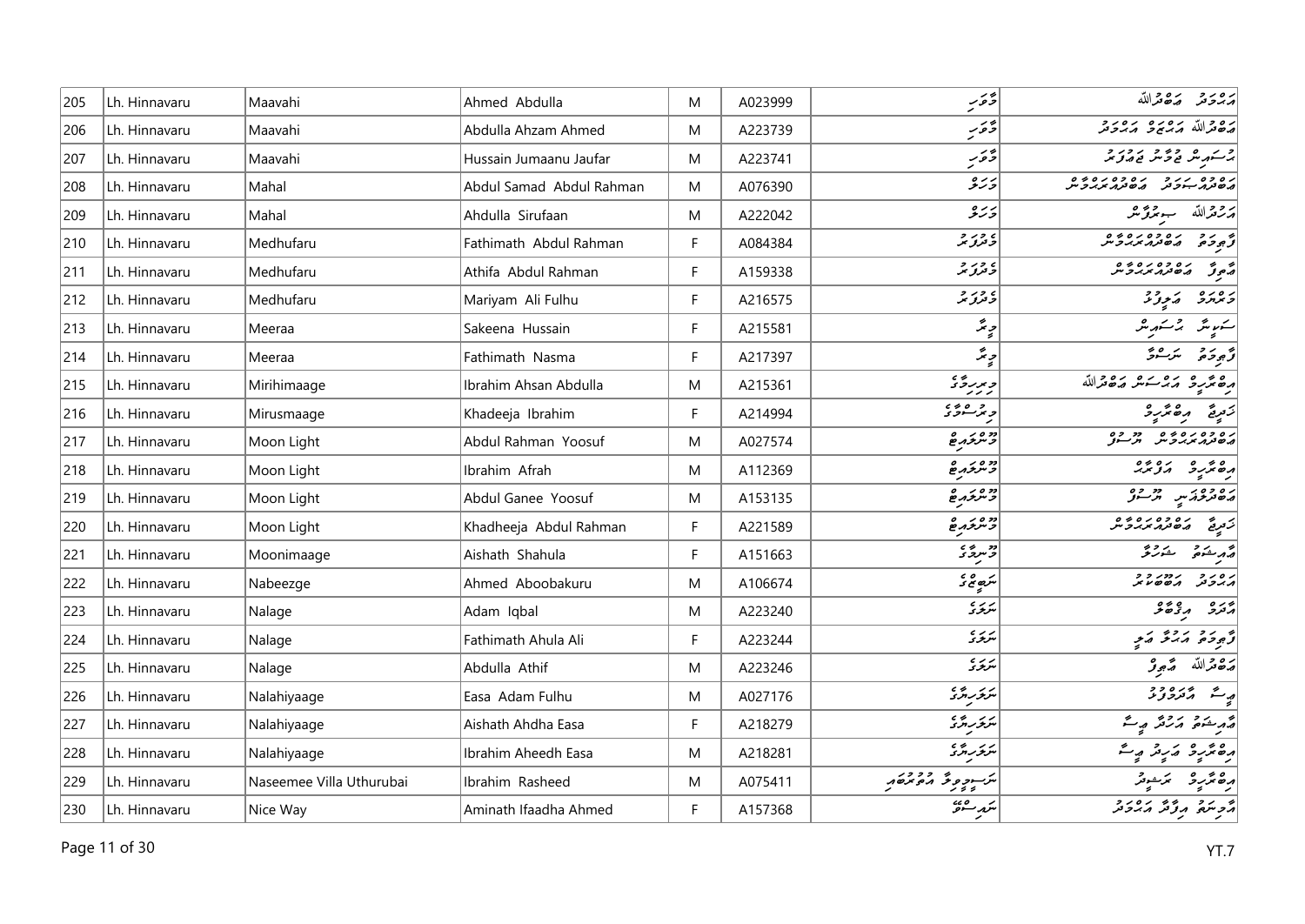| 231 | Lh. Hinnavaru | Nice Way         | Abdulla Inas Ahmed           | M         | A364392 | سر مرے دی                     | أرَدْ اللَّهُ مِسَّرْ - مَبْرَدَ مَدْ                       |
|-----|---------------|------------------|------------------------------|-----------|---------|-------------------------------|-------------------------------------------------------------|
| 232 | Lh. Hinnavaru | Niyaama          | Shafaza Ahmed                | F         | A073551 | سردگر                         | شورځ پره رو                                                 |
| 233 | Lh. Hinnavaru | <b>Oasis</b>     | Fathimath Samaahath Ali Didi | F         | A214952 | يريم ب                        | و دورو د ورودر                                              |
| 234 | Lh. Hinnavaru | Ocean Read       | Hussain Imad                 | M         | A125421 | لرشتمير                       | يز سنهر شهر مرتجنگر                                         |
| 235 | Lh. Hinnavaru | Orchid Villa     | Abdulla Umar                 | M         | A123443 | ەر بە ئوقر                    | مَصْعَراللَّهُ مَحْرَمَّر                                   |
| 236 | Lh. Hinnavaru | Orchid Villa     | Mariyam Hussain              | F         | A214929 | لأبرء وقر                     | دەرە جەكەش                                                  |
| 237 | Lh. Hinnavaru | Orchid Villa     | Arif Umar                    | ${\sf M}$ | A214940 | ەر بە ئورگە<br>م              | ومجرو ورد                                                   |
| 238 | Lh. Hinnavaru | Orchid Villa     | Ashfa Umar                   | F         | A214943 | ەر بە ئوقر                    | ىرشىق<br>و ر و<br>در تر                                     |
| 239 | Lh. Hinnavaru | <b>Pink Rose</b> | Nashid Yoosuf                | ${\sf M}$ | A041533 | بو هو چې ه                    | نگرىنى <sub>د</sub> ىر كەرگەنى ب                            |
| 240 | Lh. Hinnavaru | Plazaa           | Athifa Ibrahim Koi           | F         | A221895 | ویژنج                         | أقبوقه وهتر ومعمر                                           |
| 241 | Lh. Hinnavaru | Radiumge         | Aishath Arusa                | F         | A222275 | ې په دره دي<br>مرغ دره د      | مەر ئىق ئىم ئىم ئىستى                                       |
| 242 | Lh. Hinnavaru | Raiybageechaage  | Mohamed Hamid                | M         | A034094 | <br>  پرهوه <sub>کو</sub> پوړ | ورەرو بەر                                                   |
| 243 | Lh. Hinnavaru | Raiybageechaage  | Aishath Hamid                | F         | A111323 | ره د په ده د<br>مرکزه کړه کړ  | أمر مشمر محموقه                                             |
| 244 | Lh. Hinnavaru | Raiybageechaage  | Fathimath Hamid              | F         | A148166 | بره د په په د                 | وٌوِدَهُ گُرَدُ                                             |
| 245 | Lh. Hinnavaru | Raiyvillage      | Mariyam Ibrahim              | F         | A165034 | ىرە ھەتىي                     | גפנס השתניק                                                 |
| 246 | Lh. Hinnavaru | Rasdhooge        | Aishath Mohamed              | F         | A073830 | ر ره دو ،<br>بر سوتری         | أحمد شده وبره د و                                           |
| 247 | Lh. Hinnavaru | Reethiveli       | Aseela Ali                   | F         | A224554 | مرە ۋى<br>ئ <sup>ەر</sup>     | أرسوقت اركمو                                                |
| 248 | Lh. Hinnavaru | Riyaaz           | Aishath Saeed Rashaad        | F         | A143899 | بروژ شه                       | مەرىشكى سكەبىر مۇنشكىر                                      |
| 249 | Lh. Hinnavaru | Roashaneege      | Mohamed Abdul Rahman         | M         | A064641 | ئۇيغۇمىيە ئە                  | כנסני נסיפסנסים<br>כגהכת הסתה <i>הגב</i> ית                 |
| 250 | Lh. Hinnavaru | Roashaneege      | Ibrahim Auyaadhu Mohamed     | M         | A218470 | ئۇيغە مىرى<br>                | ת מיני הגיע במהכת                                           |
| 251 | Lh. Hinnavaru | Ruvaamaage       | Ahmed Imthiyaaz Zuka         | M         | A066695 | و په په په<br>مر <i>و و</i> ي | גפנה הפתחת בי                                               |
| 252 | Lh. Hinnavaru | Ruvaamaage       | Hawwa Abdul Rahman           | F         | A088526 | و ۶ به ۲<br>مروک ی            | ره وه ره د ه<br>م <i>ه ه د مربر</i> و نر<br>ر ە بو<br>برامو |
| 253 | Lh. Hinnavaru | Ruvaamaage       | Aishath Abdul Rahman         | F         | A105413 | و په په په<br>مونو ک          | ه در ده ده ده ده وه<br>په دشوی په کافر د مرد کر             |
| 254 | Lh. Hinnavaru | Ruvaamaage       | Azeeza Abdul Rahman          | F         | A219448 | و ۶ به ۲<br>بوره و ۲          | ره وه ره د و<br>پره تربر تر س<br>ريجي                       |
| 255 | Lh. Hinnavaru | Saayan           | Abdulla Shaihaan Ibrahim     | M         | A223744 | سەيرىر                        | رەداللە خىرىئىر رەيزىر                                      |
| 256 | Lh. Hinnavaru | Saljamge         | Fathimath Mohamed            | F         | A120163 | ر ه د ه ،<br>سکونع و د        | أقرجوج وبرورد                                               |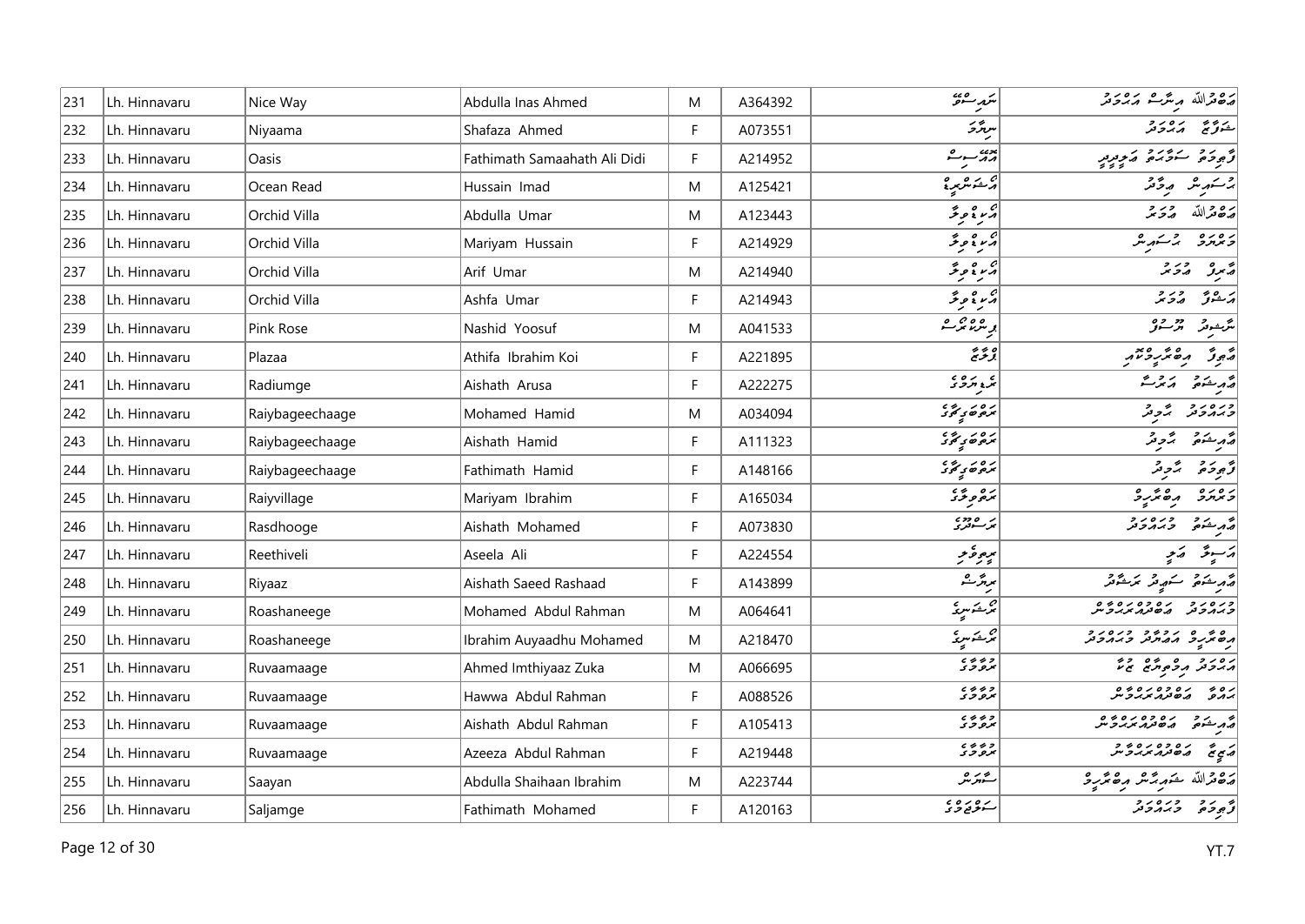| 257 | Lh. Hinnavaru | Samandharuge   | Husna Adam                  | F  | A025428 | ے پر ۱۵ پر وی<br>سنگو سرفر مر <sub>ک</sub> | جراعا مرتر و مرکز                                                                                             |
|-----|---------------|----------------|-----------------------------|----|---------|--------------------------------------------|---------------------------------------------------------------------------------------------------------------|
| 258 | Lh. Hinnavaru | Samandharuge   | Mirusaal Mohamed            | M  | A213679 | ے پر 2 پر 2 پ                              | ى بۇ شەمۇ<br>و ر ه ر د<br>تر پر ژنر                                                                           |
| 259 | Lh. Hinnavaru | Samandharuge   | Mirusa Mohamed              | F. | A216926 | ے پر ۱۵ پر وی<br>سنگ سرلگریمری             | وبر مصرور                                                                                                     |
| 260 | Lh. Hinnavaru | Samandharuge   | Mirufa Mohamed              | F  | A216927 | ے پر 2 پر 2 پ                              | حر پر ژ<br>و رە ر د<br>تر پر تر تر                                                                            |
| 261 | Lh. Hinnavaru | Sandhura       | Fathimath Dhiyana           | F  | A066358 | ر پەھ <sub>ر</sub> تىر                     | وٌمودَهُ بِرِمُرٌ مُرَ                                                                                        |
| 262 | Lh. Hinnavaru | Sandhura       | Ali Arushad                 | M  | A127709 | ئەمىر پىرىر                                | پر په پر پر د                                                                                                 |
| 263 | Lh. Hinnavaru | Saveyra        | Hassan Ali Mohamed          | M  | A050585 | ر ن پر<br>سوی نئر                          | بر کامل کامل در در د                                                                                          |
| 264 | Lh. Hinnavaru | Saveyra        | Ahmed Hassan                | M  | A057571 | ر ، ،<br>سنوگانو                           | رەرد برخش                                                                                                     |
| 265 | Lh. Hinnavaru | Saveyra        | Fathimath Hassan            | F  | A064780 | ر ، ،<br>سنوگانو                           | ق بوجو برسك                                                                                                   |
| 266 | Lh. Hinnavaru | Saveyra        | Haleema Yoosuf Abdul Rahman | F. | A071942 | ر ،، پ<br>سوء س                            |                                                                                                               |
| 267 | Lh. Hinnavaru | Saveyra        | Aishath Leevan              | F  | A212813 | ر پر پر<br>سوه بو                          | وكرمشكم ومحيا                                                                                                 |
| 268 | Lh. Hinnavaru | Shabnameege    | Hamdha Mohamed              | F  | A222003 | ے ک <i>ے سرح ک</i>                         | رەپ درەرد                                                                                                     |
| 269 | Lh. Hinnavaru | Shabnameege    | Aishath Rasheedha Mohamed   | F  | A222005 | ے ک <i>ے سرچ</i> کی                        | أمر و المر المر المسلم المركز المركز المركز المركز المركز المركز المركز المركز المركز المركز المركز المركز ال |
| 270 | Lh. Hinnavaru | Sheereenge     | Ahmed Nafiz Mohamed         | M  | A081568 | ا <sub>ڪو مور</sub> چو<br>ڪ                | رەر د شرە دىرەر د                                                                                             |
| 271 | Lh. Hinnavaru | Sheereenu Aage | Nahidha Ismail              | F  | A215765 | ا در ده ده ده<br>در سر مرد د               | شريقه وبالمحصوفة                                                                                              |
| 272 | Lh. Hinnavaru | Sheereenu Aage | Hawwa Samha                 | F  | A215768 | اڪوبريٽري<br>ڪ                             | رە ئەرە                                                                                                       |
| 273 | Lh. Hinnavaru | Silver Shine   | Ashraf Ibrahim              | M  | A123437 | سوۋە پرىشەر بىر                            | ىر شەندى <sub>ۋ</sub><br>دە ئەرد                                                                              |
| 274 | Lh. Hinnavaru | Snow ge        | Jaufar Ismail               | M  | A056503 | <u>ه چې ۽</u>                              | يے پروژ پر شرگر کو                                                                                            |
| 275 | Lh. Hinnavaru | Snow ge        | Shameema Ismail             | F. | A098428 | مەشھەي                                     | ەرسۇئەبى<br>ڪو <i>و</i>                                                                                       |
| 276 | Lh. Hinnavaru | Snow ge        | Ibrahim Shaheem             | M  | A123435 | <u>ه چې پ</u>                              | ە ھەترىر <sup>ە</sup><br>ے کرو                                                                                |
| 277 | Lh. Hinnavaru | Snow ge        | Mariyam Shaheema            | F  | A149628 | <u>ه چې پ</u>                              | ر ه ر ه<br><del>و</del> بودرو<br>شەرگە                                                                        |
| 278 | Lh. Hinnavaru | Snow ge        | Fathmath Ismail Fulhu       | F  | A216267 | ه چې <sub>پ</sub> ه<br>سر مر <sub>وک</sub> | ژُورَهُ دِ شَرُّدٍ وَدِ                                                                                       |
| 279 | Lh. Hinnavaru | Snow ge        | Shahidha Ismail             | F  | A216272 | <u>ه چې پ</u>                              | شرىق بەستۇمۇ                                                                                                  |
| 280 | Lh. Hinnavaru | Snow ge        | Sama Ismail                 | F. | A216274 | ه چې ،<br>سومبرو <sub>ک</sub>              | أينق وستوجدنى                                                                                                 |
| 281 | Lh. Hinnavaru | Snow ge        | Mohamed Shah Ahmad          | M  | A216276 | ه م <sub>م</sub> ره و                      | ورەر و شەور رەر و                                                                                             |
| 282 | Lh. Hinnavaru | Sosun Mead     | Hawwa Ibrahim Fulhu         | F  | A152637 | <u>ش ئەرەپ ۋ</u>                           | גם 200 בכבר<br>גבל בסתיבצע                                                                                    |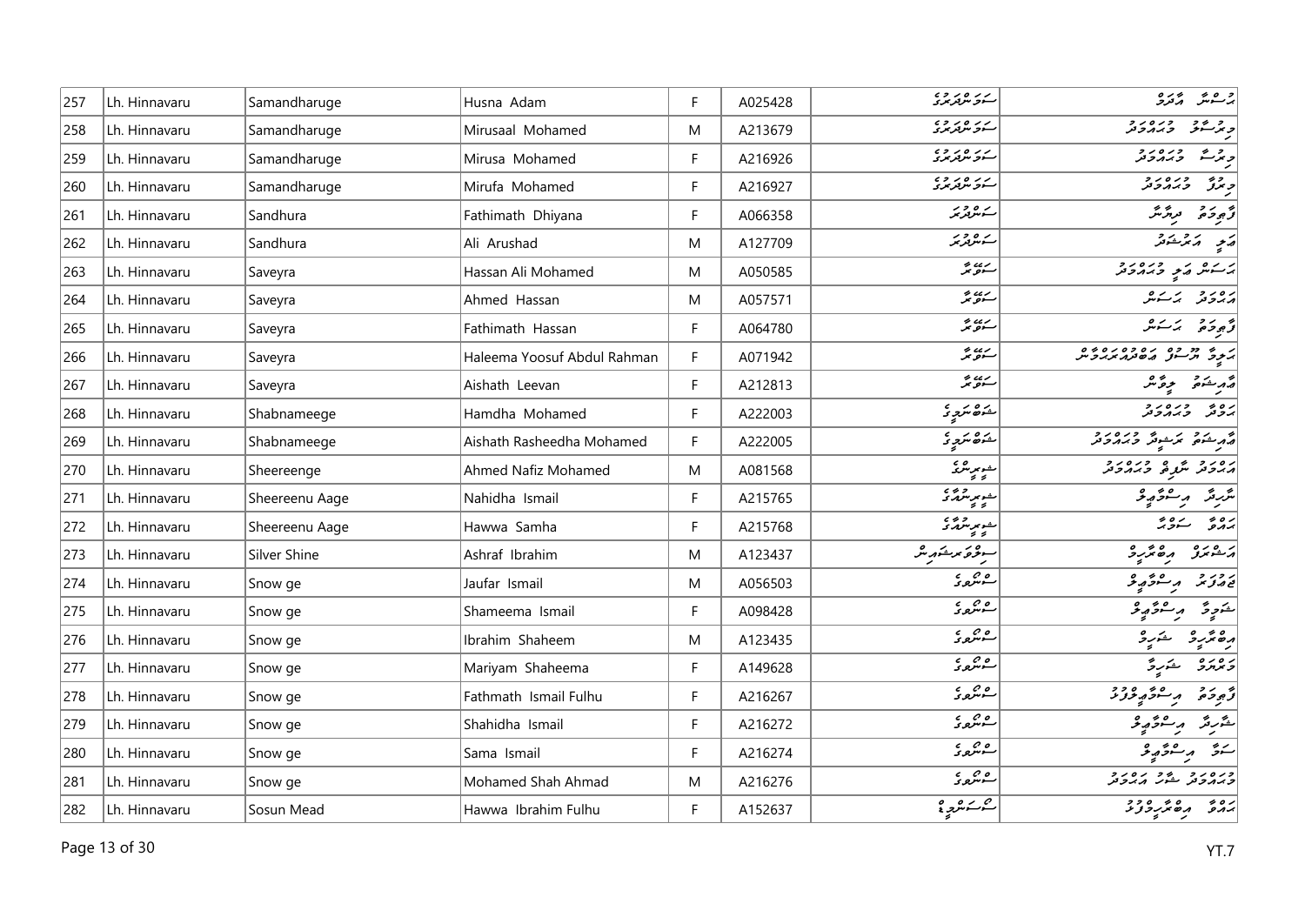| 283 | Lh. Hinnavaru | Sosunmaage        | Fazna Waheed           | F         | A156694 | <u>م ئەشرىرى</u>                        | وَجْسٌ وَرِمْرُ                                                                                       |
|-----|---------------|-------------------|------------------------|-----------|---------|-----------------------------------------|-------------------------------------------------------------------------------------------------------|
| 284 | Lh. Hinnavaru | Star Light        | Mohamed Yaugoob        | M         | A146813 |                                         | כנסני נפרד                                                                                            |
| 285 | Lh. Hinnavaru | Sun Shine         | Jeena Hassan           | F         | A092527 | سەن <sub>ى</sub> رىشە <sub>مە</sub> بىر | يوپىگە ئەسكىلى                                                                                        |
| 286 | Lh. Hinnavaru | Sun Shine         | Fathmath Sima Hassan   | F         | A152323 | ر<br>سەنگە شەمەر بىر                    | قەددە سوۋېمىسى                                                                                        |
| 287 | Lh. Hinnavaru | Super Night       | Abdul Raheem Mohamed   | ${\sf M}$ | A300812 | <u>شوَ بريتر م</u>                      | נסכסנגס כנסנב<br>גשנגות ביתכת                                                                         |
| 288 | Lh. Hinnavaru | Suvaasaage        | Mohamed Aflaah Abdulla | ${\sf M}$ | A216354 | <u>حرڅو ځوي</u>                         | ورەرو رەپە رەۋالله                                                                                    |
| 289 | Lh. Hinnavaru | Suvaasaage        | Hawwa Samiha Abdulla   | F         | A216358 | <u>ر ژه په پ</u>                        | بروء كوبة رووالله                                                                                     |
| 290 | Lh. Hinnavaru | Thandiraiymaage   | Haleema Adam           | F         | A214889 | ئۆسرە ئىرە دى                           | أيزود أردره                                                                                           |
| 291 | Lh. Hinnavaru | Thema             | Abdulla Nashiz Mohamed | ${\sf M}$ | A039968 | ې بو<br>حوا                             | ره و الله سر و وره ر و<br>مصر الله سر و در مرد تر                                                     |
| 292 | Lh. Hinnavaru | Thothaa Manzil    | Aishath Abdulla        | F         | A223713 | جو بر ج م<br>  حر ج حر جر بر حر         | م مشور مقدالله                                                                                        |
| 293 | Lh. Hinnavaru | Unimaage          | Fareesha Adam          | F         | A216862 | و په په په<br>د سرچ د                   | كوسيستش المرترو                                                                                       |
| 294 | Lh. Hinnavaru | Uthuruge          | Shahid Adam Koi        | ${\sf M}$ | A104438 | د د د پ<br>پره پور                      | ش و وره بور<br>شریر ملار بور                                                                          |
| 295 | Lh. Hinnavaru | Uthuruge          | Ali Adam Koi           | ${\sf M}$ | A130523 | د د د پ<br>پره پور                      | $\begin{array}{cc}\n\mathbf{x} \circ \mathbf{y} & \mathbf{y} \\ \mathbf{y} & \mathbf{y}\n\end{array}$ |
| 296 | Lh. Hinnavaru | Uthuruge          | Fathimath Mohamed      | F         | A214945 | د د د پ<br>پره پور                      | و ده دره دره                                                                                          |
| 297 | Lh. Hinnavaru | Uthuruge          | Adam Hassan Haajee     | M         | A214951 | د د د پ<br>پره مرد                      | أمرده المركب مراقبي                                                                                   |
| 298 | Lh. Hinnavaru | Vahuthaandhoshuge | Sahumadh Wasif         | M         | A212851 | ر و د ه پر و ،<br>و ره سربر در          | مدرور وسو                                                                                             |
| 299 | Lh. Hinnavaru | Vaijeheyge        | Hussain Yoosuf         | M         | A085087 | ر مەن يە<br>قەم قىرى                    | پر سے مرحمد سر جرم                                                                                    |
| 300 | Lh. Hinnavaru | Vanilla Ge        | Ahmed Mohamed Fulhu    | M         | A011406 | ء سرچء<br> حس <sub>ب</sub> پڙي          | ر و ر د در و د و و و<br>  پرېدونر با و ډېر و ترونو                                                    |
| 301 | Lh. Hinnavaru | Vidhuvaruge       | Irasha Ibrahim Didi    | F         | A223951 | و د و ،<br>و ترو برد                    | ويمث وهندومرمر                                                                                        |
| 302 | Lh. Hinnavaru | Vidhuvaruge       | Ifasha Ibrahim Didi    | F         | A223958 | و د و ء<br>و ترو بر د                   | رومة رەئزرورىر                                                                                        |
| 303 | Lh. Hinnavaru | Village           | Abdulla Zakariyya Umar | M         | A025318 | حيوهي                                   | م صحرالله تم تو مرکز مرد م                                                                            |
| 304 | Lh. Hinnavaru | White House       | Shiyan Hussain         | M         | A047595 | ئەرەبەر م                               | خەرگىش كى ئىكتەرلىكى                                                                                  |
| 305 | Lh. Hinnavaru | White House       | Haulath Mahira         | F         | A095171 | ئەرەبەر م                               | رورو ورثر                                                                                             |
| 306 | Lh. Hinnavaru | White House       | Moosa Nasih            | M         | A099301 | ئەرەبەر م                               | رح مگر ہے۔                                                                                            |
| 307 | Lh. Hinnavaru | White House       | Aishath Nauma          | F         | A220650 | ۇرغ ئەرم                                | وكرد شكوح المروح                                                                                      |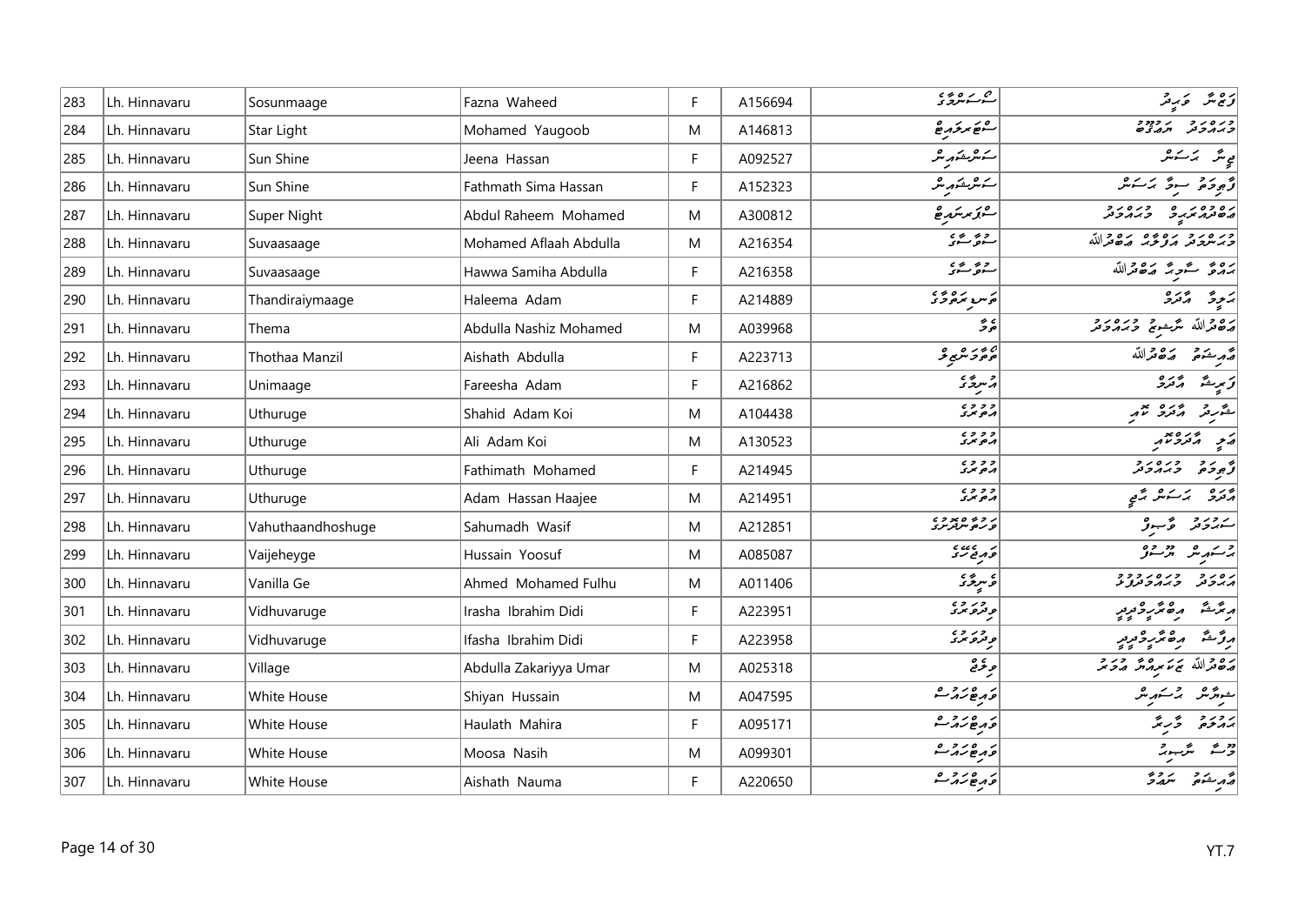|     | Lh. Kurendhoo |                   |                       |           |         |                                          |                                                                                                     |
|-----|---------------|-------------------|-----------------------|-----------|---------|------------------------------------------|-----------------------------------------------------------------------------------------------------|
| 308 | Lh. Kurendhoo | Aafalge           | Ibrahim Abdul Rahman  | ${\sf M}$ | A012049 | پور ه ،<br>پروتون                        | ر ٥ ر ٥ ر ٥ ر ٥<br>۵ ر ۵ تورم بور تر س<br>ەرھەترىرى<br>ر                                            |
| 309 | Lh. Kurendhoo | Aahama            | Abdulla Mufeed        | M         | A215662 | پزر                                      | رە دالله در د                                                                                       |
| 310 | Lh. Kurendhoo | Abhareege         | Saeeda Abdul Gadir    | F         | A214439 | برەر<br>مەسىرى                           |                                                                                                     |
| 311 | Lh. Kurendhoo | Abhareege         | Ashiyath Zeeshan      | F         | A220581 | ره رسې<br>پره رسميږ                      | أتر شورتر تم سم مشر من الله الله عليه الله الله عليه الله الله عليه الله عليه الله الله عليه الله ا |
| 312 | Lh. Kurendhoo | Aisham            | Mohamed Visam         | M         | A214143 | برٔ د شو                                 | ورەرو بەش                                                                                           |
| 313 | Lh. Kurendhoo | Akiri             | Ibrahim Sujadh Yoosuf | M         | A214749 | وسماعه                                   | ם מים במיכחים<br>גיסולקייב היפול וקריינ                                                             |
| 314 | Lh. Kurendhoo | Alivilaage        | Adam Thaufeeg         | M         | A089697 | لەَموەمۇر                                | وره رو د<br>مرکز م <i>وم</i> نړی                                                                    |
| 315 | Lh. Kurendhoo | Alivilaage        | Aishath Niuma         | F         | A125527 | ر<br>د نوه د د                           | הוגים תגר                                                                                           |
| 316 | Lh. Kurendhoo | Bahaareege        | Jameela Moosa         | F         | A212948 | ر و محر<br>نه تر مور                     | يَا حِرِ حَمْدُ مِنْ حَمْدِ حَمْدِ مِنْ                                                             |
| 317 | Lh. Kurendhoo | <b>Blue Star</b>  | Mariyam Fazna         | F         | A113951 | ە دەھەير                                 | ر ه ر ه<br>د بربرگ<br>تر بح مگر                                                                     |
| 318 | Lh. Kurendhoo | <b>Blue Star</b>  | Haseena Aboobakuru    | F.        | A215843 | ە دەھەير                                 | برسوش مصمعه                                                                                         |
| 319 | Lh. Kurendhoo | <b>Blue Star</b>  | Aminath Shanee Ahmed  | F.        | A220698 | ە دورە ئەير                              | أأوسم كشبر أأورد                                                                                    |
| 320 | Lh. Kurendhoo | Cresent Villa     | Mohamed Abdul Rahman  | M         | A116113 | ە بىر يەرە <sub>م</sub> وقر              | ور ه ر و پر ره وه ر ه ده ه<br><del>و</del> بر سر <i>و د په ه</i> تر بر بر سر                        |
| 321 | Lh. Kurendhoo | Cresent Villa     | Ibrahim Abdul Rahman  | M         | A127772 | ە ئەسەبى <i>ر ھ</i> وقە                  | ر ٥ ۶ ٥ ٥ ٥ ٥ ٠<br>پر <i>۲۵ تو ۹ بر بر</i> ژ س<br>ەر ھەتمەر 2<br>ب                                  |
| 322 | Lh. Kurendhoo | Dhaahadhaage      | Rahma Mohamed         | F         | A213844 | یز بر بر بر<br>توبر توپی                 | ره دره دره<br>بربرو وبرمرد                                                                          |
| 323 | Lh. Kurendhoo | Dhanbugasdhoshuge | Ali Amir              | M         | A214002 | ر<br>ترسرچ <sub>کی</sub> سوتر <i>سری</i> | أميس مدوند                                                                                          |
| 324 | Lh. Kurendhoo | Dheyliyaage       | Hawwa Ahmed           | F.        | A059145 | ے<br>تروبڑی                              | ره پره رو<br>براره کربرونر                                                                          |
| 325 | Lh. Kurendhoo | Dheyliyaage       | Ahmed Abdul Hakeem    | M         | A059195 | ر<br>تر پور د                            | ג סג כ ג ס כ ס ג ס כ                                                                                |
| 326 | Lh. Kurendhoo | Dheyliyaage       | Mohamed Abdul Hakeem  | M         | A066737 | ر دي.<br>  تر پر بر د                    | وره روح ده وه ره<br>ح برمرد تر صحر دیگر                                                             |
| 327 | Lh. Kurendhoo | Dhunburuvaage     | Mariyam Faseehath     | F         | A212820 | و ه و و د د<br>ترس د برو د               | وبودو وكبيدة                                                                                        |
| 328 | Lh. Kurendhoo | Dhunburuvaage     | Hawwa Fauza           | F         | A245108 | و ه و و د »<br>ترس پرو د                 | 571.501                                                                                             |
| 329 | Lh. Kurendhoo | Elsea             | Abdul Latheef Usman   | M         | A043881 | اتچوب                                    | גם כסגם כסגם<br>הסתה כתב התכת                                                                       |
| 330 | Lh. Kurendhoo | Elsea             | Shahidha Mohamed      | F         | A213857 | ې په په په                               |                                                                                                     |
| 331 | Lh. Kurendhoo | Elsea             | Fathmath Shaama       | F.        | A214003 | اتھو۔                                    | ا تو بر د<br>ارتبو څخه                                                                              |
| 332 | Lh. Kurendhoo | Emazoon           | Abdulla Moosa         | M         | A024782 | ې ر دد ه<br>د د م س                      | مَدْهِ قَرْاللّه حَرْثَة                                                                            |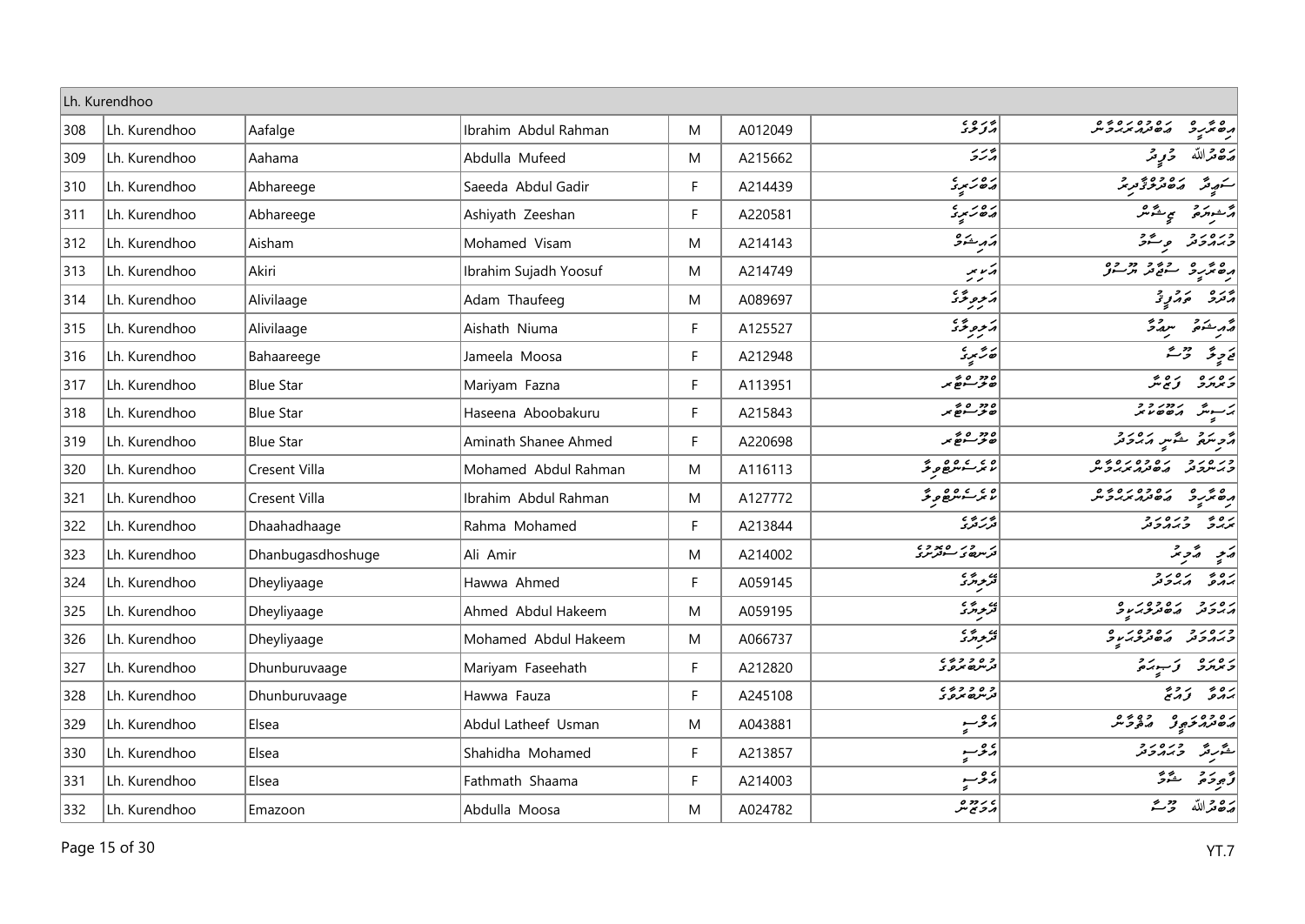| 333 | Lh. Kurendhoo | Emazoon       | Fathimath Mohamed         | F | A125761 | ) پر دو مر<br>امر دسمبر           | و ر ه ر د<br>تر پر ژ تر<br>ا تۇ بو ئەم                  |
|-----|---------------|---------------|---------------------------|---|---------|-----------------------------------|---------------------------------------------------------|
| 334 | Lh. Kurendhoo | Emazoon       | Mariyam Zoona             | F | A216465 | ې بر دو ه<br>مرخ مگ               | حق متر<br>ر ه ر ه                                       |
| 335 | Lh. Kurendhoo | Emazoon       | Faruhath Abdulla          | F | A216467 | پر دو چر<br>  پر <del>چ</del> چر  | رەرد رەمزاللە                                           |
| 336 | Lh. Kurendhoo | Ever Blue     | Ahmed Mohamed             | M | A072981 | ی رے دو<br>دری عرص <del>م</del> ر | נסנכ כנסנכ<br>גגבע כגהכת                                |
| 337 | Lh. Kurendhoo | Fahaage       | Mohamed Shamin            | M | A246706 | پر پر پر<br>  توگری               | ورەرو ھۇرس                                              |
| 338 | Lh. Kurendhoo | Fathaha       | Zulaikha Ali              | F | A214197 | ۇەبر                              | ة دَرِيْرَ مَرِ                                         |
| 339 | Lh. Kurendhoo | Finivaage     | Abdulla Raaif Afeef       | M | A404735 | وسرءٌ کا                          | رە چەللە ئىرگە ئەر                                      |
| 340 | Lh. Kurendhoo | Firusham      | Mohamed Rimaz             | M | A212919 | رېږېده                            | כנסנכ תבים<br>במהכת תבים                                |
| 341 | Lh. Kurendhoo | Firusham      | Aishath Areej             | F | A212920 | ويرتشو 2                          |                                                         |
| 342 | Lh. Kurendhoo | Firusham      | Ibrahim Nuhadh Ahmed      | M | A212922 | و پرېتونو                         | ם מים כמב גם גב<br>גשי <i>ת גב</i> יי <i>גיבת ה</i> גבת |
| 343 | Lh. Kurendhoo | Firusham      | Hussain Nihad             | M | A245587 | ويرتشو 2                          | 2 سەر بىر س <i>ورگە</i> ر                               |
| 344 | Lh. Kurendhoo | Gadhafehige   | Ahmed Ali                 | M | A155962 | ئەتترىق سرى                       | أرور و المستحقيقية المستح                               |
| 345 | Lh. Kurendhoo | Gahaadhashuge | Mohamed Ibrahim           | M | A213270 | ر بر ر و ،<br>ی رکوروی            | כנסני נפילים                                            |
| 346 | Lh. Kurendhoo | Green House   | Amira Moosa               | F | A125790 | ە بەي <i>رىر ۋ</i> ر              | أوجانكم المحاسبة                                        |
| 347 | Lh. Kurendhoo | Gulzaaruge    | <b>Ahmed Arif Mohamed</b> | M | A035900 | و ه پر و ،<br>د نومځ مرد          | رور و محموق وره رو                                      |
| 348 | Lh. Kurendhoo | Guraha        | Mohamed Zahir             | M | A215810 | د بر بر<br>بر برگ                 |                                                         |
| 349 | Lh. Kurendhoo | Guraha        | Shaffa Mohamed            | F | A215818 | ح مربر<br>مح <b>س</b> مربر        | شەھ درەرد<br>شەھۇ جەمجەتر                               |
| 350 | Lh. Kurendhoo | Guraha        | Aishath Shabana           | F | A220695 | ح مر پر<br>ئ                      | مەر شىم ئىقىشى                                          |
| 351 | Lh. Kurendhoo | Hadhiya       | Ahmed Usman               | M | A063536 | ترمرمزّ                           | رەرد دەپرە                                              |
| 352 | Lh. Kurendhoo | Hadhiya       | Aishath Ula               | F | A213852 | ئە تەرەگە<br>م                    | و در در درگر<br>مرد شوه مرگر                            |
| 353 | Lh. Kurendhoo | Hadhiya       | Hawwa Mohamed             | F | A216535 | ر درگر                            | ره وره رو<br>پهرو وبروتر                                |
| 354 | Lh. Kurendhoo | Handhuvareege | Ibrahim Rameez            | M | A215015 | ر<br>ئەسىرى كىرى                  | رە ئەر ئەدى                                             |
| 355 | Lh. Kurendhoo | Happy Life    | Aishath Shehenaz          | F | A114097 | ر بو <sub>ت</sub> و بر و          | شەر ئەرى<br>و مر شوه<br>مر                              |
| 356 | Lh. Kurendhoo | Happy Life    | Mariyam Suaidha           | F | A213025 | <u>ې په ځه يې </u>                | وبروره مستهدير                                          |
| 357 | Lh. Kurendhoo | Happy Side    | Mohamed Adam              | M | A216370 | ر<br>مرب <sub>و</sub> سنهر ؟      | כנסנכ שנס<br><i>כג</i> ובב ובבב                         |
| 358 | Lh. Kurendhoo | Hathihaa      | Fathimath Ibrahim         | F | A060790 | ئە بۇر                            | توجدة مقترح                                             |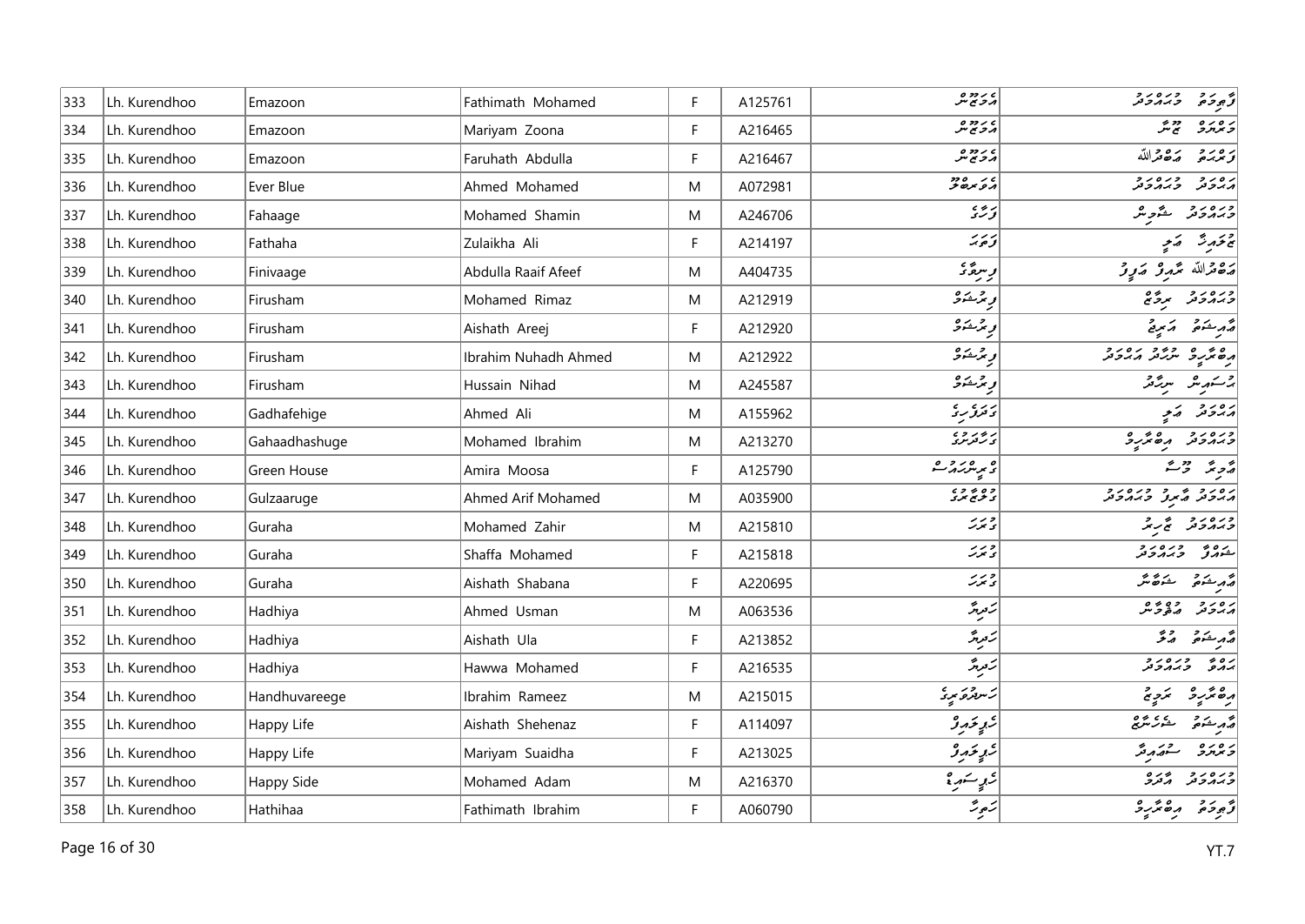| 359 | Lh. Kurendhoo | Hathihaa        | Haleemath Nahula Ibrahim | F. | A216609 | رسمور                         | بَرْدِدَةً سَهْدُ وَمُعَرَّرِدً           |
|-----|---------------|-----------------|--------------------------|----|---------|-------------------------------|-------------------------------------------|
| 360 | Lh. Kurendhoo | Haveereenaaz    | Aishath Shura            | F  | A220711 | ر<br>ئەربىر يىزى              | و<br>مگر شوه شور                          |
| 361 | Lh. Kurendhoo | Haze line       | Ali Moosa                | M  | A215719 | ا شع په موسر<br>              | أريموا المحر المتعم                       |
| 362 | Lh. Kurendhoo | Heenaamaage     | Aminath Naura            | F. | A220278 | ر پېژونو<br>ئو                | أرمز<br>سرح پڑ                            |
| 363 | Lh. Kurendhoo | Heenaamaage     | Aishath Namraa           | F  | A328363 | ر پژو <sup>ي</sup>            | وكرمشكم الترويجر                          |
| 364 | Lh. Kurendhoo | Heeraage        | Abdulla Azim             | M  | A147376 | ر پڑی<br>پ                    | أَرَّةٍ مِّرَاللَّهُ مَّ مِّ عِ           |
| 365 | Lh. Kurendhoo | Hiyaavahi       | Ahmed Amir               | M  | A074105 | رېژوَر                        | גפיב הבב                                  |
| 366 | Lh. Kurendhoo | Hudhu Falhu     | Guraisha Abdulla         | F  | A144738 | 2 ترتر 2                      | ترتمد شه مك قرالله                        |
| 367 | Lh. Kurendhoo | Husnuheenaage   | Adam Suaidh              | M  | A245604 | 2 مەش <i>رى</i> رىتىگە        | بوره ورود<br>م <i>د</i> ور سو <i>ړ</i> ور |
| 368 | Lh. Kurendhoo | Huvandhumaage   | Faheema Ahmed            | F  | A078389 | و ر په و ده و<br>رنو سرهرو د  | أورقت أزروجر                              |
| 369 | Lh. Kurendhoo | Huvandhumaage   | Abdulla Rasheed          | M  | A130407 | و ر په وه د<br>رو سربرو د     | مَدْ مَدَّاللَّهُ مَرَسُومَرُ             |
| 370 | Lh. Kurendhoo | Huvandhumaage   | Aminath Rasheeda         | F  | A147210 | و ر د وه ،<br>ره سربرو د      | مەھرىكى ئىم ئىشىقە                        |
| 371 | Lh. Kurendhoo | Huvandhumaage   | Ali Zahir                | M  | A213686 | و ر په و د و<br>رن سربرو د    | $\frac{2}{3}$ $\frac{2}{3}$ $\frac{2}{3}$ |
| 372 | Lh. Kurendhoo | Huvandhumaage   | Ibrahim Thahseen         | M  | A213688 | و ر په دوه و<br>رو سربرو د    |                                           |
| 373 | Lh. Kurendhoo | Huvandhumaage   | Aminath Wasma            | F  | A213689 | ور پروژه<br>روس پروژ          | أأدجن وأسادة                              |
| 374 | Lh. Kurendhoo | Huvandhumaage   | Ahmed Risaam             | M  | A348949 | و ر پورې<br>روس پروگ          | رەرد برگو                                 |
| 375 | Lh. Kurendhoo | Ihraamge        | Aminath Ali              | F  | A214955 | ە 29 مۇھ ي                    | أزجر سنتعرض وكالمحير                      |
| 376 | Lh. Kurendhoo | Irushaadhu      | Ali Mohamed              | M  | A213142 | ېر تر ش <sup>ی</sup> ور       | أيمو ورەرو                                |
| 377 | Lh. Kurendhoo | Ithaa           | Mufeeda Ibrahim          | F  | A215438 | برځ                           | ح و مگر<br>ح<br>دە ئەرد                   |
| 378 | Lh. Kurendhoo | Jaree           | Hawwa Zahira             | F  | A213374 | ر<br>قع مي                    | $rac{20}{20}$<br>پچ پر پټر<br>پ           |
| 379 | Lh. Kurendhoo | Kaneerumaage    | Ali Waheed               | M  | A087221 |                               | وكمني وكروكر                              |
| 380 | Lh. Kurendhoo | Kaneerumaage    | Aishath Reesha           | F  | A132362 | ر سرچوي<br>تا سرچري           | و ديدة المريدة<br>مريدة المريدة           |
| 381 | Lh. Kurendhoo | Kaneerumaage    | Aminath Nashwa           | F  | A344610 | ر<br>مأسو پر چ <sup>ر</sup> ی | أثرم سيشرق                                |
| 382 | Lh. Kurendhoo | Kaneerumaage    | Fathimath Laisha         | F  | A344611 | ر<br>مأسو پر <del>د</del> د   | وتجوده ومرث                               |
| 383 | Lh. Kurendhoo | Koani           | Abdulla Ahnaf Ibrahim    | M  | A220521 | القميبه                       | رەداللە ئەمىرو مەھكرو                     |
| 384 | Lh. Kurendhoo | Lainoofaru aage | Aminath Rayya Ali        | F. | A332550 | تەرەپر دەر<br>تەرىپى تەرى     | ו ביתה יום בית                            |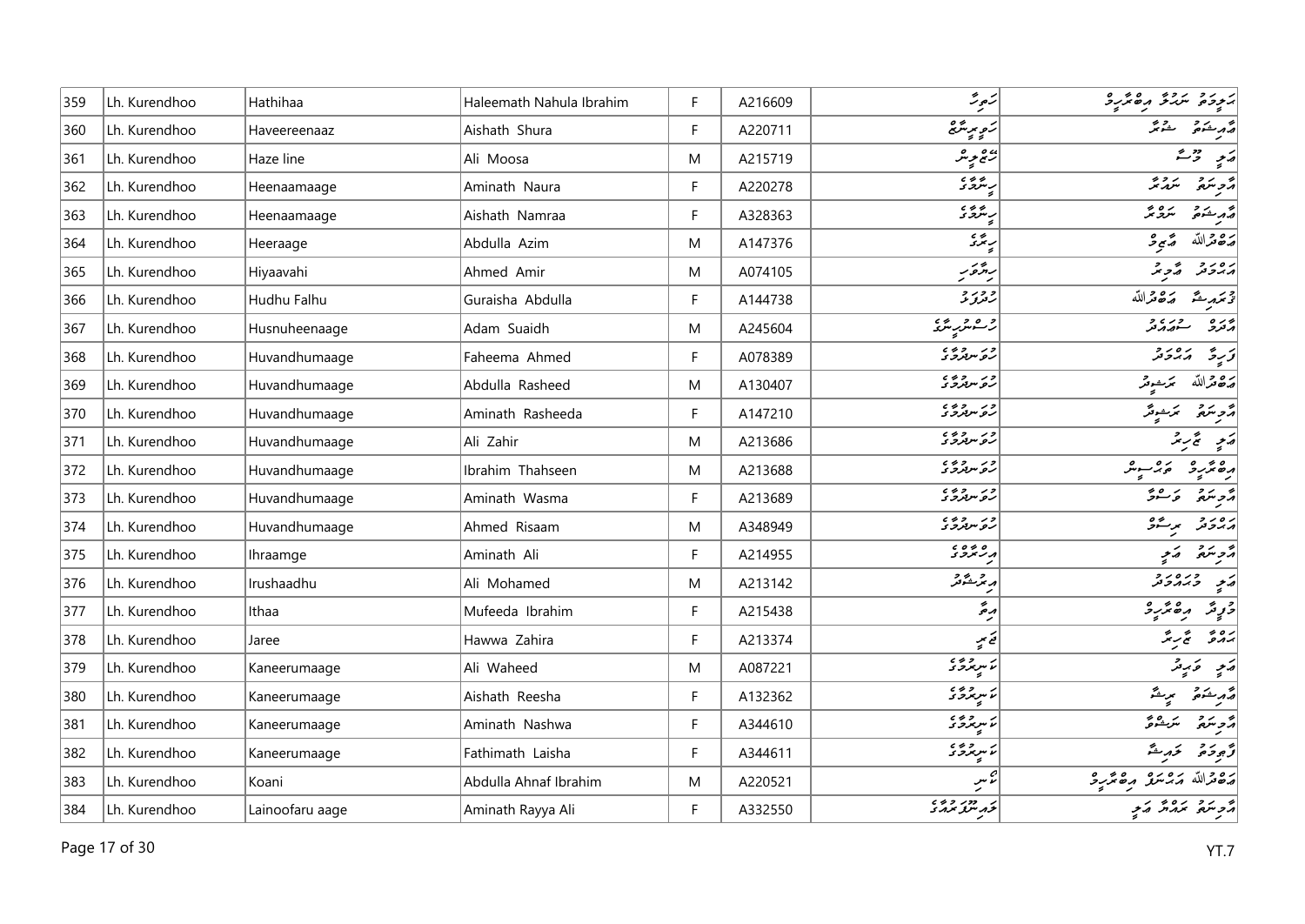| 385 | Lh. Kurendhoo | Maajehige      | Ibrahim Arham Afeef     | M  | A370021 | پر ہ<br>حرم سر تر                            | ופת כ גיגי הני                                |
|-----|---------------|----------------|-------------------------|----|---------|----------------------------------------------|-----------------------------------------------|
| 386 | Lh. Kurendhoo | Mars           | Abdulla Waheed          | M  | A042132 | ۇ بر م                                       | بره والله كربرد                               |
| 387 | Lh. Kurendhoo | <b>Mars</b>    | Wafiyya Moosa           | F. | A215718 | ۇ بر م                                       | وره په دون                                    |
| 388 | Lh. Kurendhoo | Medhurige      | Shirmeena Abbas         | F. | A073599 | د تر سر بر                                   | شوپرو شهره ده ده ک                            |
| 389 | Lh. Kurendhoo | Medhurige      | Haleemath Inan Ahmed    | F. | A254065 | ه د د ه<br>د ترمړ                            | ر در ده در پره در در د                        |
| 390 | Lh. Kurendhoo | Meenaaz        | Abdulla Firag           | M  | A214761 | جريثي                                        | رەم قىراللە م <sub>و</sub> متىتى              |
| 391 | Lh. Kurendhoo | Moon           | Hassan Saeed            | M  | A216608 | دد ه                                         | برسماها السكرونر                              |
| 392 | Lh. Kurendhoo | Moonimaage     | Ibrahim Riyaz           | M  | A147542 | دو په په<br>د سرچ د                          | رەترىر بىرتر                                  |
| 393 | Lh. Kurendhoo | Mushthareege   | Abdulla Ibrahim         | M  | A049697 | <br> ترش <sup>0</sup> توسر                   | رە قراللە مەھمىر                              |
| 394 | Lh. Kurendhoo | Mushthareege   | Mulha Abdul Nasir       | F. | A331001 | د شور سر م<br>مشور سر                        |                                               |
| 395 | Lh. Kurendhoo | Natheejaa      | Nauma Mohamed           | F  | A214282 | سكعجي                                        | ر د د دره ر د<br>سمدگر د بر د تر              |
| 396 | Lh. Kurendhoo | Natheejaa      | Mohamed Amjad           | M  | A214284 | سكعجي                                        | כנסנכ נסנכ<br><i>כג</i> מכנ <sub>ט</sub> מכשנ |
| 397 | Lh. Kurendhoo | Natheejaa      | Yoosuf Ahmeem Ahmed     | M  | A246774 | سكعجي                                        | מ כם גם כם גם גבע                             |
| 398 | Lh. Kurendhoo | Nooraaneege    | Aminath Mohamed         | F  | A125464 | بز پژ <sub>مبرد</sub><br>سربر س <sub>ر</sub> | أروسكم وره دو                                 |
| 399 | Lh. Kurendhoo | Nooru Aabaadhu | Fathimath Abdul Raheem  | F  | A213583 | دد د ه ه د<br>سربر بر تص تعر                 | ومجوجو مصرمه مرمر                             |
| 400 | Lh. Kurendhoo | Rankokaa Aage  | Idrees Ismail           | M  | A076619 | ر ۵ پر ۶ پر ء<br>برس را ر                    | رىرىيە رىشۇربۇ                                |
| 401 | Lh. Kurendhoo | Ranveli        | Mohamed Abdul Aleem     | M  | A119737 | برەء                                         | כנסני נספסנים<br>כממכת מסתי <i>במיכ</i> ל     |
| 402 | Lh. Kurendhoo | Ranveli        | Abdul Shakoor Mohamed   | M  | A138215 | برەء                                         | ره وه ردد و دره رو<br>پره ترپر شونو کرد کر    |
| 403 | Lh. Kurendhoo | Ranveli        | Mariyam Ibrahim         | F  | A213295 | ابرقونج                                      | במתכ תפתיב                                    |
| 404 | Lh. Kurendhoo | Ranveli        | Raheema Mohamed         | F. | A213300 | برجرة مج                                     | و ره ر و<br><i>د ب</i> رگرفر<br>ىئەرىخ        |
| 405 | Lh. Kurendhoo | Ranveli        | Ahmed Najaah            | M  | A213301 | بخر حرمح مجر                                 | رەرو روو                                      |
| 406 | Lh. Kurendhoo | Ranveli        | Rahma Mohamed           | F  | A213303 | برەء                                         | و ره ر و<br><i>و پر</i> و تر<br>برەپچ         |
| 407 | Lh. Kurendhoo | Ranveli        | Abdul Aleem Sobah       | M  | A216299 | ابريقومر                                     | ر ه وه ر وه<br>ماه مرحمه پر<br>$25 -$         |
| 408 | Lh. Kurendhoo | Ranveli        | Rugiyyath Suaadh        | F  | A220736 | برەء                                         | و ورو و ووو<br>بر <sub>و</sub> مرکز مستورگر   |
| 409 | Lh. Kurendhoo | Rediumge       | Mohamed Shujau          | M  | A212874 | ې ده ،<br>مرد تر د د                         | وره ر و د و و و<br>تربر د پر د شوقے پر        |
| 410 | Lh. Kurendhoo | Rediumge       | Abdulla Shiyaah Hussain | M  | A220683 | ې ده ،<br>مرد تر د د                         | مَصْعَرَ اللَّهُ سُومَّ بِرَ سَوَرِ مِّرَ     |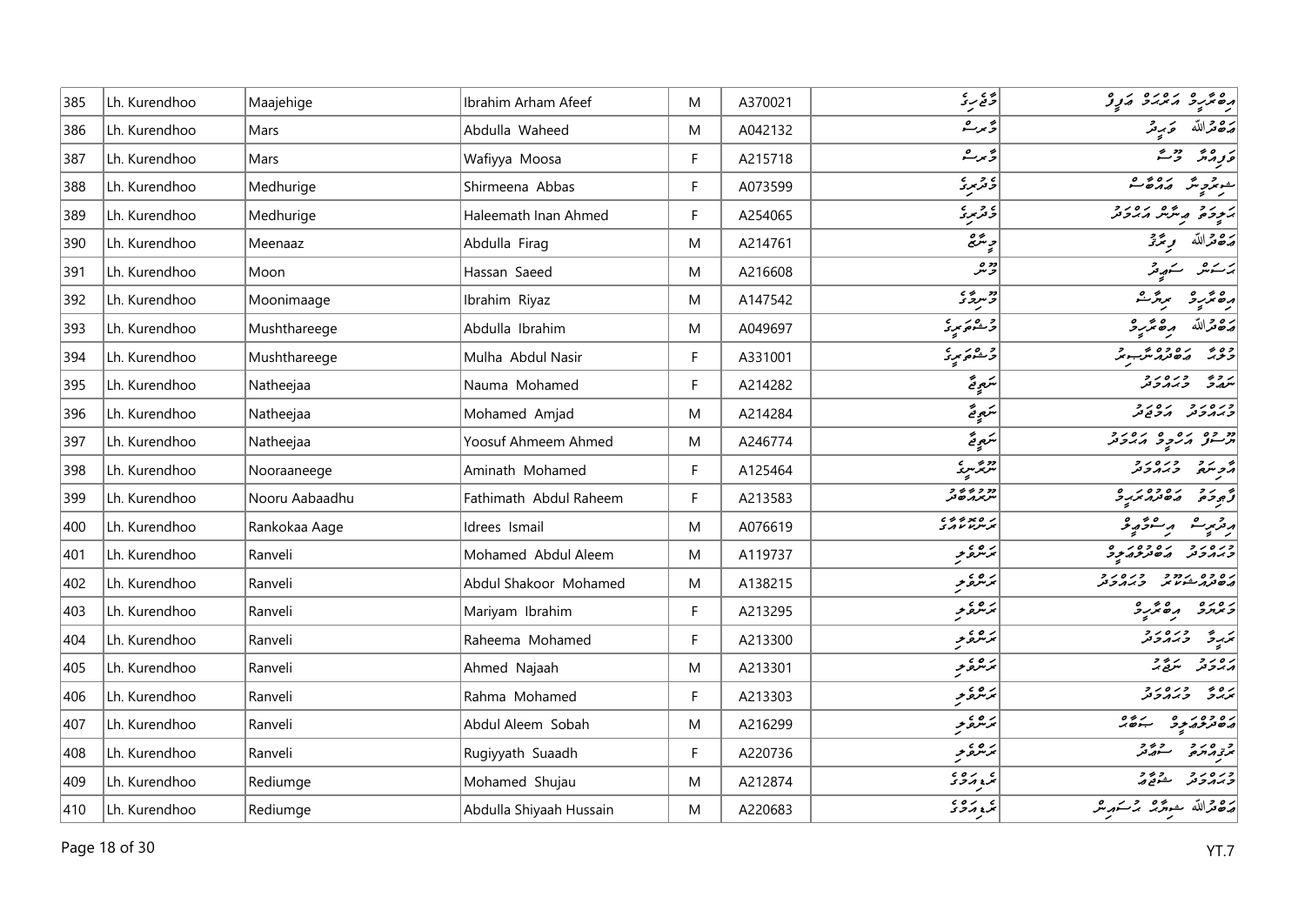| 411         | Lh. Kurendhoo | Rediumge           | Aminath Shafana        | F | A220687 | ې بره ،<br>مربر د د          | مەر يىرى ئىسىنى ئىسى<br>مەسىسى                                |
|-------------|---------------|--------------------|------------------------|---|---------|------------------------------|---------------------------------------------------------------|
| 412         | Lh. Kurendhoo | Reegalge           | Fathimath Nashwa       | F | A047068 | ر ه ه<br>بورگور              | و دو سرشو                                                     |
| 413         | Lh. Kurendhoo | Rihiveli           | Ali Hamdhoon           | M | A214276 | بررءً و                      | أرشح برودوه                                                   |
| 414         | Lh. Kurendhoo | Roashaneege        | Abdulla Shakir         | M | A010473 | لتجريفه يبرع                 | أرَدْ مَرَ اللَّهُ شَمَّ مِرْ                                 |
| 415         | Lh. Kurendhoo | Roashaneege        | Huda Mohamed           | F | A096212 | ترىشە يېرىگە                 | ا دیگر از در در در در این کشتی است.<br>ارزش از در برابر در در |
| 416         | Lh. Kurendhoo | Roashaneege        | Hassaan Mohamed        | M | A213861 | ە<br>ئىرىشەس <sub>ىي</sub> ر | بره شهر وره رو                                                |
| 417         | Lh. Kurendhoo | Samaaj             | Fauzan Hussain         | M | A213371 | ر پره ه                      | زدەم ئەسىر                                                    |
| 418         | Lh. Kurendhoo | Sandha             | Mohamed Shafeeu        | M | A214279 | ئەشرىتر                      | ورەرو شۆرۈ                                                    |
| 419         | Lh. Kurendhoo | Silver Light       | Mohamed Aboobakur      | M | A076701 | سوءَ برخمه ۾                 | 22132 22012                                                   |
| 420         | Lh. Kurendhoo | Sosun Villa        | Ibrahim Abdul Rahman   | M | A046017 | <u>شر سەھرىمى</u>            | ם מים נסכם נספים                                              |
| 421         | Lh. Kurendhoo | Sosunge            | Mohamed Abdul Rahman   | M | A076014 | <u>م ئەيدى</u>               | כנסנכ נסכסנסקס<br>כגמכת מסתמינגכית                            |
| 422         | Lh. Kurendhoo | Sosunge            | Haleemath Rifa         | F | A093008 | <u>مى ئەيدى</u>              | پەيدە ئىباق                                                   |
| 423         | Lh. Kurendhoo | Sosunge            | Abdulla Mohamed        | M | A214575 | جەسەھدى                      | و ر ه ر و<br><i>و ټ</i> رو تر<br>ەھىراللە                     |
| 424         | Lh. Kurendhoo | Southern           | Aminath Zuha           | F | A215688 | سەدرىر                       | و المعرض المحمد المحمد                                        |
| 425         | Lh. Kurendhoo | Southern           | Shafee Mohamed         | M | A220659 | سەتەبىر                      | شَرٌمٍ = 20,000                                               |
| 426         | Lh. Kurendhoo | Southern           | Nuhaa Mohamed          | F | A220666 | سەدىرىش                      | دو وره دو<br>سرگ وبروتو                                       |
| 427         | Lh. Kurendhoo | Suvaasaage         | Sheereena Abdulla      | F | A053434 | 2 ئەھرىسى <i>مى</i>          | شومرينگر - <b>ت</b> ك قترالله                                 |
| 428         | Lh. Kurendhoo | Usha               | Mohamed Midhuhath      | M | A213369 | رژیئه                        | وره د و و د و<br>  <i>و بر و د و و د بر</i> و                 |
| 429         | Lh. Kurendhoo | <b>White Coral</b> | Khadeeja Yaugoob       | F | A121122 | ابر و <del>بدره</del>        | ژورنځ پر دود و                                                |
| 430         | Lh. Kurendhoo | Yaagoothuge        | Mohamed Hameed         | M | A078914 | پر دو د ع<br>پر ژه ي         | כממכת הכת                                                     |
| Lh. Naifaru |               |                    |                        |   |         |                              |                                                               |
| 431         | Lh. Naifaru   | Aaraasthuge        | Abdulla Ali Koi        | M | A022279 | ږ په ده د ،<br>د تر سوه د    | أرجعه الله أرجعهم                                             |
| 432         | Lh. Naifaru   | Aavaazge           | Mohamed Shiham Abdulla | M | A114365 | ۱۵ ۵ ۵ م<br>  آرچ می         | ورەرو بەرى دە دالله                                           |
| 433         | Lh. Naifaru   | Aazaadhu Vaadhee   | Aminath Leeza          | F | A146885 | پر پیچ ترج تعر               | ومحر المراجع المحرج                                           |
| 434         | Lh. Naifaru   | Alimasge           | Mariyam Saeed          | F | A071884 | وسنستر صميح                  | و مرد در د                                                    |
| 435         | Lh. Naifaru   | Beydhanaage        | Jaufaru Abdulla        | M | A214203 | ، در پر د<br>ن ترس           | يرور وكامدالله                                                |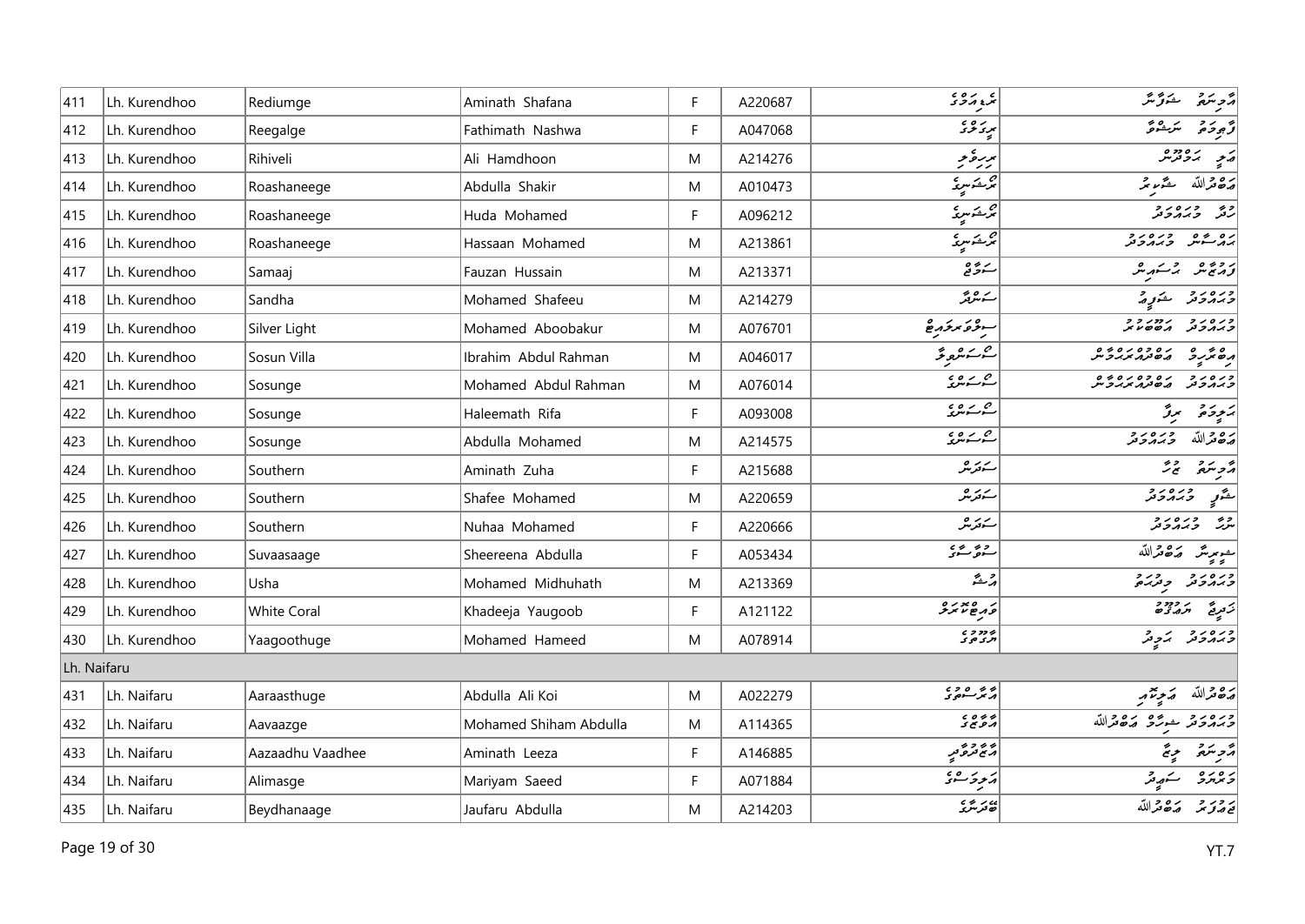| 436 | Lh. Naifaru | <b>Blue Wave</b>  | Fathimath Shadhila Mohamed | F         | A123600 | ه دور، ه<br>ن موړو                             | و و د د شورو در د د د                                |
|-----|-------------|-------------------|----------------------------|-----------|---------|------------------------------------------------|------------------------------------------------------|
| 437 | Lh. Naifaru | Boshimaage        | Aminath Salwa              | F         | A220137 | پر پرې<br>  خامرچري                            | أزويته سنوة                                          |
| 438 | Lh. Naifaru | Chaandhanee Villa | Mohamed Nilam              | M         | A150380 | ى<br>ئۇنىزىئر س <sub>ە</sub> ر                 | ورەر دەرد                                            |
| 439 | Lh. Naifaru | Chaandhanee Villa | Haseena Abdulla            | F         | A220350 | ى<br>ئۇنىزىئەس <u>ر</u> ىر                     | ترسيعْتْه <mark>صَرْهَ مَدْ</mark> اللَّه            |
| 440 | Lh. Naifaru | Chaandhaneege     | Hamdulla Mohamed           | ${\sf M}$ | A374410 | ىمەمگە ئىرى <i>مى</i> رىگە                     | برە داللە ھەرمەد                                     |
| 441 | Lh. Naifaru | Cupid             | Mohamed Ibrahim            | M         | A066523 | برورو                                          | כממכני תפיציב                                        |
| 442 | Lh. Naifaru | Cupid             | Arifa Ibrahim              | F         | A073499 | بىر پرېژ                                       | ومرز رەئزېر                                          |
| 443 | Lh. Naifaru | Cupid             | Aishath Ibrahim Abdulla    | F         | A216449 | بىر پرې                                        | مەر ئەم مەمگرىي مەمداللە                             |
| 444 | Lh. Naifaru | Dhaarul Kiraam    | Fathimath Nazleeha         | F         | A265204 | مَرْ مَرْ قَرْ مِرَّ قَرْ                      | توجوختم التنج جبد                                    |
| 445 | Lh. Naifaru | Dhunburige        | Hussain Rasheed Ali        | ${\sf M}$ | A120114 | و سرچ <sub>مور</sub> ي                         | وكسكر مكاسفوند كالمح                                 |
| 446 | Lh. Naifaru | Dhunburige        | Ibrahim Rasheed Ali        | M         | A218250 | و<br>ترسرچ بر <sub>ک</sub>                     | رەترىر ترجوند كو                                     |
| 447 | Lh. Naifaru | Dhunburige        | Samia Ali                  | F         | A218251 | ترسرچ بر ج                                     | ستورثه الأمي                                         |
| 448 | Lh. Naifaru | Dilshaadhuge      | Ikram Abdul Razzaq         | F         | A074412 | و 9 ه <sup>و ء</sup>                           |                                                      |
| 449 | Lh. Naifaru | Ethumaage         | Shaheema Yoosuf            | F         | A120693 | ه و ده و<br>پره و د                            | يندر حق الرحمندو                                     |
| 450 | Lh. Naifaru | Fairy Tale        | Hamid Firdhaus             | M         | A078188 | ې ر <sub>چر</sub> چو و<br>تر <i>ه پر</i> چو څر | أيحوقه وبتعدمه                                       |
| 451 | Lh. Naifaru | Fanaaru           | Aneesa Yoosuf              | F         | A078902 | ۇ ئىرىر                                        | رسورے میں موجود<br>م                                 |
| 452 | Lh. Naifaru | Fehige            | Abdul Muhusin Hussain      | ${\sf M}$ | A126297 | ې<br>توري                                      | رە دە دە بەر بەسكىرىكى<br>مەھىر <i>دى جەس</i> كىرىكى |
| 453 | Lh. Naifaru | Fiari             | Aishath Nadeema            | F         | A072287 | وٍ پرسرِ                                       | ە ئەستىم سەبرە                                       |
| 454 | Lh. Naifaru | Fiari             | Fareedha Hussain           | F         | A155234 | وترمر                                          | ترىيىتى - جاشىرىتى                                   |
| 455 | Lh. Naifaru | Finihiyaage       | Abdulla Mifthah            | M         | A217552 | او مدر پروژه<br><u>گرس</u>                     | رە قراللە بەر ق                                      |
| 456 | Lh. Naifaru | Funvilu           | Athau Rasheed              | ${\sf M}$ | A220099 | زیرو ژ                                         | روح كرشونر                                           |
| 457 | Lh. Naifaru | Gulaabeege        | Mohamed Rizaan Ahmed       | M         | A353068 | د و ه<br>د ژه د                                | ورەرو برغ شرمرەرو                                    |
| 458 | Lh. Naifaru | Gulshan           | Mohamed Faisal             | ${\sf M}$ | A080299 | 3 مۇشەھر                                       | ورەرو ۋەبىكى                                         |
| 459 | Lh. Naifaru | Gulzaaruge        | Aishath Reema              | F         | A216887 | و ه پر و ء<br>د نومځ مود                       | و د شوه مردم<br>مدر شوه مردم                         |
| 460 | Lh. Naifaru | Gulzaaruge        | Aminath Zeena              | F         | A216888 | و ه پر و ء<br>د نومځ مور                       | ړې سره پې تر                                         |
| 461 | Lh. Naifaru | Haflaa            | Hananath Abdul Ghafoor     | F         | A093467 | بروتۇ                                          | ر مرد در رود د<br>برگرسی ماه ترم تر بر               |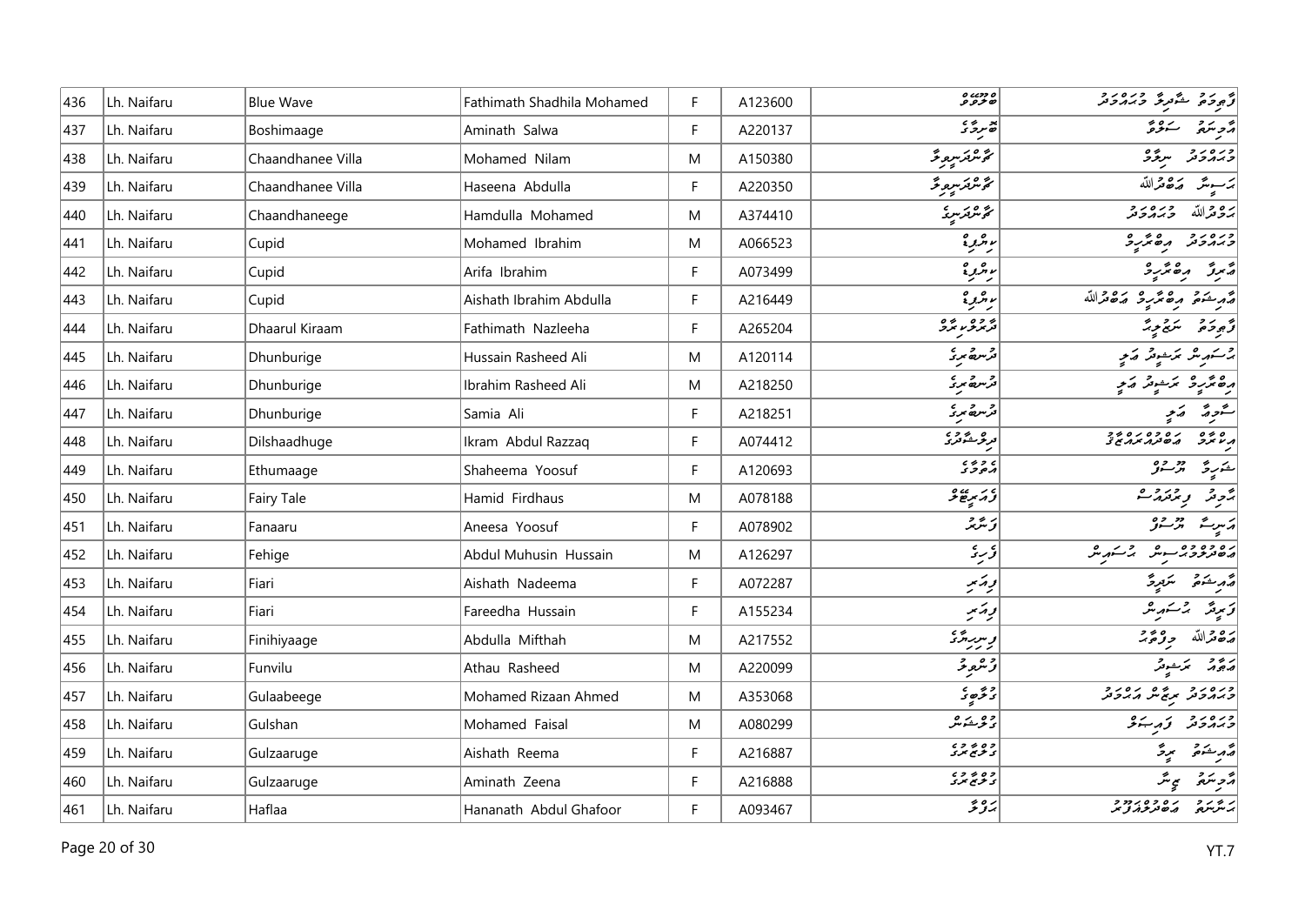|             |                    |                                      |                |         |                                               | أأترجع أتراشر                                                                                    |
|-------------|--------------------|--------------------------------------|----------------|---------|-----------------------------------------------|--------------------------------------------------------------------------------------------------|
| Lh. Naifaru | Heenaamaage        | Fathimath Shahudha Mohamed<br>Hameed | F              | A215275 | رېږي                                          | و دو دوه وره دو د و                                                                              |
| Lh. Naifaru | Heenaamaage        | Shahuma Abdul Hakeem                 | F              | A215277 | رېژونه<br>په مرد د                            | شروه رەمەدەر ە                                                                                   |
| Lh. Naifaru | Heenaamaage        | Rahma Abdul Hakeem                   | F              | A215279 | ر پور ،<br>بر سرچ ی                           | ره د ده دور و                                                                                    |
| Lh. Naifaru | Hirudhugasdhoshuge | Ahmed Abdulla                        | M              | A148191 | و و ر مه د و د<br>ر بوتوی سوتوس               | برورد بردولله                                                                                    |
| Lh. Naifaru | Hiyaleege          | Haneefa Abdulla                      | F              | A218217 | رېز پوت <sup>ى</sup>                          | أُبَسِيعٌ صَدَّدَاللَّهُ                                                                         |
| Lh. Naifaru | Iraaku             | Khadheeja Ali                        | F              | A113551 | ەپرىز                                         | تزميرچ = صَحِي                                                                                   |
| Lh. Naifaru | Iraaku             | Aminath Ali                          | F              | A219894 | وبترء                                         | أروسكو<br>ەتىر                                                                                   |
| Lh. Naifaru | Iraaku             | Mohamed Ali                          | ${\sf M}$      | A219895 | ە پۇر                                         | ورەر دىر                                                                                         |
| Lh. Naifaru | Iruvai             | Mariyam Ibrahim Fulhu                | F              | A214506 | وبخرقه                                        | دە ئەرە دى<br>ر ه ر ه<br><del>د</del> بربر د                                                     |
| Lh. Naifaru | Kaanimaage         | Ibrahim Abdul Rahman                 | M              | A022899 | تأسر محمح                                     | ر ٥ ٥ ٥ ٥ ٥ ٠ ٥<br>۵ ن <i>قرو بوبر <del>و</del> س</i><br>اړه تر پرو                              |
| Lh. Naifaru | Kamadhooge         | Abdul Rahman Aboobakuru              | ${\sf M}$      | A215950 | ر رود ،<br>ما <del>و</del> تو د               | נסכם נסכם נחבר כ<br>הסנג בגבית <mark>הס</mark> סטיב                                              |
| Lh. Naifaru | Kanmatheege        | Fathmath Mohamed Fulhu               | F              | A143940 | ئەشرى <i>خ م</i> وتى                          | و در دره درود<br>از وده د بر درون                                                                |
| Lh. Naifaru | Kanmatheege        | Mariyam Shuhaimath                   | F              | A220124 | ىز مەر ئەر <sup>ى</sup>                       | و وره شو دو دو                                                                                   |
| Lh. Naifaru | Karankaage         | Aishath Abdul Kareem<br>Kaleyfaanu   | F              | A214816 | ر ر ه و ،<br>ما <del>ب</del> رمبر <i>ما</i> ی | י מרי מסינת סגוות ה                                                                              |
| Lh. Naifaru | Karankaage         | Amru Ibrahim Riyaz                   | ${\sf M}$      | A392197 | ر ر ه و د ،<br>ما موسود د                     | رە دېرە ئورد برېزىش                                                                              |
| Lh. Naifaru | Kudhiluboage       | Ageel Abdulla                        | M              | A055504 | و وه و<br>ما ترون د                           | أَمَّ تَوْعَمُ مَصْحَدِّاللَّهُ                                                                  |
| Lh. Naifaru | Kunnaarumaage      | Mohamed Hameedh Abdulla              | M              | A215263 | و ه و و و ،<br>ما س س پر و ی                  | وره رو برو دره درالله                                                                            |
| Lh. Naifaru | Lainoofaruge       | Haleema Yoosuf Fulhu                 | F              | A076946 | ا در دور و ،<br>اخر پرسر سرد                  | ر ده ده ده ده ده<br>پروژه پر ده دو                                                               |
| Lh. Naifaru | Lainoofaruge       | Muna Abdul Latheef                   | F              | A215332 | ى پەر دەپرە<br>ئەر ئىنتى ئىرى                 | 2020202020                                                                                       |
| Lh. Naifaru | Landhooge          | Ahmed Saamee                         | M              | A221585 | ر ۵ وو ،<br>نومبربری                          | پرونز گړي                                                                                        |
| Lh. Naifaru | Lotusmaage         | Fathimath Risna                      | F              | A218395 | پر رہ دی<br>مربح سکوی                         | قۇچۇھ برىشىگە                                                                                    |
| Lh. Naifaru | Maaolhu            | Ali Ahmed                            | M              | A047966 | یو بر و<br>تر <i>آر</i> نل                    | أتكمي المردور                                                                                    |
| Lh. Naifaru | Maaveyo            | Aishath Saila                        | F              | A219697 | پر پر<br>تر <i>و</i> پر                       | ومرشو سور                                                                                        |
| Lh. Naifaru | Muringu            | Ibrahim Ihsaan                       | ${\sf M}$      | A099827 | ا ئەسمەسىيە<br>مەس                            | $\begin{array}{cc} 0 & 0 & 0 & 0 \\ 0 & 0 & 0 & 0 \\ 0 & 0 & 0 & 0 \\ 0 & 0 & 0 & 0 \end{array}$ |
|             | Lh. Naifaru        | Heenaamaage                          | Aminath Hanaan | F       | A203296                                       | ر پڙھ ي<br>پي                                                                                    |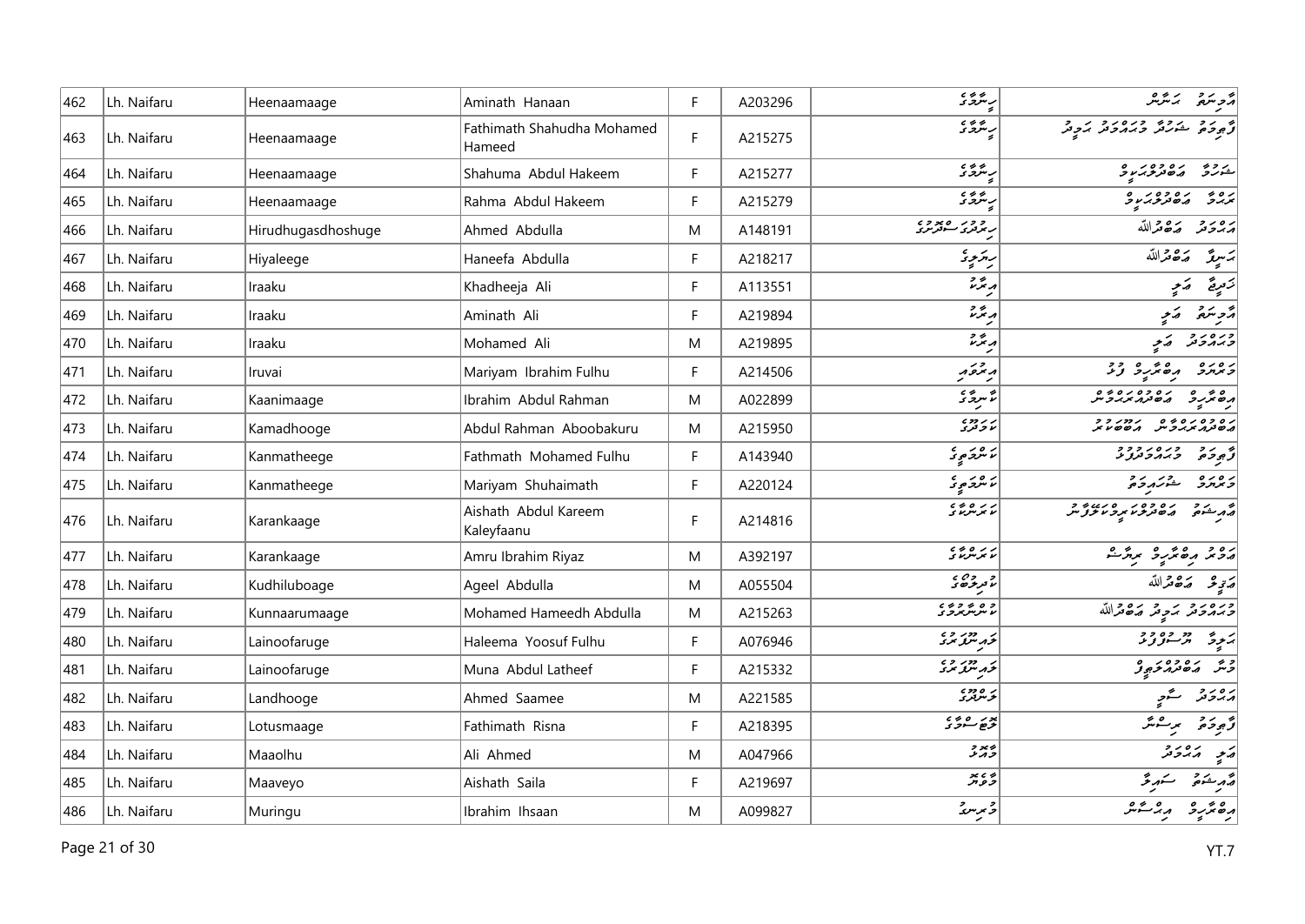| 487 | Lh. Naifaru | Muringu         | Aishath Nashwa         | F         | A146831 | وتمرسر                                       | م د شوه سرعونو د مورد د د د کار د د د کار د د د کار د د د د کار د د د د کار د د د د د د د کار د د د د د کار د<br>د کار د کار د کار د کار د کار د کار د کار د کار د کار د کار د کار د کار د کار د کار د کار د کار د کار د کار د |
|-----|-------------|-----------------|------------------------|-----------|---------|----------------------------------------------|--------------------------------------------------------------------------------------------------------------------------------------------------------------------------------------------------------------------------------|
| 488 | Lh. Naifaru | Naazukuge       | Rashida Ahmed          | F         | A149967 | پر و و ء<br>سرچ ما ي                         | گرجونگر كەركەن                                                                                                                                                                                                                 |
| 489 | Lh. Naifaru | Nagilijehige    | Yoosuf Mohamed Fulhu   | ${\sf M}$ | A062171 | ىئرى <sub>م</sub> وقى <i>ر</i> ى<br>سىمە بەر | מ כם כנסנכנב<br>ת—נו כמתכנקצע                                                                                                                                                                                                  |
| 490 | Lh. Naifaru | Nagilijehige    | Bunyamin Yoosuf        | M         | A215725 | متر و د د د د<br>مرد م                       | و مرکز مرد و و و و و م                                                                                                                                                                                                         |
| 491 | Lh. Naifaru | Nagilijehige    | Saba Yoosuf            | F         | A215726 | متر وفي رئي<br>متر وفي رئي                   | سەھ دىرىسو                                                                                                                                                                                                                     |
| 492 | Lh. Naifaru | Nagilijehige    | Absal Yoosuf           | M         | A215727 | مكر وفح ر <sup>ي</sup>                       | ړه پره ده ده                                                                                                                                                                                                                   |
| 493 | Lh. Naifaru | Nagilijehige    | Nirumeen Yoosuf        | F         | A215728 | سر<br>سر پر موقع سری                         | سرپر چه په دوروه<br>مسرپر چه پېړل                                                                                                                                                                                              |
| 494 | Lh. Naifaru | Narugis Vaadhee | Seema Ali              | F         | A035251 | ىئەتترى <sub>ر</sub> مەھ <sup>م</sup> ىر     | سوځي اونځونه                                                                                                                                                                                                                   |
| 495 | Lh. Naifaru | Naseebu         | Ahmed Anvar            | ${\sf M}$ | A156548 | ىگە بىرە<br>ئە                               | גפנק גפנק                                                                                                                                                                                                                      |
| 496 | Lh. Naifaru | Naseebu         | Hameeda Hussain        | F         | A220495 | ىگە بىرە<br>ئە                               | پرچ پر پر شهر مگر                                                                                                                                                                                                              |
| 497 | Lh. Naifaru | Naseebu         | Ahusan Abdhulla        | M         | A220496 | سرَسوة                                       | م م سك محصر الله                                                                                                                                                                                                               |
| 498 | Lh. Naifaru | Naseemaa Manzil | Mariyam Nazneen        | F         | A064690 | ﯩﺮﯨﺒﯩﯘﺩﯨﻤﭙﯘ                                  | دەرە شىرسى                                                                                                                                                                                                                     |
| 499 | Lh. Naifaru | Naseemaa Manzil | Abdul Razzaq Ibrahim   | ${\sf M}$ | A095493 | ىرسىر ئەر قى <sub>م</sub> ئى                 | גם כם גם כם הם מגים                                                                                                                                                                                                            |
| 500 | Lh. Naifaru | Naseemaa Manzil | Hawwa Siyadha          | F         | A123609 | ىئەس <sub>ى</sub> رى ئۇ ئەسىر قە             | رە يەر                                                                                                                                                                                                                         |
| 501 | Lh. Naifaru | Naseemaa Manzil | Naseema Abdulla Shakir | F         | A214633 | ىئەسىر <i>ۇ ئە</i> ھبىر بۇ                   | ىترىسوڭ ئەھ تىراللە ھەر بىر                                                                                                                                                                                                    |
| 502 | Lh. Naifaru | Naseemee Hiyaa  | Mahmoodh Nasym Ibrahim | M         | A065891 | ىئەسىزىرىدۇ.<br>مەسىم ئىسىم                  | גם חבר גם הסתנב                                                                                                                                                                                                                |
| 503 | Lh. Naifaru | Naseemee Hiyaa  | Aminath Ibrahim        | F         | A125072 | ىئەسىز رىڭر<br>مەمۇرىيە                      | ومحر يتمعى مره تمريره                                                                                                                                                                                                          |
| 504 | Lh. Naifaru | Naseemee Hiyaa  | Aishath Naseema        | F         | A218451 |                                              | وأرشكم الكرسوم                                                                                                                                                                                                                 |
| 505 | Lh. Naifaru | Neyzaa          | Mahmood Hassan Fulhu   | M         | A215551 | سمج                                          | ره دو د کرک و و و<br>تربرتار کرک کرکونل                                                                                                                                                                                        |
| 506 | Lh. Naifaru | Niaamu          | Abdulla Husham         | M         | A219679 | سرچمو                                        | مَدْهُ مِّرَاللَّهُ رَّسْتُوْرُ                                                                                                                                                                                                |
| 507 | Lh. Naifaru | Palm Lodge      | Sirhan Ibrahim         | ${\sf M}$ | A048645 | پر ه پر ه<br>  پر مرموج                      | سوپر سر موسمز                                                                                                                                                                                                                  |
| 508 | Lh. Naifaru | Raanee Villa    | Hamid Hassan           | ${\sf M}$ | A222259 | مَّرْ سرِهِ مََّر                            |                                                                                                                                                                                                                                |
| 509 | Lh. Naifaru | Raiykokaage     | Hawwa Abdul Hakeem     | F         | A157674 | ر ٥ پر دي<br>برو د د د ک                     |                                                                                                                                                                                                                                |
| 510 | Lh. Naifaru | Ranhaaruge      | Noorulla Mansoor       | ${\sf M}$ | A216032 | ر ۵ ۶ و ۷<br>برس پر بری                      | تتريرالله<br>ر ه دو د                                                                                                                                                                                                          |
| 511 | Lh. Naifaru | Ranhadhaage     | Aishath Fainana        | F         | A214258 | ر ۵ ر ۵ ر<br>بر سربر تر پ                    | ۇرىشقى ئەرشىگە                                                                                                                                                                                                                 |
| 512 | Lh. Naifaru | Rehendhi        | Mohamed Abdu Al Haady  | ${\sf M}$ | A062710 | برر مرمر                                     | وره رو ده وه و.<br><i>د ب</i> رمرونر م <i>ن فرورگو</i> ر                                                                                                                                                                       |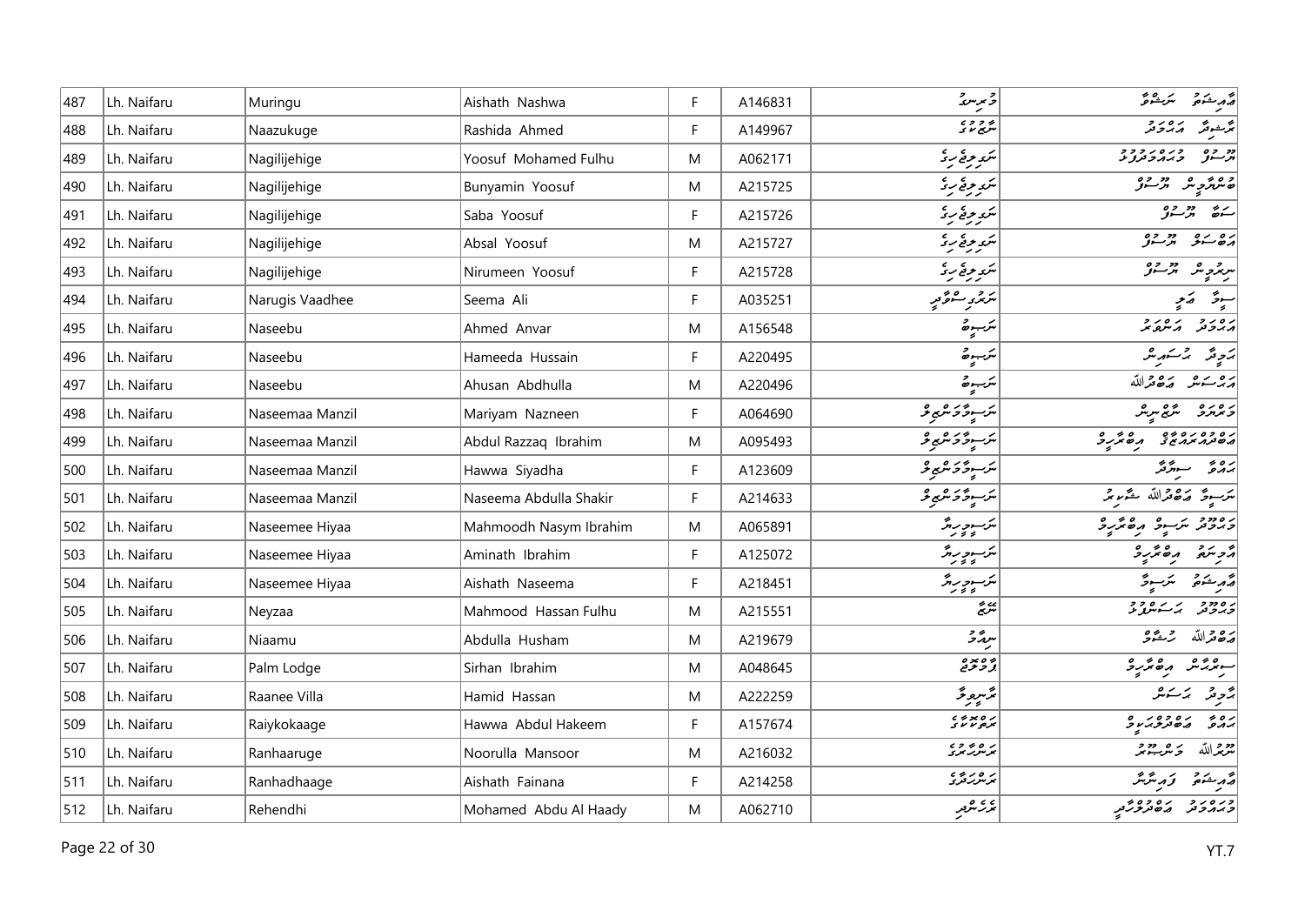| 513 | Lh. Naifaru       | Rifle               | Mohamed Zakariyya         | M  | A222331 | بخەر تو بى                        | כנסני בינים                                                                                                   |
|-----|-------------------|---------------------|---------------------------|----|---------|-----------------------------------|---------------------------------------------------------------------------------------------------------------|
| 514 | Lh. Naifaru       | Rozy Village        | Aishath Zeena Abdul Wahid | F  | A064016 | حربي وتزقح                        | و ديگرد سي مره ده و د د                                                                                       |
| 515 | Lh. Naifaru       | Satharuge           | Abdulla Firash            | M  | A214381 | ے پر و ۽<br>ستونون                | <mark>ەرھەتر</mark> اللە م <sub>و</sub> ىترىشە                                                                |
| 516 | Lh. Naifaru       | Sesel               | Hashir Mohamed            | M  | A219932 | يە يەيۋ                           | ا ششو سر در در در در در در در این در در این در در در در این دست کردن در در در دار به دست کار در دست کردن در د |
| 517 | Lh. Naifaru       | South Corner        | Fathimath Waseema Waseem  | F  | A124975 | 10221<br>سنهره بمأ متربو          | أزُّبودَةً أو الله أو الله و                                                                                  |
| 518 | Lh. Naifaru       | Sun Light           | Riyasa Ibrahim            | F  | A073251 | سەنئىر ئەھ                        | پروژ کے ارکھ تربری                                                                                            |
| 519 | Lh. Naifaru       | Thanhalhige         | DR.Yoosuf Moosa           | M  | A055936 | پر ۵ پر پر پر<br>  هوسر سر پر     | جبر دو وہ دو گ                                                                                                |
| 520 | Lh. Naifaru       | Thanhalhige         | Abida Abdulla             | F. | A126499 | پر هربر دی                        | أَصَّ صَدَّة اللَّهُ                                                                                          |
| 521 | Lh. Naifaru       | Themaa              | Aminath Ismail Fulhu      | F  | A223047 | ج خ<br>حو څ                       | و ده در مورود                                                                                                 |
| 522 | l Lh. Naifaru     | Ummeedhu            | Selina Mohamed            | F  | A045398 | پر پر چر                          | ڪوپٽر<br>و رە ر د<br><i>د ب</i> رگرىز                                                                         |
| 523 | l Lh. Naifaru     | Veyo                | Abdulla Easa              | M  | A155821 | ى بىر<br>حەلز                     | 20 مرالله ب <i>ه ت</i>                                                                                        |
| 524 | Lh. Naifaru       | <b>Winter Green</b> | Mujthaba Mohamed Fulhu    | M  | A220064 | موسمع سره سر مر                   | و ه بر پر<br>تر قع گ<br>- <i>- - - - - -</i><br>- <i>- - - - - - -</i>                                        |
| 525 | Lh. Naifaru       | Zabaadhuge          | Arifa Mohamed             | F  | A154219 | ر ۶۵ و ء<br>پح تھ تر <sub>ک</sub> | و ره ر و<br>تر پروتر<br>ەتىرىق                                                                                |
| 526 | Lh. Naifaru       | Zamaanee Villa      | Fazla Mohamed             | F  | A071664 | ئ ۇ سرە ئۇ<br>╭                   | كر ه پوره د در د                                                                                              |
| 527 | Lh. Naifaru       | Zamaanee Villa      | Hamza Abdul Hameed        | M  | A390940 | ئە ئەسپرىتى                       | ره د ده ده د د                                                                                                |
|     | Lh. Olhuvelifushi |                     |                           |    |         |                                   |                                                                                                               |
| 528 | Lh. Olhuvelifushi | Deshtiny            | Aishath Hana              | F. | A399764 | } ڪ <sub>ھ</sub> وسر              | أصمر شقوط كرمتر                                                                                               |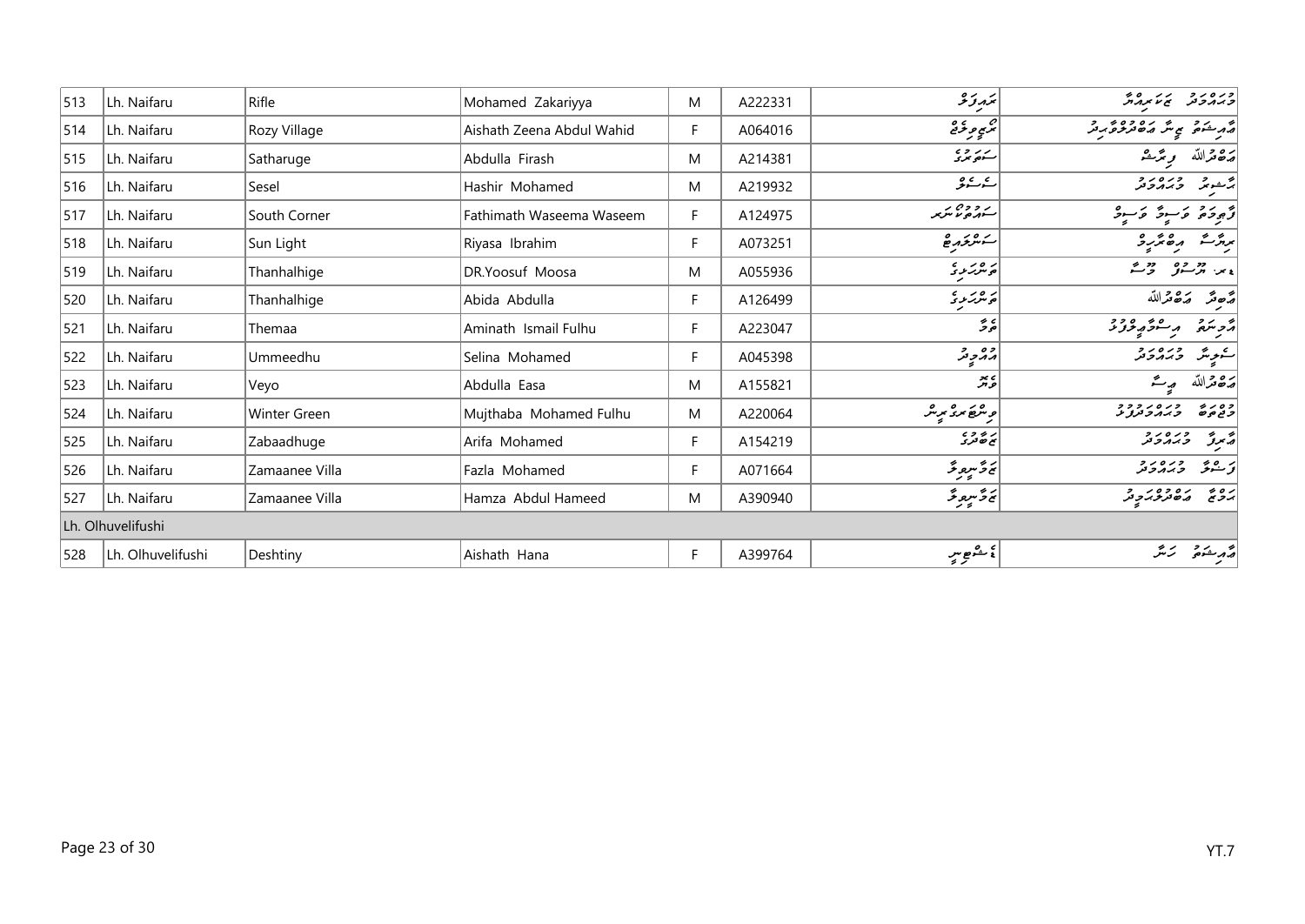## *w7qAn8m? sCw7mRo>u; wEw7mRw;sBo<*

| ' مرمر | 'يئرىثر: |
|--------|----------|
|        |          |
|        |          |
|        |          |

## *w7q9r@w7m> sCw7qHtFoFw7s; mAm=q7 w7qHtFoFw7s;*

| ىر تە | $\mathcal{O} \times$<br>$\sim$ | $\sim$<br>. . | لترنثر |
|-------|--------------------------------|---------------|--------|
|       |                                |               |        |
|       |                                |               |        |
|       |                                |               |        |

| يره | $^{\circ}$ | $\frac{2}{n}$ | $^{\circ}$<br>سرسر. |
|-----|------------|---------------|---------------------|
|     |            |               |                     |
|     |            |               |                     |
|     |            |               |                     |

| ' ئىرتىر: | سر سر |  |
|-----------|-------|--|
|           |       |  |
|           |       |  |
|           |       |  |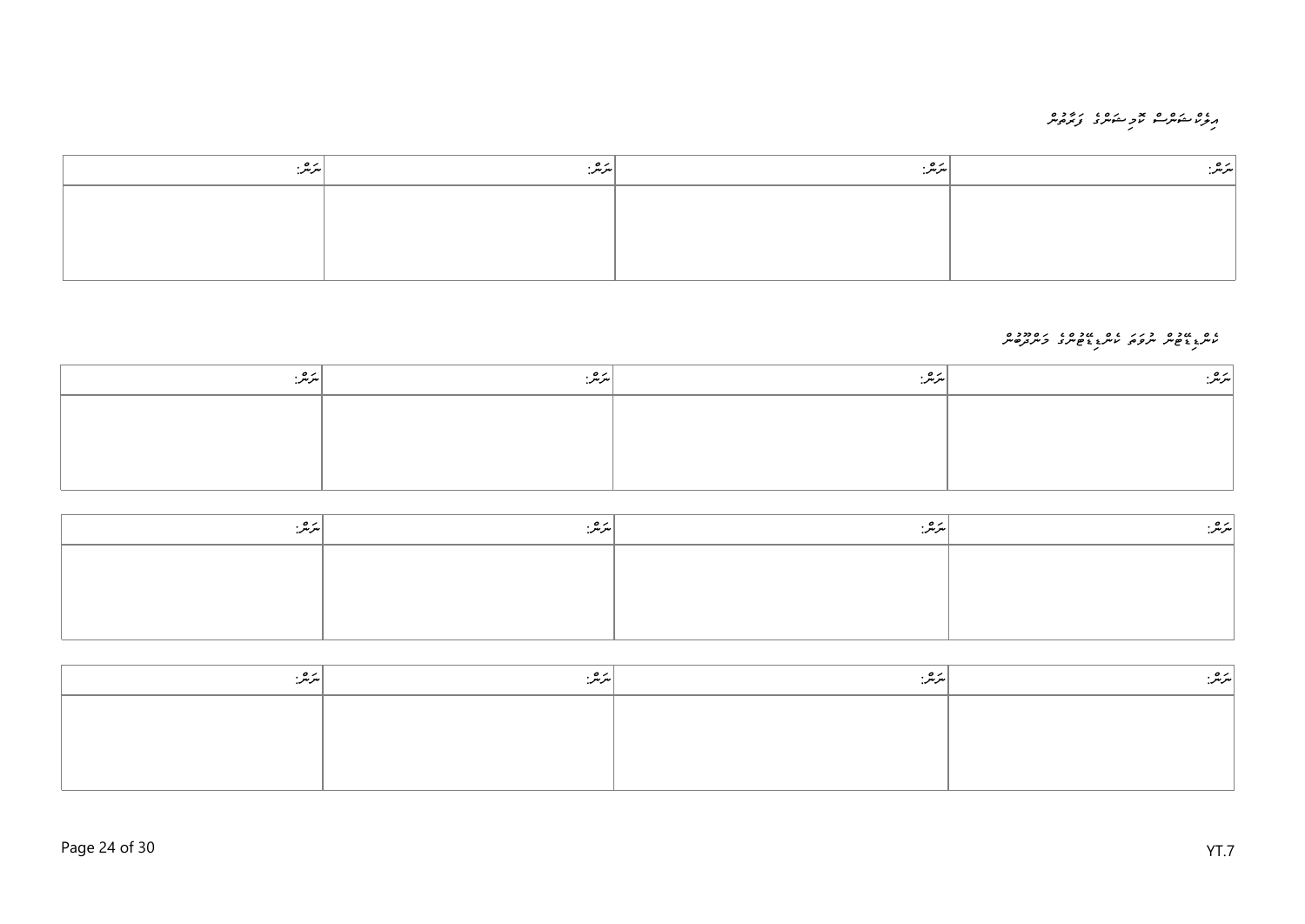| يزهر | $^{\circ}$ | ىئرىتر: |  |
|------|------------|---------|--|
|      |            |         |  |
|      |            |         |  |
|      |            |         |  |

| متريثر به | 。<br>'سرسر'۔ | يتزيترا | سرسر |
|-----------|--------------|---------|------|
|           |              |         |      |
|           |              |         |      |
|           |              |         |      |

| ىئرىتر. | $\sim$ | ا بر هه. | لىرىش |
|---------|--------|----------|-------|
|         |        |          |       |
|         |        |          |       |
|         |        |          |       |

| 。<br>مرس. | $\overline{\phantom{a}}$<br>مر مىر | يتريثر |
|-----------|------------------------------------|--------|
|           |                                    |        |
|           |                                    |        |
|           |                                    |        |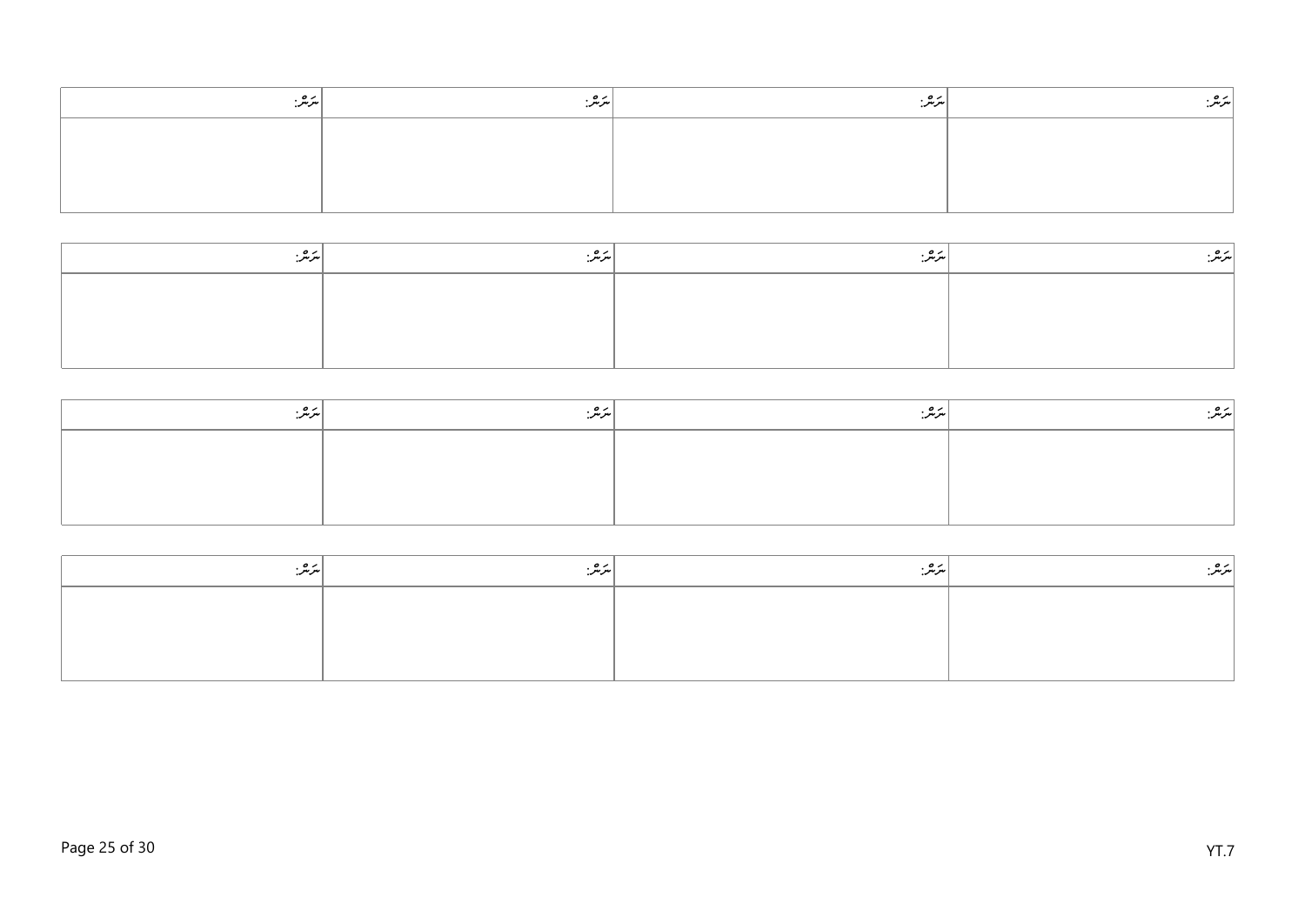| ير هو . | $\overline{\phantom{a}}$ | يرمر | اير هنه. |
|---------|--------------------------|------|----------|
|         |                          |      |          |
|         |                          |      |          |
|         |                          |      |          |

| ئىرتىر: | $\sim$<br>ا سرسر . | يئرمثر | o . |
|---------|--------------------|--------|-----|
|         |                    |        |     |
|         |                    |        |     |
|         |                    |        |     |

| الترنثر: | ' مرتكز: | الترنثر: | .,<br>سرسر. |
|----------|----------|----------|-------------|
|          |          |          |             |
|          |          |          |             |
|          |          |          |             |

|  | . ه |
|--|-----|
|  |     |
|  |     |
|  |     |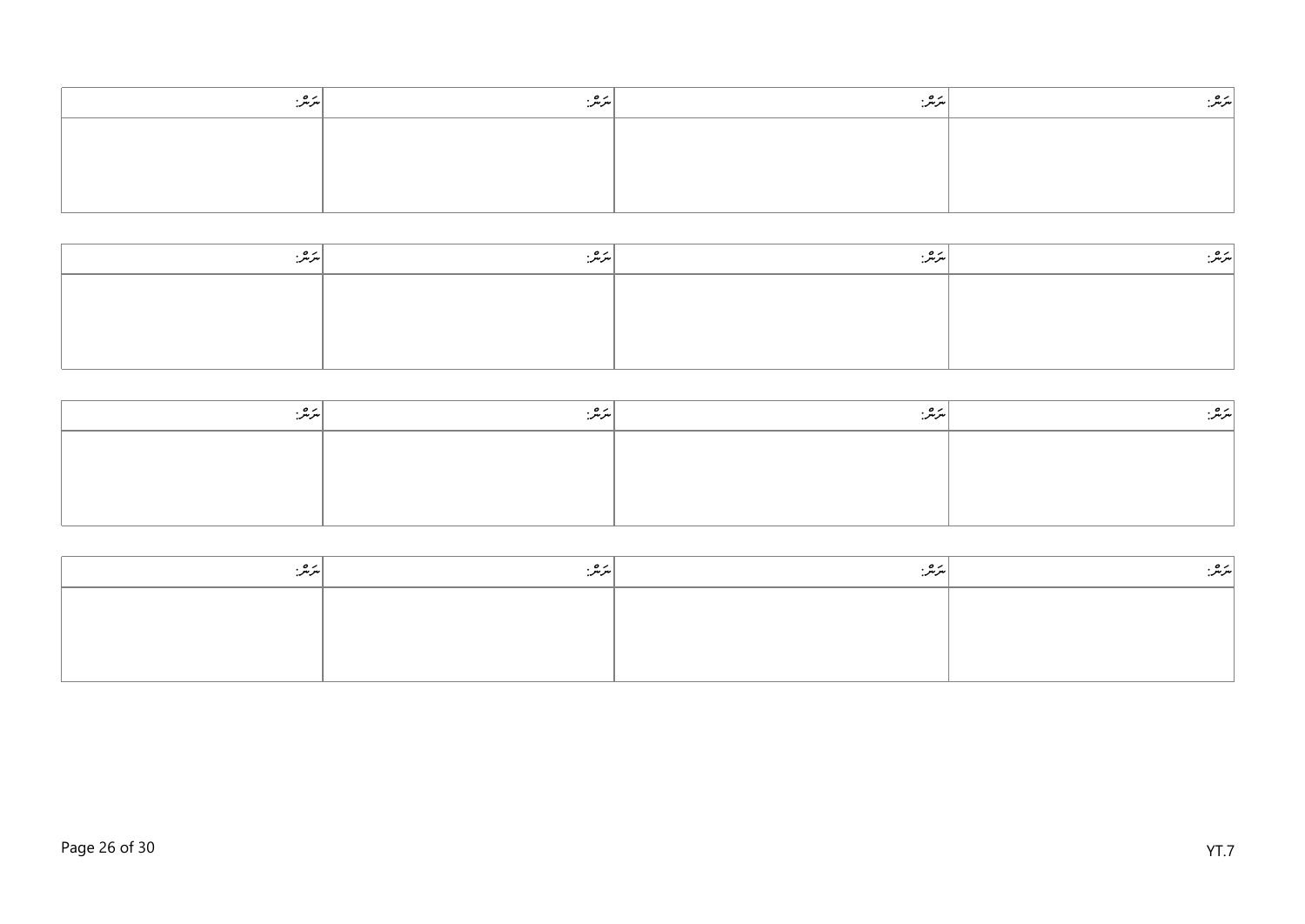| ير هو . | $\overline{\phantom{a}}$ | يرمر | اير هنه. |
|---------|--------------------------|------|----------|
|         |                          |      |          |
|         |                          |      |          |
|         |                          |      |          |

| ىر تىر: | $\circ$ $\sim$<br>" سرسر . | يبرحه | o . |
|---------|----------------------------|-------|-----|
|         |                            |       |     |
|         |                            |       |     |
|         |                            |       |     |

| انترنثر: | ر ه |  |
|----------|-----|--|
|          |     |  |
|          |     |  |
|          |     |  |

|  | . ه |
|--|-----|
|  |     |
|  |     |
|  |     |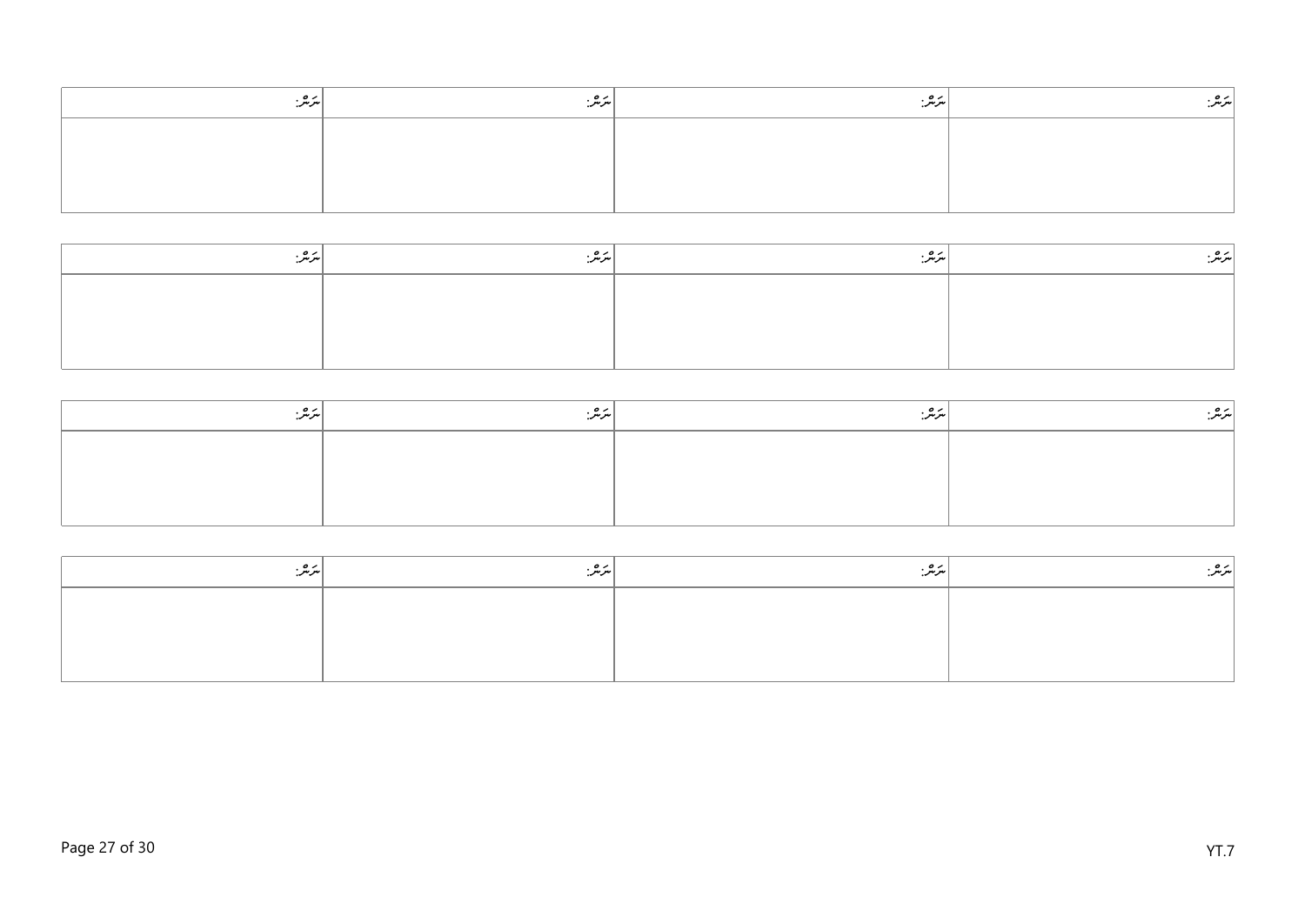| $\cdot$ | ο. | $\frac{\circ}{\cdot}$ | $\sim$<br>سرسر |
|---------|----|-----------------------|----------------|
|         |    |                       |                |
|         |    |                       |                |
|         |    |                       |                |

| ايرعر: | ر ه<br>. . |  |
|--------|------------|--|
|        |            |  |
|        |            |  |
|        |            |  |

| بر ه | 。 | $\sim$<br>َ سومس. |  |
|------|---|-------------------|--|
|      |   |                   |  |
|      |   |                   |  |
|      |   |                   |  |

| 。<br>. س | ىرىىر |  |
|----------|-------|--|
|          |       |  |
|          |       |  |
|          |       |  |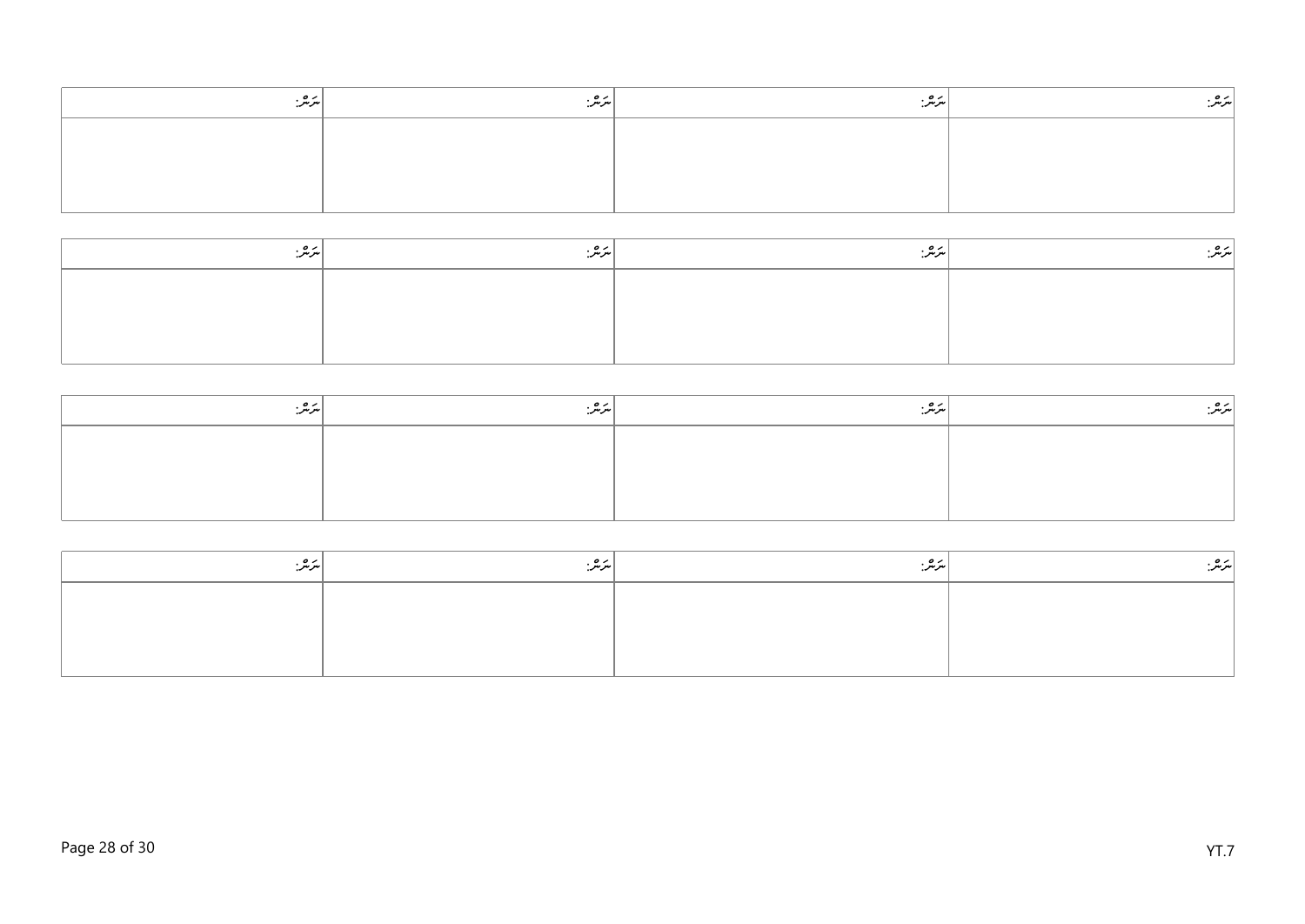| ير هو . | $\overline{\phantom{a}}$ | يرمر | لتزمثن |
|---------|--------------------------|------|--------|
|         |                          |      |        |
|         |                          |      |        |
|         |                          |      |        |

| ئىرتىر: | $\sim$<br>ا سرسر . | يئرمثر | o . |
|---------|--------------------|--------|-----|
|         |                    |        |     |
|         |                    |        |     |
|         |                    |        |     |

| الترنثر: | ' مرتكز: | الترنثر: | .,<br>سرسر. |
|----------|----------|----------|-------------|
|          |          |          |             |
|          |          |          |             |
|          |          |          |             |

|  | . ه |
|--|-----|
|  |     |
|  |     |
|  |     |